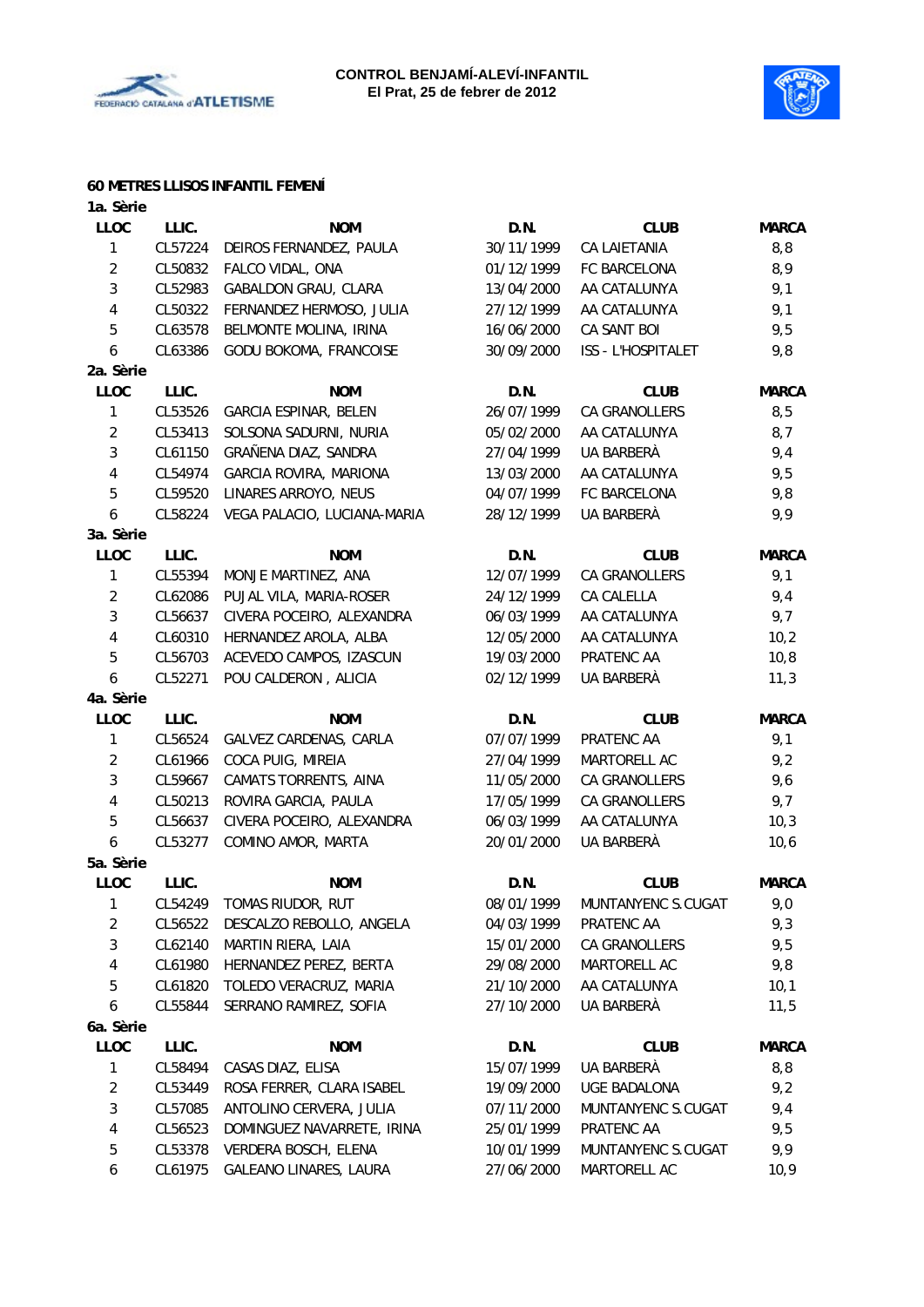



| 7a. Sèrie               |         |                           |            |                     |              |
|-------------------------|---------|---------------------------|------------|---------------------|--------------|
| <b>LLOC</b>             | LLIC.   | <b>NOM</b>                | D.N.       | <b>CLUB</b>         | <b>MARCA</b> |
| $\mathbf{1}$            | CL54161 | BESTUE FERRERA, JAEL      | 24/09/2000 | MUNTANYENC S.CUGAT  | 8,5          |
| $\overline{2}$          | CL62868 | RIBAS LOP, LAURA          | 14/11/1999 | CA CANALETES        | 8,7          |
| $\mathfrak{Z}$          | CL59897 | MARTINEZ GARCIA, LOLA     | 18/11/2000 | CA SANT JUST        | 8,9          |
| $\overline{4}$          | CL50114 | CRUEL PONS, AINOA         | 30/03/1999 | UA BARBERÀ          | 9,2          |
| $\overline{5}$          | CL64187 | NAVARRETE MORETA, PAULA   | 01/03/2000 | CA CANALETES        | 9,6          |
| 6                       | CL53453 | NAVARRO PADILLA, MAR      | 25/04/2000 | <b>UGE BADALONA</b> | 9,8          |
| 8a. Sèrie               |         |                           |            |                     |              |
| <b>LLOC</b>             | LLIC.   | <b>NOM</b>                | D.N.       | <b>CLUB</b>         | <b>MARCA</b> |
| $\mathbf{1}$            | CL61848 | LOPEZ RUIZ, RAQUEL        | 19/01/1999 | UA BARBERÀ          | 8,9          |
| $\overline{2}$          | CL58930 | CARDONA JUSTES, CLAUDIA   | 15/11/1999 | MUNTANYENC S.CUGAT  | 9,3          |
| 3                       | CL53917 | URRUTIA HERRERA, MIREIA   | 04/03/2000 | CA CANALETES        | 9,6          |
| $\overline{\mathbf{4}}$ | CL55220 | GARCIA HOMBRAVELLA, CARLA | 22/05/2000 | ISS - L'HOSPITALET  | 9,9          |
| $\overline{5}$          | CL63250 | MONTESINOS GARRIDO, AIDA  | 11/11/2000 | PRATENC AA          | 10,2         |
| $\boldsymbol{6}$        | CL62538 | MOYA CARRASCOSA, GEORGINA | 23/11/2000 | CA VILADECANS       | 10,6         |
| 9a. Sèrie               |         |                           |            |                     |              |
| LLOC                    | LLIC.   | <b>NOM</b>                | D.N.       | <b>CLUB</b>         | <b>MARCA</b> |
| $\mathbf{1}$            | CL53169 | ROVIRA RINCON, IRENE      | 19/02/1999 | CA GAVÀ             | 8,8          |
| $\overline{2}$          | CL53375 | BASSA TOMAS, ANNA         | 05/06/1999 | MUNTANYENC S.CUGAT  | 9,0          |
| $\mathfrak{Z}$          | CL60665 | BOUNOUAR RAUGUI, CHAIMA   | 30/09/1999 | ISS - L'HOSPITALET  | 9,5          |
| $\overline{\mathbf{4}}$ | CL53112 | VIUDEZ CHECA, NURIA       | 18/01/2000 | ISS - L'HOSPITALET  | 9,8          |
| 5                       | CL63213 | DIESTE BENAC, ANNA        | 15/03/1999 | CE UNIVERSITARI     | 10, 5        |
| 10a. Sèrie              |         |                           |            |                     |              |
| <b>LLOC</b>             | LLIC.   | <b>NOM</b>                | D.N.       | <b>CLUB</b>         | <b>MARCA</b> |
| $\mathbf{1}$            | CL55450 | FERRET BLANCO, ALBA       | 13/04/2001 | CE UNIVERSITARI     | 9,2          |
| $\overline{2}$          | CL60759 | CARVAJAL TUDELA, CLAUDIA  | 23/06/2000 | CA CANALETES        | 9,4          |
| $\mathfrak{Z}$          | CL58934 | MANCILLA PEREZ, LAURA     | 17/04/1999 | MUNTANYENC S.CUGAT  | 9,6          |
| $\overline{\mathbf{4}}$ | CL62847 | MANONELLES MARTIN, JULIA  | 11/01/2000 | CA CANALETES        | 10,0         |
| 5                       | CL55219 | PEREIRAS NEIRA, ANNA      | 02/09/2000 | ISS - L'HOSPITALET  | 10,3         |
| 11a. Sèrie              |         |                           |            |                     |              |
| <b>LLOC</b>             | LLIC.   | <b>NOM</b>                | D.N.       | <b>CLUB</b>         | <b>MARCA</b> |
| $\mathbf{1}$            | CL55448 | RODRIGUEZ SAYROL, MONICA  | 18/02/2000 | CE UNIVERSITARI     | 9,5          |
| $\overline{2}$          | CL63382 | BLAZQUEZ ALVAREZ, LAURA   | 20/04/2000 | ISS - L'HOSPITALET  | 9,8          |
| 3                       | CL62112 | ESTEVE GARCIA, ARIADNA    | 11/01/2000 | CA GAVÀ             | 9,9          |
| $\overline{4}$          | CL57364 | FREIXAS ANGUERA, GEMMA    | 01/12/2000 | ISS - L'HOSPITALET  | 10,4         |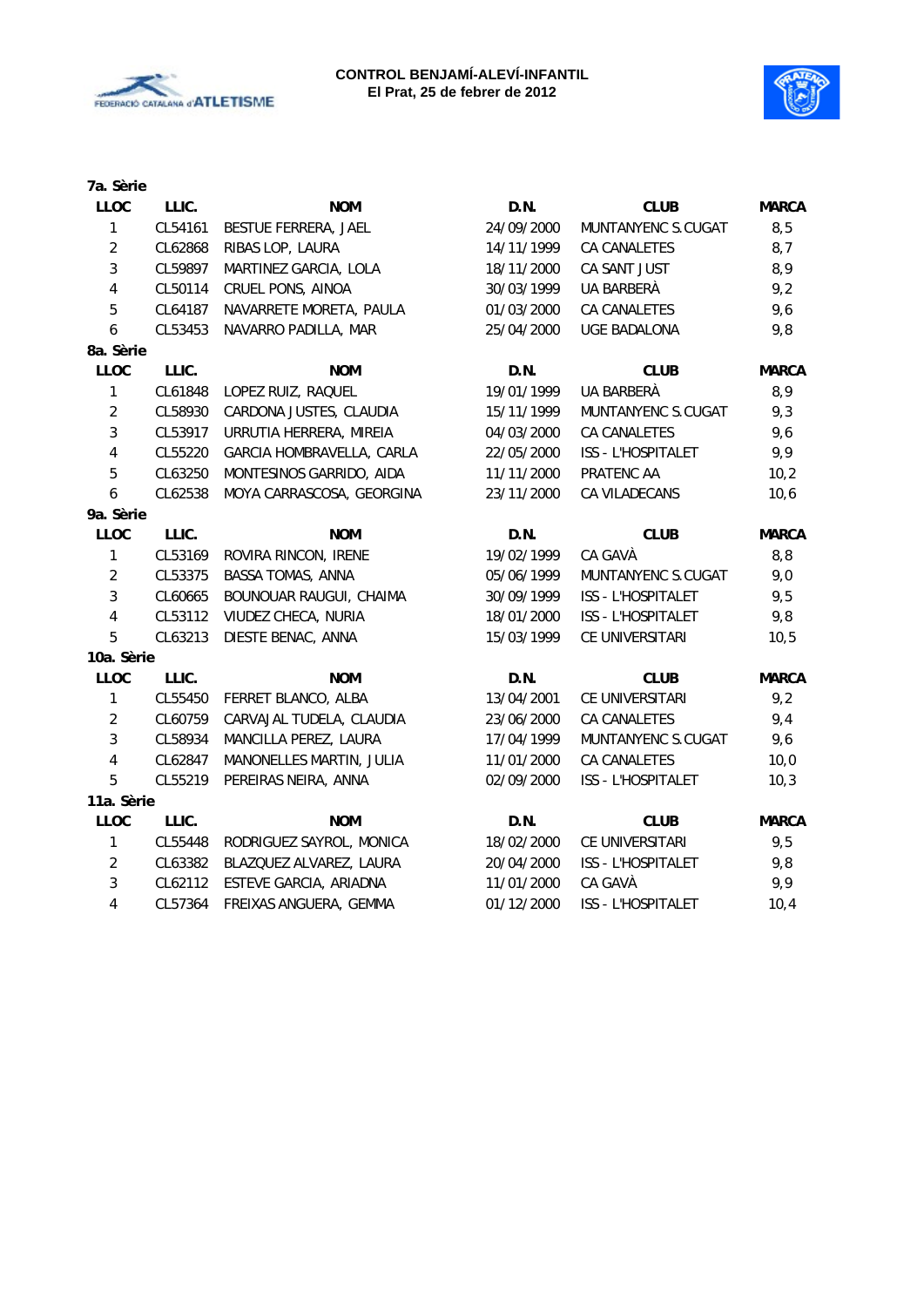



#### **1000 METRES LLISOS INFANTIL FEMENÍ**

| 1a. Sèrie      |         |                              |            |                    |              |
|----------------|---------|------------------------------|------------|--------------------|--------------|
| <b>LLOC</b>    | LLIC.   | <b>NOM</b>                   | D.N.       | <b>CLUB</b>        | <b>MARCA</b> |
| 1              | CL52810 | CARMONA MARTINEZ, PAOLA      | 29/01/1999 | RIPOLLET UA        | 3, 15, 6     |
| $\overline{2}$ | CL52983 | GABALDON GRAU, CLARA         | 13/04/2000 | AA CATALUNYA       | 3, 21, 7     |
| 3              | CL60802 | SAURA PETEGNIEF, CHLOE       | 14/07/2003 | CA CANALETES       | 3,22,0       |
| 4              | CL53378 | VERDERA BOSCH, ELENA         | 10/01/1999 | MUNTANYENC S.CUGAT | 3, 29, 7     |
| 5              | CL53526 | GARCIA ESPINAR, BELEN        | 26/07/1999 | CA GRANOLLERS      | 3, 30, 4     |
| 6              | CL54249 | TOMAS RIUDOR, RUT            | 08/01/1999 | MUNTANYENC S.CUGAT | 3, 31, 2     |
| 7              | CL55220 | GARCIA HOMBRAVELLA, CARLA    | 22/05/2000 | ISS - L'HOSPITALET | 3,323,6      |
| 8              | CL54974 | GARCIA ROVIRA, MARIONA       | 13/03/2000 | AA CATALUNYA       | 3, 35, 2     |
| 9              | CL62871 | SENDRA DEMUNT, RUT           | 22/03/1999 | CA CANALETES       | 3,38,9       |
| 10             | CL55394 | MONJE MARTINEZ, ANA          | 12/07/1999 | CA GRANOLLERS      | 3,40,0       |
| 11             | CL52811 | GIL RIVAS, LAURA             | 16/05/2000 | RIPOLLET UA        | 3,46,0       |
| 12             | CL63578 | BELMONTE MOLINA, IRINA       | 16/06/2000 | CA SANT BOI        | 3,46,4       |
| 13             | CL50832 | FALCO VIDAL, ONA             | 01/12/1999 | FC BARCELONA       | 3,58,2       |
| 14             | CL59250 | ALBERT MINGUELL, JOAN MARC   | 23/06/2000 | CA ASCÓ            | 4,00,2       |
| 2a. Sèrie      |         |                              |            |                    |              |
| LLOC           | LLIC.   | <b>NOM</b>                   | D.N.       | <b>CLUB</b>        | <b>MARCA</b> |
| 1              | CL57517 | RUFFO FERNANDEZ, CLAUDIA     | 04/06/2000 | CE UNIVERSITARI    | 3, 28, 9     |
| $\overline{c}$ | CL62853 | MONTOBBIO MAESTRE, CRISTINA  | 29/04/1999 | CA CANALETES       | 3,32,8       |
| 3              | CL53917 | URRUTIA HERRERA, MIREIA      | 04/03/2000 | CA CANALETES       | 3, 33, 4     |
| 4              | CL60759 | CARVAJAL TUDELA, CLAUDIA     | 23/06/2000 | CA CANALETES       | 3, 34, 3     |
| 5              | CL53282 | OJEDA FERNANDEZ, MAR         | 29/01/2000 | UA BARBERÀ         | 3,38,4       |
| 6              | CL62140 | MARTIN RIERA, LAIA           | 15/01/2000 | CA GRANOLLERS      | 3,41,1       |
| 7              | CL56637 | CIVERA POCEIRO, ALEXANDRA    | 06/03/1999 | AA CATALUNYA       | 3,42,1       |
| 8              | CL55448 | RODRIGUEZ SAYROL, MONICA     | 18/02/2000 | CE UNIVERSITARI    | 3,46,6       |
| 9              | CL54166 | RIUS SANSALVADOR, MARIA      | 17/07/2000 | MUNTANYENC S.CUGAT | 3,46,7       |
| 10             | CL61820 | TOLEDO VERACRUZ, MARIA       | 21/10/2000 | AA CATALUNYA       | 3,48,9       |
| 11             | CL59667 | CAMATS TORRENTS, AINA        | 11/05/2000 | CA GRANOLLERS      | 3, 57, 2     |
| 12             | CL55692 | SEPULVEDA GRAELL, GEMMA      | 05/07/2000 | RIPOLLET UA        | 4,06,0       |
| 13             | CL55844 | SERRANO RAMIREZ, SOFIA       | 27/10/2000 | UA BARBERÀ         | 4,07,9       |
| 14             | CL52814 | ALCOCEBA GARCIA, SONIA       | 09/04/2000 | RIPOLLET UA        | 4,09,3       |
| 3a. Sèrie      |         |                              |            |                    |              |
| 1              | CL57364 | FREIXAS ANGUERA, GEMMA       | 01/12/2000 | ISS - L'HOSPITALET | 3,42,5       |
| 2              | CL60665 | BOUNOUAR RAUGUI, CHAIMA      | 30/09/1999 | ISS - L'HOSPITALET | 3,42,7       |
| 3              | CL62020 | TORRES MORENO, SARA          | 03/11/2000 | MARTORELL AC       | 3,51,7       |
| 4              | CL58494 | CASAS DIAZ, ELISA            | 15/07/1999 | UA BARBERÀ         | 3,56,9       |
| 5              | CL53277 | COMINO AMOR, MARTA           | 20/01/2000 | UA BARBERÀ         | 3,57,5       |
| 6              | CL55445 | FERRET BLANCO, MARIA DEL MAR | 22/03/1999 | CE UNIVERSITARI    | 3,58,6       |
| 7              | CL62538 | MOYA CARRASCOSA, GEORGINA    | 23/11/2000 | CA VILADECANS      | 3,59,5       |
| 8              | CL60275 | PORTA PAPELL, MARINA         | 08/11/1999 | CE UNIVERSITARI    | 3,59,9       |
| 9              | CL60310 | HERNANDEZ AROLA, ALBA        | 12/05/2000 | AA CATALUNYA       | 4,06,4       |
| 10             | CL50322 | FERNANDEZ HERMOSO, JULIA     | 27/12/1999 | AA CATALUNYA       | 4,07,3       |
| 11             | CL57685 | CIVERA POCEIRO, ANDREA       | 17/05/2000 | AA CATALUNYA       | 4,08,3       |
| 12             | CL53413 | SOLSONA SADURNI, NURIA       | 05/02/2000 | AA CATALUNYA       | 4,09,4       |
| 13             | CL53121 | BALLART VERNET, MARIA        | 29/07/1999 | AA CATALUNYA       | 4, 13, 2     |
| 14             | CL52271 | POU CALDERON, ALICIA         | 02/12/1999 | UA BARBERÀ         | 4,14,2       |
| 15             | CL63213 | DIESTE BENAC, ANNA           | 15/03/1999 | CE UNIVERSITARI    | 4, 14, 3     |
|                |         |                              |            |                    |              |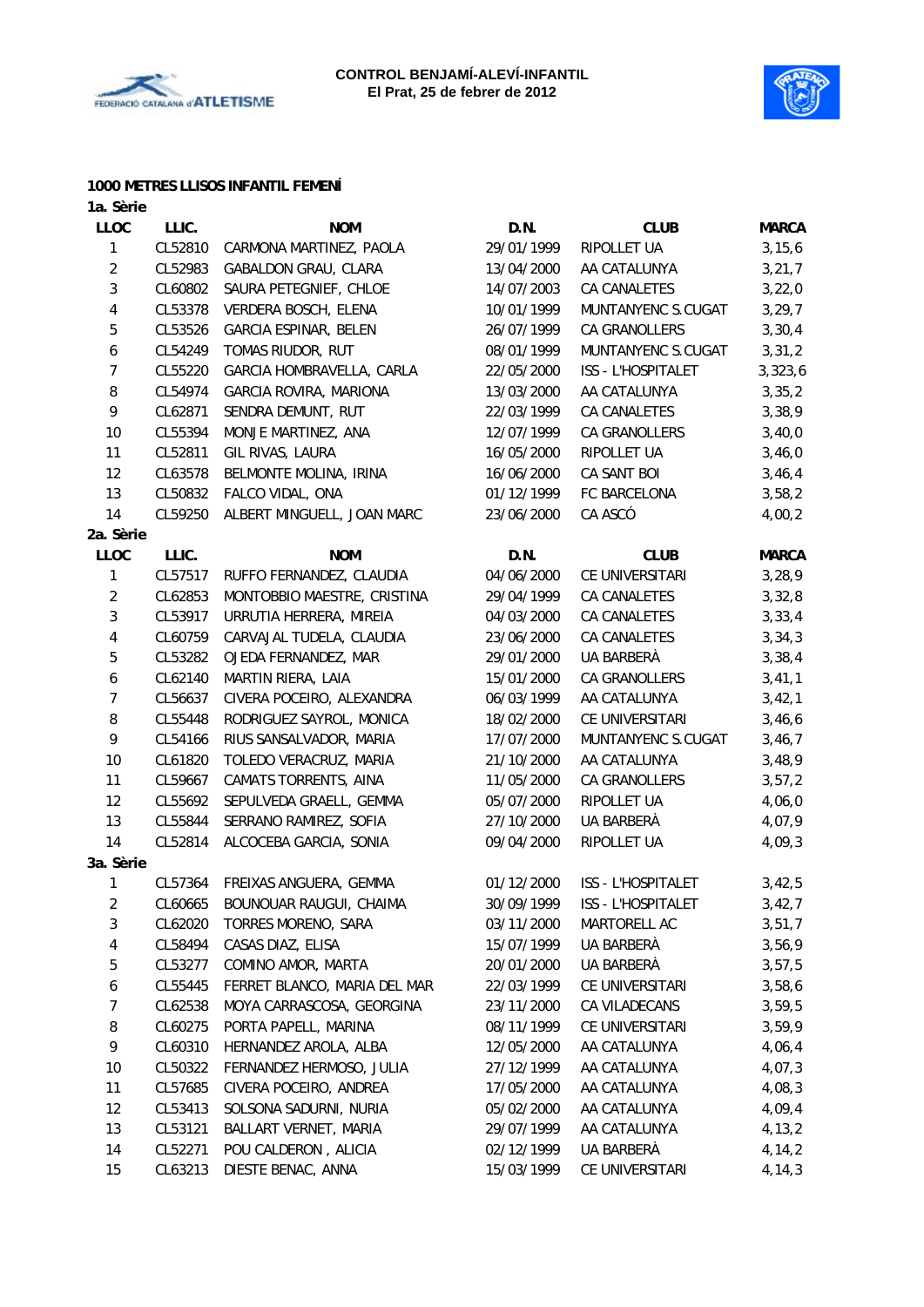



# **60 METRES TANQUES INFANTIL FEMENÍ**

| 1a. Sèrie      |         |                           |            |                     |              |
|----------------|---------|---------------------------|------------|---------------------|--------------|
| <b>LLOC</b>    | LLIC.   | <b>NOM</b>                | D.N.       | <b>CLUB</b>         | <b>MARCA</b> |
| 1              | CL50832 | FALCO VIDAL, ONA          | 01/12/1999 | FC BARCELONA        | 11,4         |
| $\overline{2}$ | CL53375 | BASSA TOMAS, ANNA         | 05/06/1999 | MUNTANYENC S.CUGAT  | 11,6         |
| 3              | CL63578 | BELMONTE MOLINA, IRINA    | 16/06/2000 | CA SANT BOI         | 12,3         |
| 4              | CL55220 | GARCIA HOMBRAVELLA, CARLA | 22/05/2000 | ISS - L'HOSPITALET  | 12,6         |
| 5              | CL53526 | GARCIA ESPINAR, BELEN     | 26/07/1999 | CA GRANOLLERS       | 12,8         |
| 6              | CL53277 | COMINO AMOR, MARTA        | 20/01/2000 | UA BARBERÀ          | 13,4         |
| 2a. Sèrie      |         |                           |            |                     |              |
| LLOC           | LLIC.   | <b>NOM</b>                | D.N.       | <b>CLUB</b>         | <b>MARCA</b> |
| 1              | CL61848 | LOPEZ RUIZ, RAQUEL        | 19/01/1999 | UA BARBERÀ          | 11,7         |
| $\overline{2}$ | CL59897 | MARTINEZ GARCIA, LOLA     | 18/11/2000 | CA SANT JUST        | 11,9         |
| 3              | CL57085 | ANTOLINO CERVERA, JULIA   | 07/11/2000 | MUNTANYENC S.CUGAT  | 12,1         |
| 4              | CL59667 | CAMATS TORRENTS, AINA     | 11/05/2000 | CA GRANOLLERS       | 12,6         |
| 5              | CL59520 | LINARES ARROYO, NEUS      | 04/07/1999 | FC BARCELONA        | 13,4         |
| 6              | CL55219 | PEREIRAS NEIRA, ANNA      | 02/09/2000 | ISS - L'HOSPITALET  | 14,0         |
| 3a. Sèrie      |         |                           |            |                     |              |
| <b>LLOC</b>    | LLIC.   | <b>NOM</b>                | D.N.       | <b>CLUB</b>         | <b>MARCA</b> |
| 1              | CL54161 | BESTUE FERRERA, JAEL      | 24/09/2000 | MUNTANYENC S.CUGAT  | 12,0         |
| $\overline{2}$ | CL60310 | HERNANDEZ AROLA, ALBA     | 12/05/2000 | AA CATALUNYA        | 12,2         |
| 3              | CL61095 | BALTIC FLORES, INES-IVY   | 20/03/1999 | CA GAVÀ             | 12,4         |
| 4              | CL61980 | HERNANDEZ PEREZ, BERTA    | 29/08/2000 | MARTORELL AC        | 12,6         |
| 5              | CL50213 | ROVIRA GARCIA, PAULA      | 17/05/1999 | CA GRANOLLERS       | 12,9         |
| 5              | CL62112 | ESTEVE GARCIA, ARIADNA    | 11/01/2000 | CA GAVÀ             | 14,8         |
| 4a. Sèrie      |         |                           |            |                     |              |
| <b>LLOC</b>    | LLIC.   | <b>NOM</b>                | D.N.       | <b>CLUB</b>         | <b>MARCA</b> |
| 1              | CL52983 | GABALDON GRAU, CLARA      | 13/04/2000 | AA CATALUNYA        | 11,9         |
| $\overline{2}$ | CL54974 | GARCIA ROVIRA, MARIONA    | 13/03/2000 | AA CATALUNYA        | 12, 2        |
| 3              | CL61966 | COCA PUIG, MIREIA         | 27/04/1999 | MARTORELL AC        | 12,3         |
| 4              | CL58930 | CARDONA JUSTES, CLAUDIA   | 15/11/1999 | MUNTANYENC S.CUGAT  | 12,4         |
| 5a. Sèrie      |         |                           |            |                     |              |
| <b>LLOC</b>    | LLIC.   | <b>NOM</b>                | D.N.       | <b>CLUB</b>         | <b>MARCA</b> |
| 1              | CL56637 | CIVERA POCEIRO, ALEXANDRA | 06/03/1999 | AA CATALUNYA        | 12,4         |
| $\overline{2}$ | CL57685 | CIVERA POCEIRO, ANDREA    | 17/05/2000 | AA CATALUNYA        | 13,9         |
| 3              | CL53453 | NAVARRO PADILLA, MAR      | 25/04/2000 | <b>UGE BADALONA</b> | 14,3         |
| 4              | CL61975 | GALEANO LINARES, LAURA    | 27/06/2000 | MARTORELL AC        | 14,5         |
| 6a. Sèrie      |         |                           |            |                     |              |
| LLOC           | LLIC.   | <b>NOM</b>                | D.N.       | <b>CLUB</b>         | <b>MARCA</b> |
| 1              | CL50322 | FERNANDEZ HERMOSO, JULIA  | 27/12/1999 | AA CATALUNYA        | 11,0         |
| $\overline{c}$ | CL53413 | SOLSONA SADURNI, NURIA    | 05/02/2000 | AA CATALUNYA        | 12,0         |
| 3              | CL53449 | ROSA FERRER, CLARA ISABEL | 19/09/2000 | <b>UGE BADALONA</b> | 12,3         |
| 4              | CL61820 | TOLEDO VERACRUZ, MARIA    | 21/10/2000 | AA CATALUNYA        | 13,5         |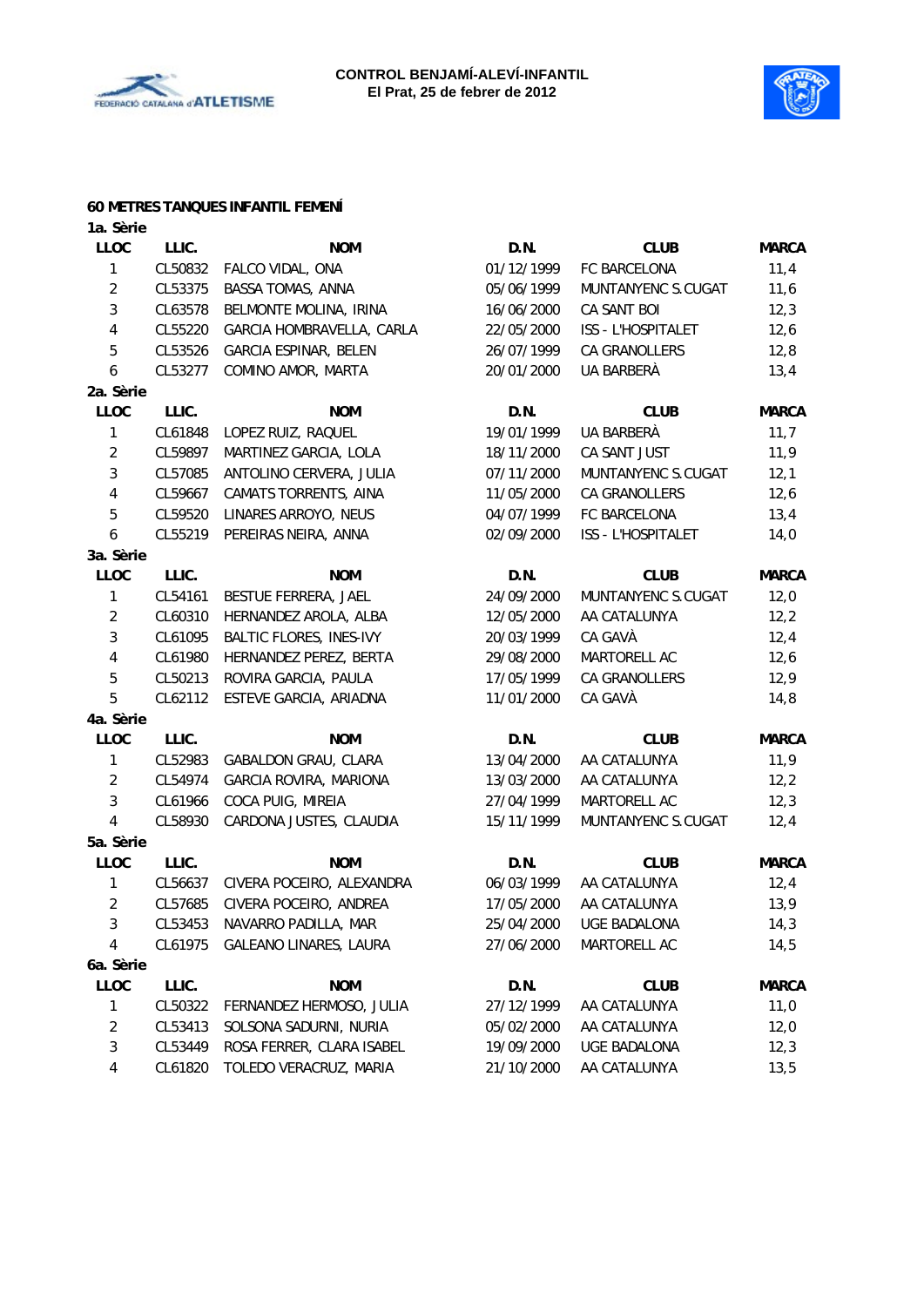



# **SALT AMB PERXA INFANTIL FEMENÍ**

| $\mathbf{1}$             | CL53121                     | BALLART VERNET, MARIA             | 29/07/1999 | AA CATALUNYA        | 2,45        |
|--------------------------|-----------------------------|-----------------------------------|------------|---------------------|-------------|
| $\overline{2}$           | CL53110                     | <b>GARCIA TENA, ONA</b>           | 07/03/1999 | ISS - L'HOSPITALET  | 2,40        |
| 3                        | CL57224                     | DEIROS FERNANDEZ, PAULA           | 30/11/1999 | CA LAIETANIA        | 2,20        |
| $\overline{\mathcal{A}}$ | CL50114                     | CRUEL PONS, AINOA                 | 30/03/1999 | UA BARBERÀ          | 1,90        |
| 5                        | CL55084                     | DEL CERRO VILLALBA, TANIA         | 31/12/1999 | CA OLESA            | 1,90        |
| 6                        | CL58224                     | VEGA PALACIO, LUCIANA-MARIA       | 28/12/1999 | UA BARBERÀ          | 1,75        |
| $\overline{7}$           | CL62086                     | PUJAL VILA, MARIA-ROSER           | 24/12/1999 | CA CALELLA          | 1,75        |
| 8                        | CL50322                     | FERNANDEZ HERMOSO, JULIA          | 27/12/1999 | AA CATALUNYA        | 1,00        |
|                          | CL55219                     | PEREIRAS NEIRA, ANNA              | 02/09/2000 | ISS - L'HOSPITALET  | <b>NULS</b> |
|                          | CL56674                     | NUÑEZ RUBIO, NURIA                | 13/07/1999 | CE PENEDÈS          | <b>NULS</b> |
|                          | TRIPLE SALT INFANTIL FEMENÍ |                                   |            |                     |             |
| 1                        | CL56522                     | DESCALZO REBOLLO, ANGELA          | 04/03/1999 | PRATENC AA          | 8,70        |
| $\overline{2}$           | CL57224                     | DEIROS FERNANDEZ, PAULA           | 30/11/1999 | CA LAIETANIA        | 8,39        |
| $\mathbf{3}$             | CL56523                     | DOMINGUEZ NAVARRETE, IRINA        | 25/01/1999 | PRATENC AA          | 7,48        |
|                          |                             | LLANÇAMENT DE PES INFANTIL FEMENÍ |            |                     |             |
| $\mathbf{1}$             | CL61095                     | <b>BALTIC FLORES, INES-IVY</b>    | 20/03/1999 | CA GAVÀ             | 10,02       |
| $\overline{2}$           | CL58712                     | ROSSELL FONT, ESTEL               | 13/08/2000 | CA CALELLA          | 9,43        |
| $\sqrt{3}$               | CL56523                     | DOMINGUEZ NAVARRETE, IRINA        | 25/01/1999 | PRATENC AA          | 8,62        |
| $\overline{4}$           | CL61966                     | COCA PUIG, MIREIA                 | 27/04/1999 | MARTORELL AC        | 8,52        |
| 5                        | CL50114                     | CRUEL PONS, AINOA                 | 30/03/1999 | UA BARBERÀ          | 8,20        |
| 6                        | CL52983                     | <b>GABALDON GRAU, CLARA</b>       | 13/04/2000 | AA CATALUNYA        | 7,85        |
| $\overline{7}$           | CL58494                     | CASAS DIAZ, ELISA                 | 15/07/1999 | UA BARBERÀ          | 7,76        |
| 8                        | CL58934                     | MANCILLA PEREZ, LAURA             | 17/04/1999 | MUNTANYENC S.CUGAT  | 7,71        |
| 9                        | CL56524                     | GALVEZ CARDENAS, CARLA            | 07/07/1999 | PRATENC AA          | 7,24        |
| 10                       | CL62112                     | ESTEVE GARCIA, ARIADNA            | 11/01/2000 | CA GAVÀ             | 7,17        |
| 11                       | CL53413                     | SOLSONA SADURNI, NURIA            | 05/02/2000 | AA CATALUNYA        | 6,85        |
| 12                       | CL61848                     | LOPEZ RUIZ, RAQUEL                | 19/01/1999 | UA BARBERÀ          | 6,83        |
| 13                       | CL56522                     | DESCALZO REBOLLO, ANGELA          | 04/03/1999 | PRATENC AA          | 6,81        |
| 14                       | CL61150                     | GRAÑENA DIAZ, SANDRA              | 27/04/1999 | UA BARBERÀ          | 6,80        |
| 15                       | CL56703                     | ACEVEDO CAMPOS, IZASCUN           | 19/03/2000 | PRATENC AA          | 6,64        |
| 16                       | CL59897                     | MARTINEZ GARCIA, LOLA             | 18/11/2000 | CA SANT JUST        | 6,55        |
| 17                       | CL53526                     | GARCIA ESPINAR, BELEN             | 26/07/1999 | CA GRANOLLERS       | 6,53        |
| 18                       | CL62140                     | MARTIN RIERA, LAIA                | 15/01/2000 | CA GRANOLLERS       | 6,49        |
| 19                       | CL62875                     | URRUTIA HERRERA, AINA             | 30/07/2004 | CA CANALETES        | 6,45        |
| 20                       | CL60310                     | HERNANDEZ AROLA, ALBA             | 12/05/2000 | AA CATALUNYA        | 6,24        |
| 21                       | CL50832                     | FALCO VIDAL, ONA                  | 01/12/1999 | FC BARCELONA        | 6, 17       |
| 22                       | CL50213                     | ROVIRA GARCIA, PAULA              | 17/05/1999 | CA GRANOLLERS       | 6, 12       |
| 23                       | CL59520                     | LINARES ARROYO, NEUS              | 04/07/1999 | FC BARCELONA        | 6,04        |
| 24                       | CL56637                     | CIVERA POCEIRO, ALEXANDRA         | 06/03/1999 | AA CATALUNYA        | 6,02        |
| 25                       | CL62853                     | MONTOBBIO MAESTRE, CRISTINA       | 29/04/1999 | CA CANALETES        | 5,99        |
| 26                       | CL63386                     | GODU BOKOMA, FRANCOISE            | 30/09/2000 | ISS - L'HOSPITALET  | 5,94        |
| 27                       | CL54974                     | <b>GARCIA ROVIRA, MARIONA</b>     | 13/03/2000 | AA CATALUNYA        | 5,86        |
| 28                       | CL53449                     | ROSA FERRER, CLARA ISABEL         | 19/09/2000 | <b>UGE BADALONA</b> | 5,68        |
| 29                       | CL63382                     | BLAZQUEZ ALVAREZ, LAURA           | 20/04/2000 | ISS - L'HOSPITALET  | 5,61        |
| $30\,$                   | CL52271                     | POU CALDERON, ALICIA              | 02/12/1999 | UA BARBERÀ          | 5,51        |
| 31                       | CL57685                     | CIVERA POCEIRO, ANDREA            | 17/05/2000 | AA CATALUNYA        | 5,23        |
| 32                       | CL61820                     | TOLEDO VERACRUZ, MARIA            | 21/10/2000 | AA CATALUNYA        | 5,22        |
|                          |                             |                                   | 25/04/2000 | UGE BADALONA        |             |
| 33                       | CL53453                     | NAVARRO PADILLA, MAR              |            |                     | 5,03        |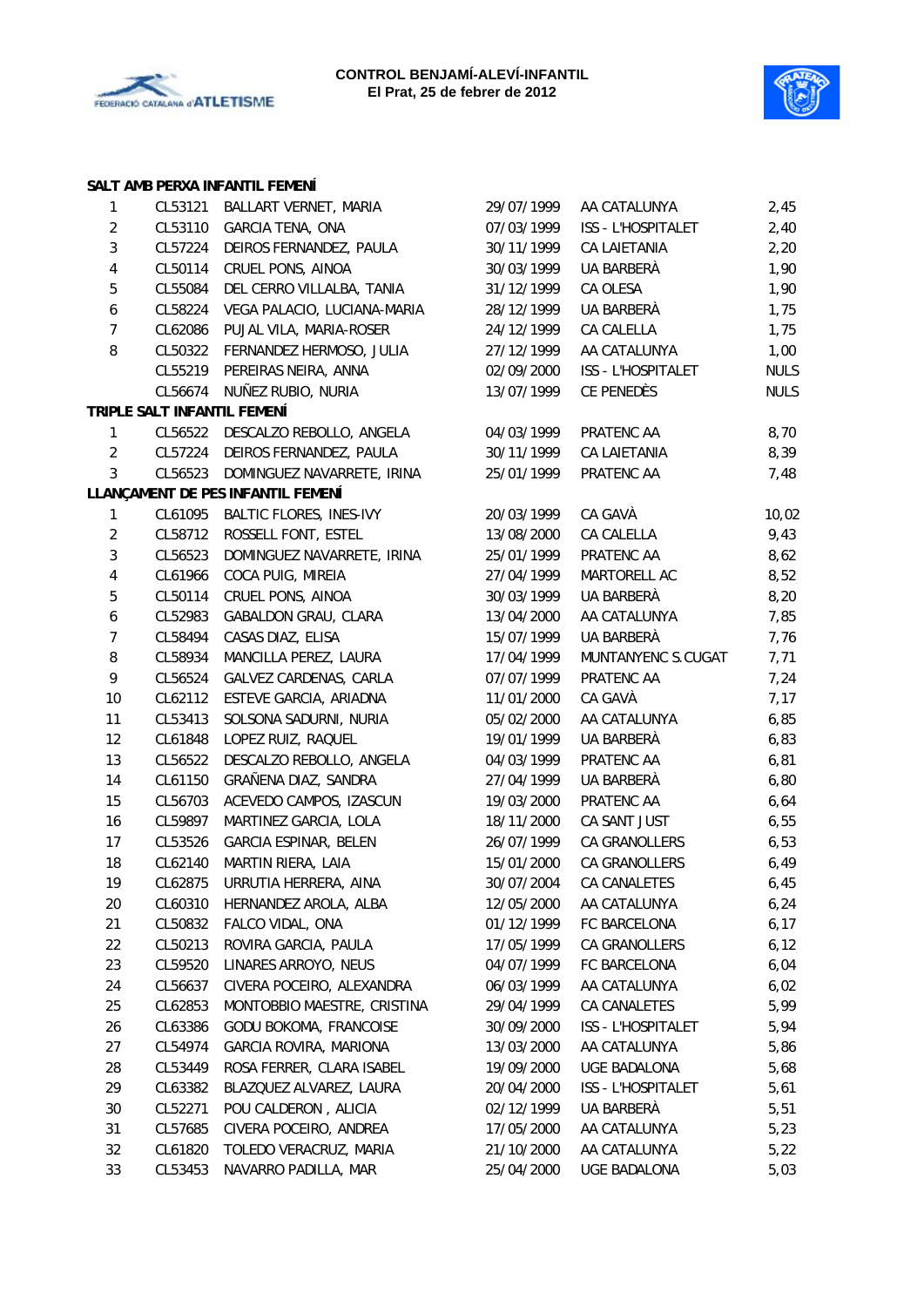



|  |                                                                                                                                       | 5,00                                                                                                           |
|--|---------------------------------------------------------------------------------------------------------------------------------------|----------------------------------------------------------------------------------------------------------------|
|  |                                                                                                                                       | 4.94                                                                                                           |
|  |                                                                                                                                       | 4.84                                                                                                           |
|  |                                                                                                                                       | 4.69                                                                                                           |
|  | CL53112 VIUDEZ CHECA, NURIA<br>CL63250 MONTESINOS GARRIDO, AIDA<br>CL59667 CAMATS TORRENTS, AINA<br>CL62538 MOYA CARRASCOSA, GEORGINA | 18/01/2000 ISS - L'HOSPITALET<br>11/11/2000 PRATENC AA<br>11/05/2000 CA GRANOLLERS<br>23/11/2000 CA VILADECANS |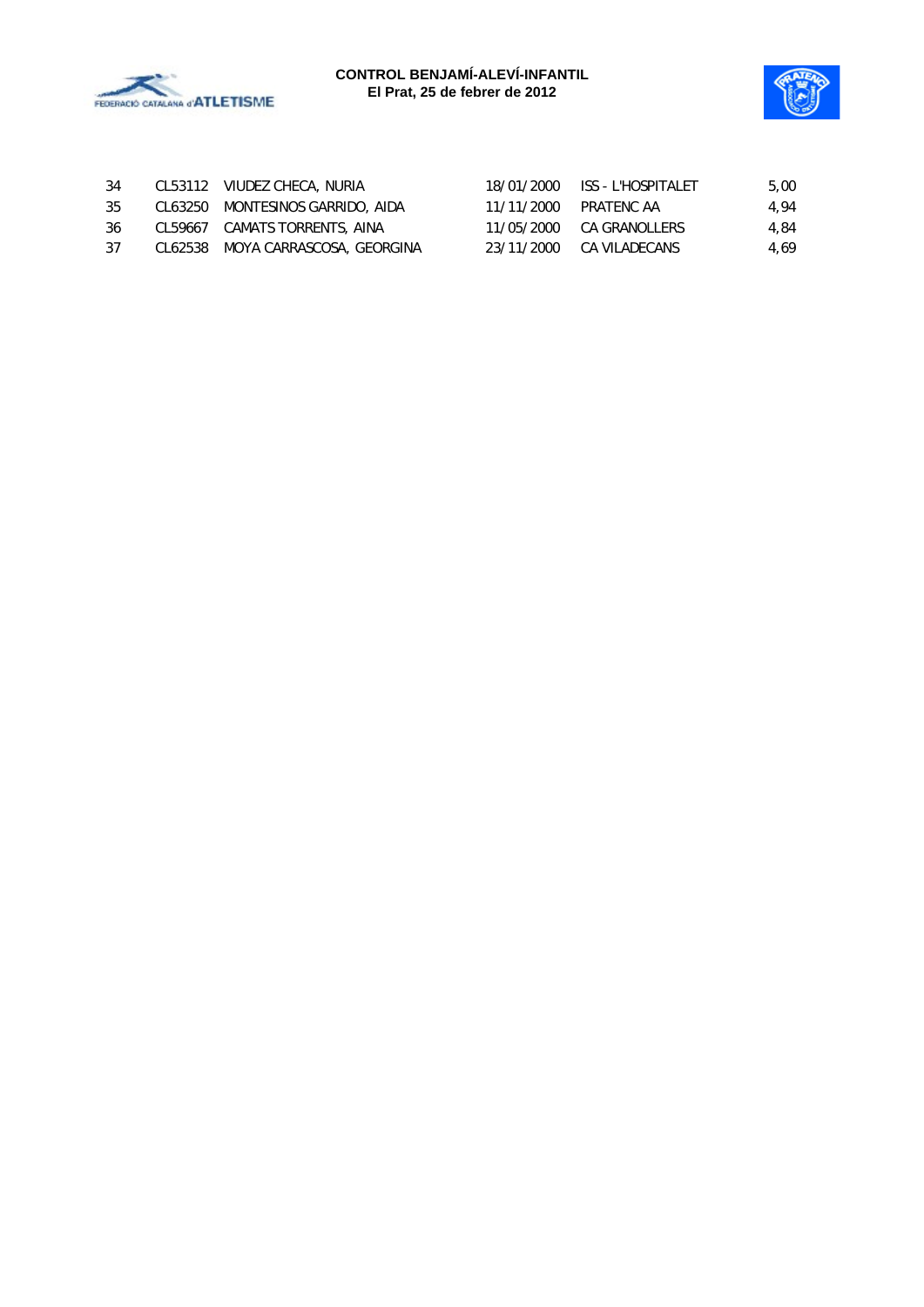



# **60 METRES LLISOS INFANTIL MASCULÍ**

| 1a. Sèrie      |         |                              |            |                     |              |
|----------------|---------|------------------------------|------------|---------------------|--------------|
| <b>LLOC</b>    | LLIC.   | <b>NOM</b>                   | D.N.       | <b>CLUB</b>         | <b>MARCA</b> |
| 1              | CL59021 | CURADO BAILINA, MESKELU      | 24/06/1999 | <b>JA SABADELL</b>  | 7,8          |
| $\overline{c}$ | CL56955 | PRIETO BLASCO, OSCAR         | 20/05/1999 | FC BARCELONA        | 8,7          |
| 3              | CL53520 | ROMERO MORENO, IVAN          | 01/02/2000 | CA GRANOLLERS       | 8,9          |
| 4              | CL60805 | STUTZBARTH CATALAN, ADRIAN   | 21/04/1999 | <b>CA CANALETES</b> | 9,2          |
| 5              | CL53903 | LOPEZ VILLANUEVA, OSCAR      | 16/06/2000 | <b>UGE BADALONA</b> | 9,6          |
| 6              | CL62768 | FLO ARIAS, VICTOR            | 31/03/2000 | CE UNIVERSITARI     | 9,8          |
| 2a. Sèrie      |         |                              |            |                     |              |
| <b>LLOC</b>    | LLIC.   | <b>NOM</b>                   | D.N.       | <b>CLUB</b>         | <b>MARCA</b> |
| $\mathbf{1}$   | CL59686 | QUINTANA DE SENA, DANIEL     | 29/11/2000 | CA GRANOLLERS       | 8, 8         |
| $\overline{2}$ | CL63219 | RAVENTOS CAMPMANY, ROGER     | 06/03/1999 | CE UNIVERSITARI     | 9,0          |
| 3              | CL57504 | CALZADO BASSO, LLUIS         | 15/11/2000 | CE UNIVERSITARI     | 9,1          |
| 4              | CL53283 | SALINERO PEREZ, JORDI        | 05/05/2000 | UA BARBERÀ          | 9,4          |
| 5              | CL59664 | BENITEZ BALAÑA, ROBERT       | 07/03/2000 | CA GRANOLLERS       | 9,8          |
| 6              | CL54990 | JIMENEZ ISABAL, DANIEL       | 19/05/2000 | AA CATALUNYA        | 9,9          |
| 3a. Sèrie      |         |                              |            |                     |              |
| <b>LLOC</b>    | LLIC.   | <b>NOM</b>                   | D.N.       | <b>CLUB</b>         | <b>MARCA</b> |
| $\mathbf{1}$   | CL60231 | LOPEZ GINESTA, BIEL          | 30/09/1999 | CA CALELLA          | 9,0          |
| $\overline{2}$ | CL57108 | OBREGON ROTHE, LUKAS         | 02/01/2000 | MUNTANYENC S.CUGAT  | 9,4          |
| 3              | CL54695 | MORENO PUIG, ORIOL           | 19/09/1999 | CA CANALETES        | 9,9          |
| 4              | CL64209 | SOBRINO TERUEL, MARC         | 05/12/1999 | CA GRANOLLERS       | 10,1         |
| 5              | CL58183 | GIL ALISEDA, DANIEL          | 30/07/2000 | ISS - L'HOSPITALET  | 10,2         |
| 6              | CL60573 | SALES SEBASTIA, ANDREI       | 10/06/1999 | ISS - L'HOSPITALET  | 11,3         |
| 4a. Sèrie      |         |                              |            |                     |              |
| <b>LLOC</b>    | LLIC.   | <b>NOM</b>                   | D.N.       | <b>CLUB</b>         | <b>MARCA</b> |
| $\mathbf{1}$   | CL55944 | LOPEZ HERNANDEZ, DANIEL      | 11/09/1999 | AE S.ANDREU BARCA   | 8,5          |
| $\overline{2}$ | CL60404 | CAMINS VILA, ADRIA           | 18/10/1999 | ISS - L'HOSPITALET  | 8,7          |
| 3              | CL50118 | LAZARO GONZALEZ, SIMON       | 03/09/1999 | UA BARBERÀ          | 9,4          |
| 4              | CL57297 | <b>GARCIA GARCIA, MIGUEL</b> | 06/09/2000 | ISS - L'HOSPITALET  | 9,7          |
| 5              | CL50117 | ALBIAC VILAS, MARC           | 13/06/1999 | UA BARBERÀ          | 9,8          |
| 6              | CL55788 | <b>GOMEZ MARTIN, RUBEN</b>   | 11/12/2000 | UGE BADALONA        | 10,3         |
| 5a. Sèrie      |         |                              |            |                     |              |
| <b>LLOC</b>    | LLIC.   | <b>NOM</b>                   | D.N.       | <b>CLUB</b>         | <b>MARCA</b> |
| 1              | CL59515 | VIVES EJEA, LLUIS            | 26/03/1999 | FC BARCELONA        | 8,6          |
| $\overline{c}$ | CL59657 | LOPEZ TORRECILLAS, IVAN      | 26/08/1999 | CA GAVÀ             | 8,8          |
| 3              | CL59243 | FERMIN DIAZ, ALBERT          | 04/05/2000 | UA BARBERÀ          | 9,1          |
| 4              | CL63994 | DURAN PALACIN, DANIEL        | 05/07/1999 | ISS - L'HOSPITALET  | 9,5          |
| 5              | CL53114 | NASARRE GUILLAMON, DAVID     | 19/02/2000 | ISS - L'HOSPITALET  | 9,8          |
| 6              | CL63343 | ZAPATA MARCO, JOEL           | 26/11/1999 | CA VILADECANS       | 10,0         |
| 6a. Sèrie      |         |                              |            |                     |              |
| LLOC           | LLIC.   | <b>NOM</b>                   | D.N.       | <b>CLUB</b>         | <b>MARCA</b> |
| 1              | CL54991 | LAS HERAS RUPEREZ, AARON     | 22/06/2000 | AA CATALUNYA        | 9,1          |
| $\overline{2}$ | CL63380 | ALBERICH JIMENEZ, XAVIER     | 03/03/1999 | ISS - L'HOSPITALET  | 9,2          |
| 3              | CL57314 | MOLINA FERNANDEZ, MARC       | 07/03/2000 | AA CATALUNYA        | 9,3          |
| 4              | CL53258 | SALAS MOLINA, ALEX           | 18/11/2000 | CORNELLÀ AT.        | 9,6          |
| 5              | CL56840 | TRIGUEROS OLIVAN, GUILLEM    | 17/05/2000 | UA BARBERÀ          | 9,7          |
| 6              | CL61181 | TRAVER VILCHES, ORIOL        | 14/10/2000 | AE S.ANDREU BARCA   | 9,9          |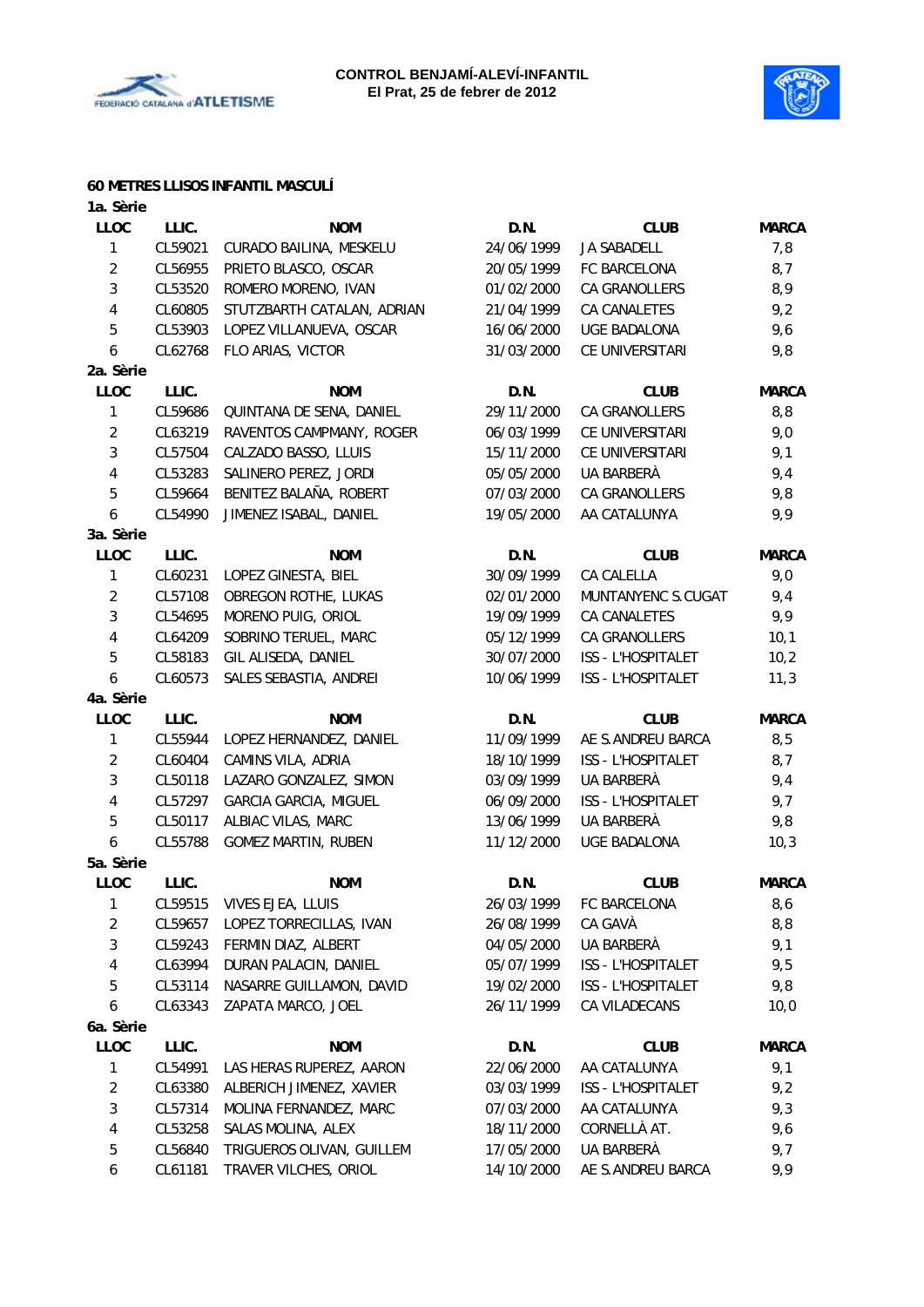



| 7a. Sèrie               |         |                             |            |                    |              |
|-------------------------|---------|-----------------------------|------------|--------------------|--------------|
| <b>LLOC</b>             | LLIC.   | <b>NOM</b>                  | D.N.       | <b>CLUB</b>        | <b>MARCA</b> |
| 1                       | CL50326 | MARTIN MORELL, JOEL         | 15/01/1999 | AA CATALUNYA       | 8,8          |
| $\overline{c}$          | CL53164 | PEREZ GARRIDO, SERGIO       | 05/01/2000 | CA GAVÀ            | 8,9          |
| 3                       | CL62032 | MORENO MARTINEZ, JOAN       | 23/06/2000 | AE MOLINS 2000     | 9,2          |
| $\overline{\mathbf{4}}$ | CL61349 | <b>GOMEZ AGUILAR, SERGI</b> | 30/09/1999 | UA BARBERÀ         | 9,3          |
| 5                       | CL56953 | GRACIA GASULLA, ALEX        | 20/12/2000 | FC BARCELONA       | 9,7          |
| 6                       | CL56954 | SABAT MARTI, PAU            | 22/06/1999 | FC BARCELONA       | 9,9          |
| 8a. Sèrie               |         |                             |            |                    |              |
| LLOC                    | LLIC.   | <b>NOM</b>                  | D.N.       | <b>CLUB</b>        | <b>MARCA</b> |
| 1                       | CL61935 | NIELSEN ROS, LUCAS          | 12/03/1999 | AA CATALUNYA       | 8,4          |
| $\overline{2}$          | CL59907 | REVILLA SANGUESA, TOMAS     | 23/01/2000 | CA SANT JUST       | 9,1          |
| 3                       | CL61666 | DONOSO CRUZ, JOSE           | 22/11/2000 | PRATENC AA         | 9,3          |
| $\overline{\mathbf{4}}$ | CL60021 | GALLEGO VIZUETE, IVAN       | 15/02/2000 | UA BARBERÀ         | 10,4         |
| 5                       | CL54553 | VAQUE MAHEDERO, IKER        | 28/08/2000 | PRATENC AA         | 10,6         |
| 9a. Sèrie               |         |                             |            |                    |              |
| LLOC                    | LLIC.   | <b>NOM</b>                  | D.N.       | <b>CLUB</b>        | <b>MARCA</b> |
| 1                       | CL62264 | SERRES MARTINEZ, KEVIN      | 10/04/1999 | CA SANT JUST       | 8,2          |
| $\overline{c}$          | CL54460 | BARRUBES MASIP, XAVIER      | 23/04/2000 | CA CANALETES       | 9,0          |
| 3                       | CL53415 | LOPEZ CASAS, IGNASI         | 24/04/1999 | AA CATALUNYA       | 9,5          |
| $\overline{\mathbf{4}}$ | CL64163 | ARAGO PORTILLO, DANIEL      | 27/06/2000 | ISS - L'HOSPITALET | 9,9          |
| $\mathbf 5$             | CL63975 | AHANHAOU, OSSAMA            | 29/02/2000 | ISS - L'HOSPITALET | 10,6         |
| 6                       | CL64035 | CHELBAT, HUSSAM             | 08/03/2000 | UA BARBERÀ         | 10, 9        |
| 10a. Sèrie              |         |                             |            |                    |              |
| LLOC                    | LLIC.   | <b>NOM</b>                  | D.N.       | <b>CLUB</b>        | <b>MARCA</b> |
| $\mathbf{1}$            | CL61890 | IBAÑEZ FERNANDEZ, ISAAC     | 03/02/1999 | CA CANALETES       | 8,9          |
| $\overline{2}$          | CL64171 | KLUMBIS, SEBASTIAN JORDI    | 13/03/1999 | ISS - L'HOSPITALET | 9,2          |
| 3                       | CL57318 | YAGUE GARIZUAIN, OMAR       | 11/07/2000 | AA CATALUNYA       | 9,4          |
| 4                       | CL63925 | ASENJO RODRIGUEZ, CRISTIAN  | 23/12/2000 | AA CATALUNYA       | 9,6          |
| 5                       | CL53936 | ROTAECHE VILLANUEVA, RAUL   | 22/11/2000 | CA CANALETES       | 10,1         |
| 5                       | CL53279 | HORNOS GOMEZ, ISMAEL        | 07/02/2000 | UA BARBERÀ         | 10,3         |
| 11a. Sèrie              |         |                             |            |                    |              |
| LLOC                    | LLIC.   | <b>NOM</b>                  | D.N.       | <b>CLUB</b>        | <b>MARCA</b> |
| 1                       | CL64174 | PASCUAL VALDIRIA, ORIOL     | 25/01/1999 | ISS - L'HOSPITALET | 8,5          |
| 2                       | CL52987 | RODRIGUEZ SEGURA, JOEL      | 02/12/1999 | AA CATALUNYA       | 9,0          |
| 3                       | CL62854 | MORILLO GIL, VICTOR         | 07/06/1999 | CA CANALETES       | 9,4          |
| 4                       | CL59111 | PEREZ SEMPERE, DAVID        | 17/11/2000 | UA BARBERÀ         | 9,6          |
| 5                       | CL55008 | GARCIA CASALENGUA, ALBERT   | 26/09/1999 | AA CATALUNYA       | 10,1         |
| 6                       | CL61605 | GARCIA GONZALEZ, ALVARO     | 01/12/1999 | AA CATALUNYA       | 10,1         |
| 12a. Sèrie              |         |                             |            |                    |              |
| <b>LLOC</b>             | LLIC.   | <b>NOM</b>                  | D.N.       | <b>CLUB</b>        | <b>MARCA</b> |
| 1                       | CL59658 | GARRALAGA ALVAREZ, JULEN    | 01/07/1999 | CA GAVÀ            | 9,2          |
| $\overline{c}$          | CL61892 | OBRERO GRANADA, MARC        | 15/06/2000 | CA CANALETES       | 9,6          |
| 3                       | CL61988 | LOPEZ RIERA, ALEX           | 07/07/2000 | MARTORELL AC       | 9,8          |
| 4                       | CL61987 | LIRIA PINEDO, POL           | 31/10/1999 | MARTORELL AC       | 9,9          |
| 5                       | CL61997 | MORAGAS DURAN, ROGER        | 08/10/2000 | MARTORELL AC       | 10,1         |
|                         |         |                             |            |                    |              |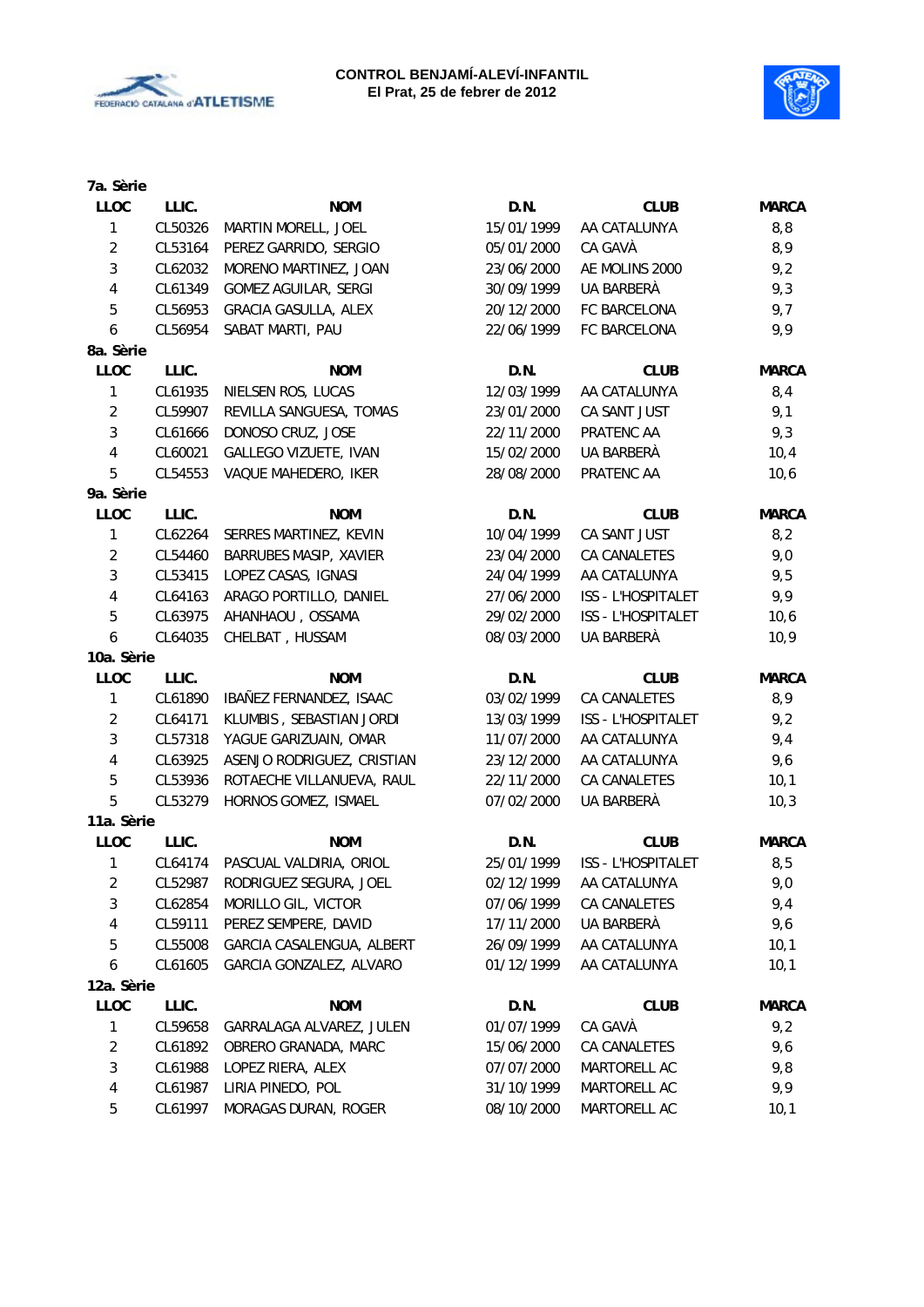



| 13a. Sèrie              |         |                                     |            |                           |              |
|-------------------------|---------|-------------------------------------|------------|---------------------------|--------------|
| <b>LLOC</b>             | LLIC.   | <b>NOM</b>                          | D.N.       | <b>CLUB</b>               | <b>MARCA</b> |
| 1                       | CL55006 | ABELLO SIMON, PAU                   | 11/12/1999 | AA CATALUNYA              | 8,8          |
| $\overline{2}$          | CL61007 | CAMPOS LAUDO, ORIOL                 | 01/12/1999 | <b>JA SABADELL</b>        | 9,2          |
| 3                       | CL60338 | RUIZ QUERO, ALEJANDRO               | 02/12/1999 | AA CATALUNYA              | 9,4          |
| $\overline{4}$          | CL60333 | RAMADA MUÑOZ, NIL                   | 25/07/2000 | AA CATALUNYA              | 9,7          |
| 5                       | CL61423 | OUBOUKIR, ZAKARIAE                  | 14/09/1999 | INDEPENDIENTE             | 9,8          |
|                         |         | 1000 METRES LLISOS INFANTIL MASCULÍ |            |                           |              |
| 1a. Sèrie               |         |                                     |            |                           |              |
| LLOC                    | LLIC.   | <b>NOM</b>                          | D.N.       | <b>CLUB</b>               | <b>MARCA</b> |
| 1                       | CL52809 | MARTIN CALVO, SERGI                 | 29/09/1999 | RIPOLLET UA               | 3,09,0       |
| $\overline{2}$          | CL60404 | CAMINS VILA, ADRIA                  | 18/10/1999 | ISS - L'HOSPITALET        | 3,09,2       |
| 3                       | CL59528 | GONZALEZ GUTIERREZ, ALBERT          | 24/07/1999 | RIPOLLET UA               | 3,09,4       |
| $\overline{4}$          | CL53258 | SALAS MOLINA, ALEX                  | 18/11/2000 | CORNELLÀ AT.              | 3, 17, 4     |
| 5                       | CL53520 | ROMERO MORENO, IVAN                 | 01/02/2000 | CA GRANOLLERS             | 3, 21, 9     |
| 6                       | CL53415 | LOPEZ CASAS, IGNASI                 | 24/04/1999 | AA CATALUNYA              | 3, 22, 5     |
| $\overline{7}$          | CL59686 | QUINTANA DE SENA, DANIEL            | 29/11/2000 | CA GRANOLLERS             | 3,26,0       |
| 8                       | CL63994 | DURAN PALACIN, DANIEL               | 05/07/1999 | ISS - L'HOSPITALET        | 3, 28, 9     |
| 9                       | CL56953 | <b>GRACIA GASULLA, ALEX</b>         | 20/12/2000 | FC BARCELONA              | 3, 29, 1     |
| 10                      | CL52987 | RODRIGUEZ SEGURA, JOEL              | 02/12/1999 | AA CATALUNYA              | 3, 29, 3     |
| 11                      | CL59524 | CALVO CARBO, HUGO                   | 06/06/2000 | RIPOLLET UA               | 3, 31, 5     |
| 12                      | CL58183 | GIL ALISEDA, DANIEL                 | 30/07/2000 | <b>ISS - L'HOSPITALET</b> | 3, 33, 3     |
| 13                      | CL59664 | BENITEZ BALAÑA, ROBERT              | 07/03/2000 | CA GRANOLLERS             | 3, 37, 6     |
| 14                      | CL60333 | RAMADA MUÑOZ, NIL                   | 25/07/2000 | AA CATALUNYA              | 3,43,8       |
| 15                      | CL56954 | SABAT MARTI, PAU                    | 22/06/1999 | FC BARCELONA              | 3,59,7       |
| 2a. Sèrie               |         |                                     |            |                           |              |
| <b>LLOC</b>             | LLIC.   | <b>NOM</b>                          | D.N.       | <b>CLUB</b>               | <b>MARCA</b> |
| 1                       | CL54991 | LAS HERAS RUPEREZ, AARON            | 22/06/2000 | AA CATALUNYA              | 3,07,6       |
| $\overline{2}$          | CL53933 | ORIVE VIDAL, PAU                    | 23/05/2000 | CA CANALETES              | 3, 19, 9     |
| 3                       | CL57314 | MOLINA FERNANDEZ, MARC              | 07/03/2000 | AA CATALUNYA              | 3, 23, 7     |
| $\overline{\mathbf{4}}$ | CL54990 | JIMENEZ ISABAL, DANIEL              | 19/05/2000 | AA CATALUNYA              | 3, 23, 9     |
| 5                       | CL60805 | STUTZBARTH CATALAN, ADRIAN          | 21/04/1999 | CA CANALETES              | 3, 28, 4     |
| 6                       | CL63380 | ALBERICH JIMENEZ, XAVIER            | 03/03/1999 | ISS - L'HOSPITALET        | 3, 30, 5     |
| $\overline{7}$          | CL53114 | NASARRE GUILLAMON, DAVID            | 19/02/2000 | ISS - L'HOSPITALET        | 3, 39, 3     |
| 8                       | CL56955 | PRIETO BLASCO, OSCAR                | 20/05/1999 | FC BARCELONA              | 3,40,3       |
| 9                       | CL59515 | VIVES EJEA, LLUIS                   | 26/03/1999 | FC BARCELONA              | 3,40,9       |
| 10                      | CL62831 | GARCIA RUEDA, OSCAR                 | 21/07/2000 | CA CANALETES              | 3,52,9       |
| 11                      | CL53283 | SALINERO PEREZ, JORDI               | 05/05/2000 | UA BARBERÀ                | 3,54,1       |
| 12                      | CL64209 | SOBRINO TERUEL, MARC                | 05/12/1999 | CA GRANOLLERS             | 4,07,6       |
| 13                      | CL64035 | CHELBAT, HUSSAM                     | 08/03/2000 | UA BARBERÀ                | 4, 11, 2     |
| 14                      | CL62134 | <b>IGLESIAS GRAU, MARC</b>          | 17/03/2000 | CA GRANOLLERS             | 4,12,6       |
|                         |         |                                     |            |                           |              |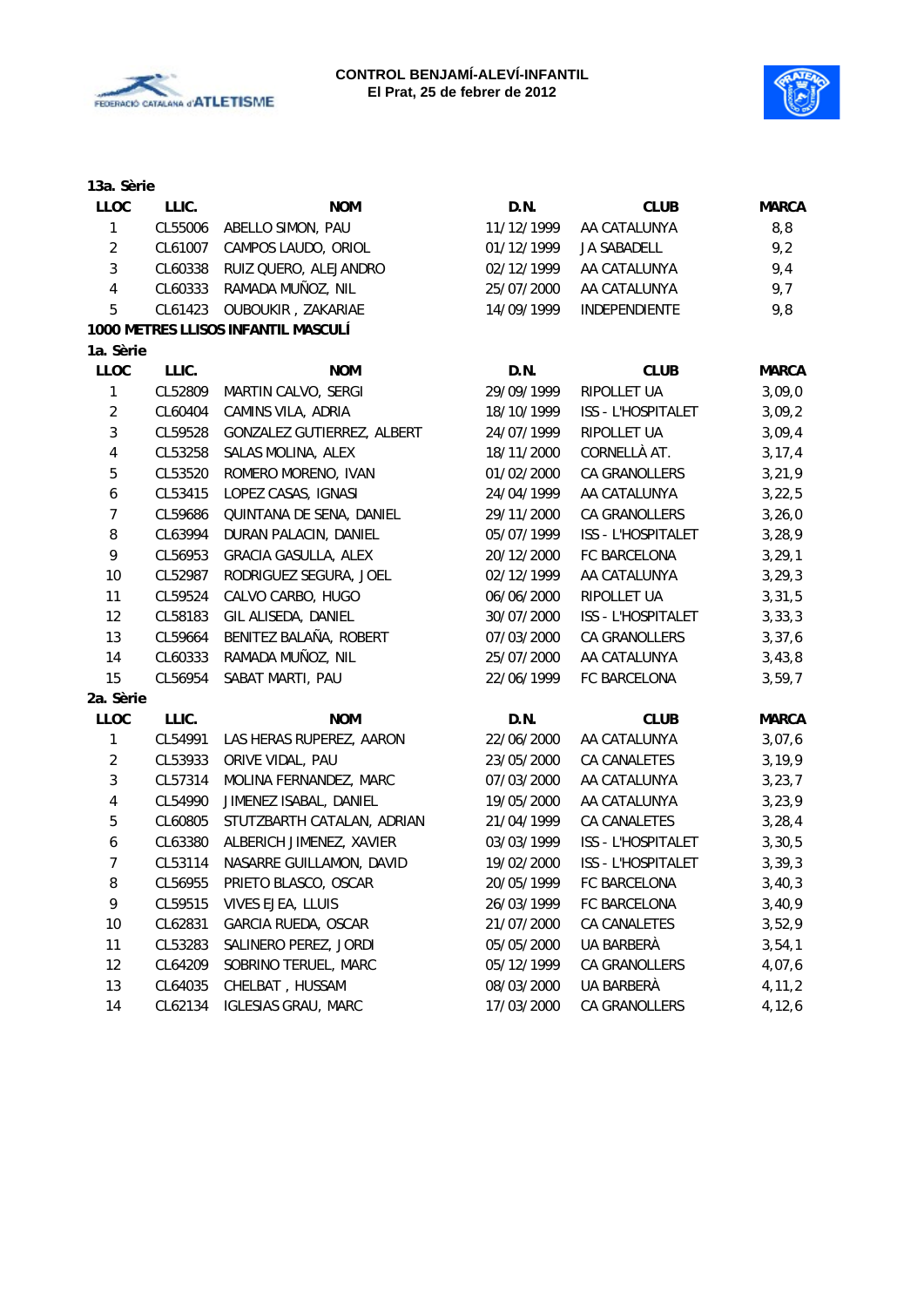



| 3a. Sèrie               |         |                                    |            |                     |              |
|-------------------------|---------|------------------------------------|------------|---------------------|--------------|
| <b>LLOC</b>             | LLIC.   | <b>NOM</b>                         | D.N.       | <b>CLUB</b>         | <b>MARCA</b> |
| $\mathbf{1}$            | CL55788 | <b>GOMEZ MARTIN, RUBEN</b>         | 11/12/2000 | <b>UGE BADALONA</b> | 3,32,4       |
| $\overline{2}$          | CL63343 | ZAPATA MARCO, JOEL                 | 26/11/1999 | CA VILADECANS       | 3, 33, 7     |
| 3                       | CL59243 | FERMIN DIAZ, ALBERT                | 04/05/2000 | UA BARBERÀ          | 3,38,8       |
| $\overline{\mathbf{4}}$ | CL61988 | LOPEZ RIERA, ALEX                  | 07/07/2000 | MARTORELL AC        | 3,43,0       |
| 5                       | CL60338 | RUIZ QUERO, ALEJANDRO              | 02/12/1999 | AA CATALUNYA        | 3,45,3       |
| 6                       | CL53903 | LOPEZ VILLANUEVA, OSCAR            | 16/06/2000 | <b>UGE BADALONA</b> | 3,49,8       |
| $\overline{7}$          | CL55008 | GARCIA CASALENGUA, ALBERT          | 26/09/1999 | AA CATALUNYA        | 3,53,7       |
| 8                       | CL61605 | GARCIA GONZALEZ, ALVARO            | 01/12/1999 | AA CATALUNYA        | 3,54,3       |
| 9                       | CL61997 | MORAGAS DURAN, ROGER               | 08/10/2000 | MARTORELL AC        | 3,56,0       |
| 10                      | CL56840 | TRIGUEROS OLIVAN, GUILLEM          | 17/05/2000 | UA BARBERÀ          | 3, 57, 2     |
| 11                      | CL62830 | ESTEBAN MARTIN, CARLOS             | 30/10/2000 | CA CANALETES        | 3,58,7       |
| 12                      | CL64163 | ARAGO PORTILLO, DANIEL             | 27/06/2000 | ISS - L'HOSPITALET  | 4,09,0       |
| 13                      | CL59111 | PEREZ SEMPERE, DAVID               | 17/11/2000 | UA BARBERÀ          | 4, 12, 5     |
| 14                      | CL60021 | GALLEGO VIZUETE, IVAN              | 15/02/2000 | UA BARBERÀ          | 5,08,6       |
|                         |         | 60 METRES TANQUES INFANTIL MASCULÍ |            |                     |              |
| 1a. Sèrie               |         |                                    |            |                     |              |
| <b>LLOC</b>             | LLIC.   | <b>NOM</b>                         | D.N.       | <b>CLUB</b>         | <b>MARCA</b> |
| $\mathbf{1}$            | CL59657 | LOPEZ TORRECILLAS, IVAN            | 26/08/1999 | CA GAVÀ             | 10, 8        |
| $\overline{2}$          | CL52987 | RODRIGUEZ SEGURA, JOEL             | 02/12/1999 | AA CATALUNYA        | 12, 2        |
| 3                       | CL57314 | MOLINA FERNANDEZ, MARC             | 07/03/2000 | AA CATALUNYA        | 12,4         |
| $\overline{\mathbf{4}}$ | CL63925 | ASENJO RODRIGUEZ, CRISTIAN         | 23/12/2000 | AA CATALUNYA        | 12,5         |
| 5                       | CL62032 | MORENO MARTINEZ, JOAN              | 23/06/2000 | AE MOLINS 2000      | 13,4         |
| 6                       | CL59111 | PEREZ SEMPERE, DAVID               | 17/11/2000 | UA BARBERÀ          | 13,5         |
| 2a. Sèrie               |         |                                    |            |                     |              |
| <b>LLOC</b>             | LLIC.   | <b>NOM</b>                         | D.N.       | <b>CLUB</b>         | <b>MARCA</b> |
| 1                       | CL50118 | LAZARO GONZALEZ, SIMON             | 03/09/1999 | UA BARBERÀ          | 12,5         |
| $\overline{2}$          | CL53164 | PEREZ GARRIDO, SERGIO              | 05/01/2000 | CA GAVÀ             | 12,6         |
| 3                       | CL61423 | OUBOUKIR, ZAKARIAE                 | 14/09/1999 | INDEPENDIENTE       | 12,7         |
| $\overline{\mathbf{4}}$ | CL59243 | FERMIN DIAZ, ALBERT                | 04/05/2000 | UA BARBERÀ          | 12,8         |
| 5                       | CL60338 | RUIZ QUERO, ALEJANDRO              | 02/12/1999 | AA CATALUNYA        | 13,0         |
| 6                       | CL59664 | BENITEZ BALAÑA, ROBERT             | 07/03/2000 | CA GRANOLLERS       | 14,1         |
| 3a. Sèrie               |         |                                    |            |                     |              |
| <b>LLOC</b>             | LLIC.   | <b>NOM</b>                         | D.N.       | <b>CLUB</b>         | <b>MARCA</b> |
| 1                       | CL62264 | SERRES MARTINEZ, KEVIN             | 10/04/1999 | CA SANT JUST        | 11,4         |
| $\overline{c}$          | CL55944 | LOPEZ HERNANDEZ, DANIEL            | 11/09/1999 | AE S.ANDREU BARCA   | 11,6         |
| 3                       | CL57297 | <b>GARCIA GARCIA, MIGUEL</b>       | 06/09/2000 | ISS - L'HOSPITALET  | 12,0         |
| 4                       | CL50117 | ALBIAC VILAS, MARC                 | 13/06/1999 | UA BARBERÀ          | 13,0         |
| 5                       | CL59686 | QUINTANA DE SENA, DANIEL           | 29/11/2000 | CA GRANOLLERS       | 13,2         |
| 5                       | CL57318 | YAGUE GARIZUAIN, OMAR              | 11/07/2000 | AA CATALUNYA        | 14,0         |
| 4a. Sèrie               |         |                                    |            |                     |              |
| <b>LLOC</b>             | LLIC.   | <b>NOM</b>                         | D.N.       | <b>CLUB</b>         | <b>MARCA</b> |
| 1                       | CL59515 | VIVES EJEA, LLUIS                  | 26/03/1999 | FC BARCELONA        | 12,4         |
| $\overline{c}$          | CL53258 | SALAS MOLINA, ALEX                 | 18/11/2000 | CORNELLÀ AT.        | 12,6         |
| 3                       | CL63380 | ALBERICH JIMENEZ, XAVIER           | 03/03/1999 | ISS - L'HOSPITALET  | 13,8         |
| 4                       | CL53279 | HORNOS GOMEZ, ISMAEL               | 07/02/2000 | UA BARBERÀ          | 14,2         |
|                         |         |                                    |            |                     |              |

5 CL63994 DURAN PALACIN, DANIEL 05/07/1999 ISS - L'HOSPITALET 14,5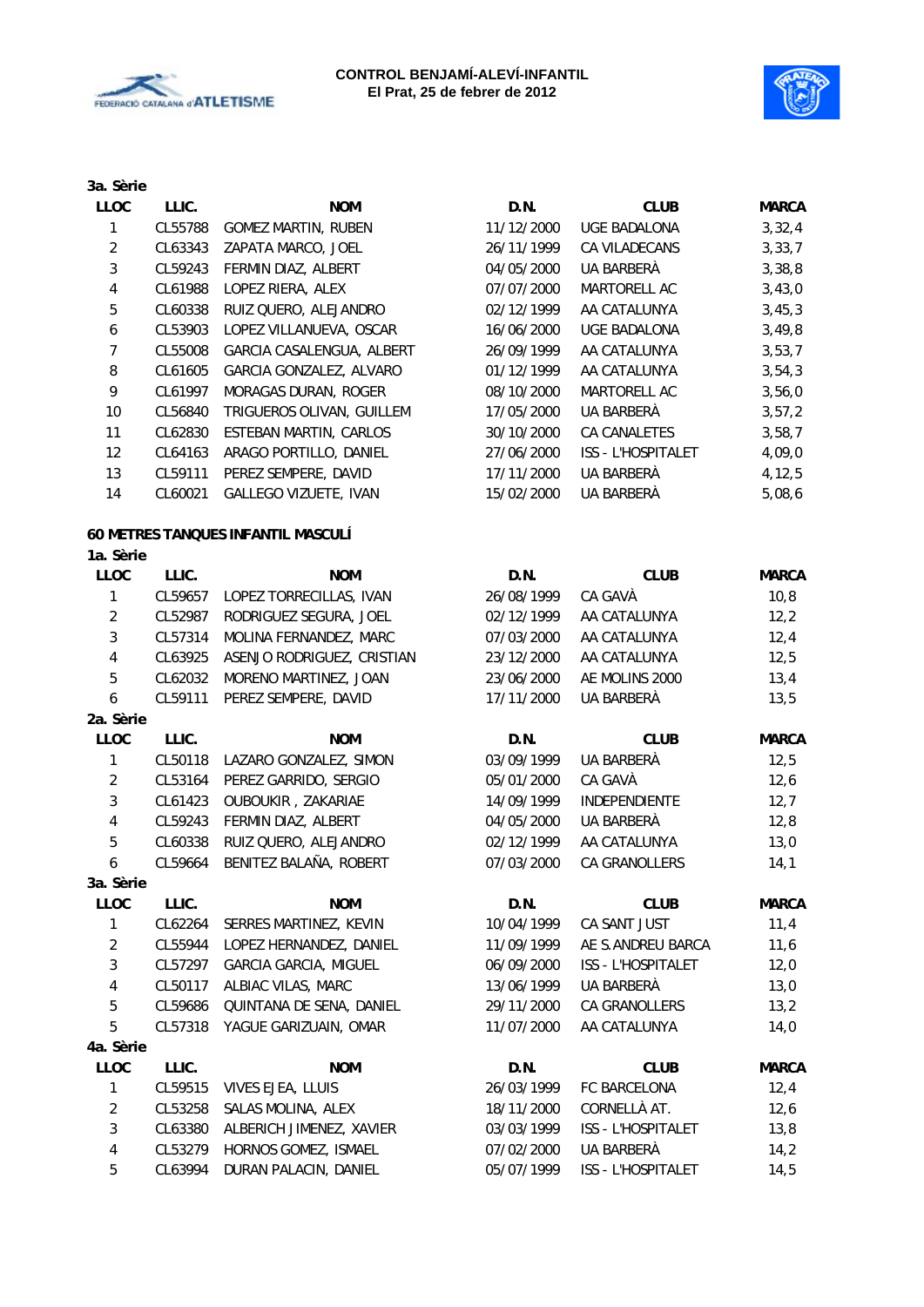



| 5a. Sèrie    |         |                             |            |                           |              |
|--------------|---------|-----------------------------|------------|---------------------------|--------------|
| <b>LLOC</b>  | LLIC.   | <b>NOM</b>                  | D.N.       | <b>CLUB</b>               | <b>MARCA</b> |
| 1            | CL62018 | TORRENS VALDIVIESO, AXEL    | 29/03/1999 | MARTORELL AC              | 11,7         |
| 2            | CL59658 | GARRALAGA ALVAREZ, JULEN    | 01/07/1999 | CA GAVÀ                   | 12,2         |
| 3            | CL56953 | <b>GRACIA GASULLA, ALEX</b> | 20/12/2000 | <b>FC BARCELONA</b>       | 12,5         |
| 4            | CL63343 | ZAPATA MARCO, JOEL          | 26/11/1999 | <b>CA VILADECANS</b>      | 12,7         |
| 5            | CL63975 | AHANHAOU, OSSAMA            | 29/02/2000 | <b>ISS - L'HOSPITALET</b> | 13,6         |
| 6a. Sèrie    |         |                             |            |                           |              |
| <b>LLOC</b>  | LLIC.   | <b>NOM</b>                  | D.N.       | <b>CLUB</b>               | <b>MARCA</b> |
| $\mathbf{1}$ | CL50326 | <b>MARTIN MORELL, JOEL</b>  | 15/01/1999 | AA CATALUNYA              | 10,6         |
| 2            | CL53520 | ROMERO MORENO, IVAN         | 01/02/2000 | <b>CA GRANOLLERS</b>      | 11,1         |
| 3            | CL56955 | PRIETO BLASCO, OSCAR        | 20/05/1999 | <b>FC BARCELONA</b>       | 11,3         |
| 4            | CL53283 | SALINERO PEREZ, JORDI       | 05/05/2000 | UA BARBERÀ                | 12.7         |
| 5            | CL54990 | JIMENEZ ISABAL, DANIEL      | 19/05/2000 | AA CATALUNYA              | 13,2         |
| 6            | CL60573 | SALES SEBASTIA, ANDREI      | 10/06/1999 | <b>ISS - L'HOSPITALET</b> | 13,4         |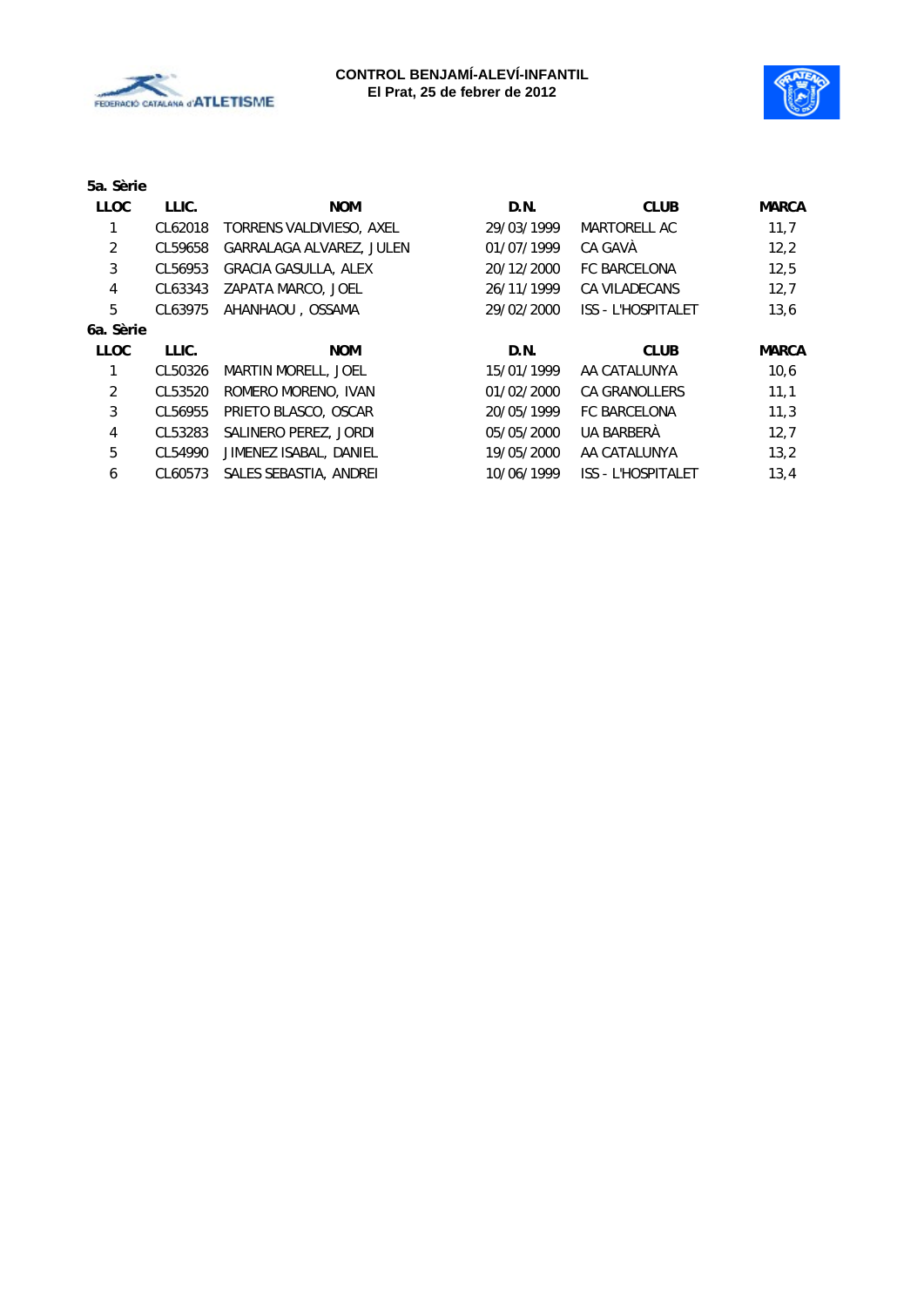



#### **SALT D'ALÇADA INFANTIL MASCULÍ**

| $\mathbf{1}$   | CL59021 | CURADO BAILINA, MESKELU      | 24/06/1999 | JA SABADELL         | 1,60        |
|----------------|---------|------------------------------|------------|---------------------|-------------|
| $\overline{a}$ | CL55944 | LOPEZ HERNANDEZ, DANIEL      | 11/09/1999 | AE S.ANDREU BARCA   | 1,46        |
|                | CL51887 | RETAMAL AVILA, POL           | 16/03/1999 | CE PENEDÈS          | 1,43        |
|                | CL61890 | IBAÑEZ FERNANDEZ, ISAAC      | 03/02/1999 | CA CANALETES        | 1,43        |
|                | CL55006 | ABELLO SIMON, PAU            | 11/12/1999 | AA CATALUNYA        | 1,43        |
|                | CL53893 | BERMEJO PEREZ, JORGE         | 16/04/1999 | <b>UGE BADALONA</b> | 1,43        |
| 6              | CL61935 | NIELSEN ROS, LUCAS           | 12/03/1999 | AA CATALUNYA        | 1,35        |
|                | CL62018 | TORRENS VALDIVIESO, AXEL     | 29/03/1999 | MARTORELL AC        | 1,35        |
|                | CL53258 | SALAS MOLINA, ALEX           | 18/11/2000 | CORNELLÀ AT.        | 1,35        |
| 9              | CL50117 | ALBIAC VILAS, MARC           | 13/06/1999 | UA BARBERÀ          | 1,30        |
|                | CL53520 | ROMERO MORENO, IVAN          | 01/02/2000 | CA GRANOLLERS       | 1,30        |
|                | CL53164 | PEREZ GARRIDO, SERGIO        | 05/01/2000 | CA GAVÀ             | 1,30        |
|                | CL57314 | MOLINA FERNANDEZ, MARC       | 07/03/2000 | AA CATALUNYA        | 1,30        |
|                | CL59907 | REVILLA SANGUESA, TOMAS      | 23/01/2000 | CA SANT JUST        | 1,30        |
| 14             | CL61349 | GOMEZ AGUILAR, SERGI         | 30/09/1999 | UA BARBERÀ          | 1,25        |
|                | CL56752 | ZABALA, LEONARDO             | 21/09/1999 | ISS - L'HOSPITALET  | 1,25        |
|                | CL59515 | VIVES EJEA, LLUIS            | 26/03/1999 | FC BARCELONA        | 1,25        |
|                | CL57297 | <b>GARCIA GARCIA, MIGUEL</b> | 06/09/2000 | ISS - L'HOSPITALET  | 1,25        |
|                | CL59657 | LOPEZ TORRECILLAS, IVAN      | 26/08/1999 | CA GAVÀ             | 1,25        |
|                | CL54991 | LAS HERAS RUPEREZ, AARON     | 22/06/2000 | AA CATALUNYA        | 1,25        |
|                | CL63343 | ZAPATA MARCO, JOEL           | 26/11/1999 | CA VILADECANS       | 1,25        |
| 21             | CL50118 | LAZARO GONZALEZ, SIMON       | 03/09/1999 | UA BARBERÀ          | 1,20        |
|                | CL53051 | TORNER CABOT, SERGI          | 10/07/2000 | CA NOU BARRIS       | 1,20        |
|                | CL59686 | QUINTANA DE SENA, DANIEL     | 29/11/2000 | CA GRANOLLERS       | 1,20        |
|                | CL56953 | GRACIA GASULLA, ALEX         | 20/12/2000 | FC BARCELONA        | 1,20        |
|                | CL54990 | JIMENEZ ISABAL, DANIEL       | 19/05/2000 | AA CATALUNYA        | 1,20        |
|                | CL58183 | GIL ALISEDA, DANIEL          | 30/07/2000 | ISS - L'HOSPITALET  | <b>NULS</b> |
|                | CL60573 | SALES SEBASTIA, ANDREI       | 10/06/1999 | ISS - L'HOSPITALET  | <b>NULS</b> |
|                | CL58186 | RUIZ GAONA, ALVARO           | 04/12/1999 | ISS - L'HOSPITALET  | <b>NULS</b> |
|                | CL62134 | <b>IGLESIAS GRAU, MARC</b>   | 17/03/2000 | CA GRANOLLERS       | <b>NULS</b> |
|                | CL64209 | SOBRINO TERUEL, MARC         | 05/12/1999 | CA GRANOLLERS       | <b>NULS</b> |
|                | CL59664 | BENITEZ BALAÑA, ROBERT       | 07/03/2000 | CA GRANOLLERS       | <b>NULS</b> |
|                | CL56955 | PRIETO BLASCO, OSCAR         | 20/05/1999 | FC BARCELONA        | <b>NULS</b> |
|                | CL56954 | SABAT MARTI, PAU             | 22/06/1999 | FC BARCELONA        | <b>NULS</b> |
|                | CL62032 | MORENO MARTINEZ, JOAN        | 23/06/2000 | AE MOLINS 2000      | <b>NULS</b> |
|                | CL63994 | DURAN PALACIN, DANIEL        | 05/07/1999 | ISS - L'HOSPITALET  | <b>NULS</b> |
|                | CL63925 | ASENJO RODRIGUEZ, CRISTIAN   | 23/12/2000 | AA CATALUNYA        | <b>NULS</b> |
|                | CL60333 | RAMADA MUÑOZ, NIL            | 25/07/2000 | AA CATALUNYA        | <b>NULS</b> |
|                | CL57318 | YAGUE GARIZUAIN, OMAR        | 11/07/2000 | AA CATALUNYA        | <b>NULS</b> |
|                | CL61181 | TRAVER VILCHES, ORIOL        | 14/10/2000 | AE S.ANDREU BARCA   | <b>NULS</b> |
|                | CL53279 | HORNOS GOMEZ, ISMAEL         | 07/02/2000 | UA BARBERÀ          | <b>NULS</b> |
|                | CL62264 | SERRES MARTINEZ, KEVIN       | 10/04/1999 | CA SANT JUST        | <b>NULS</b> |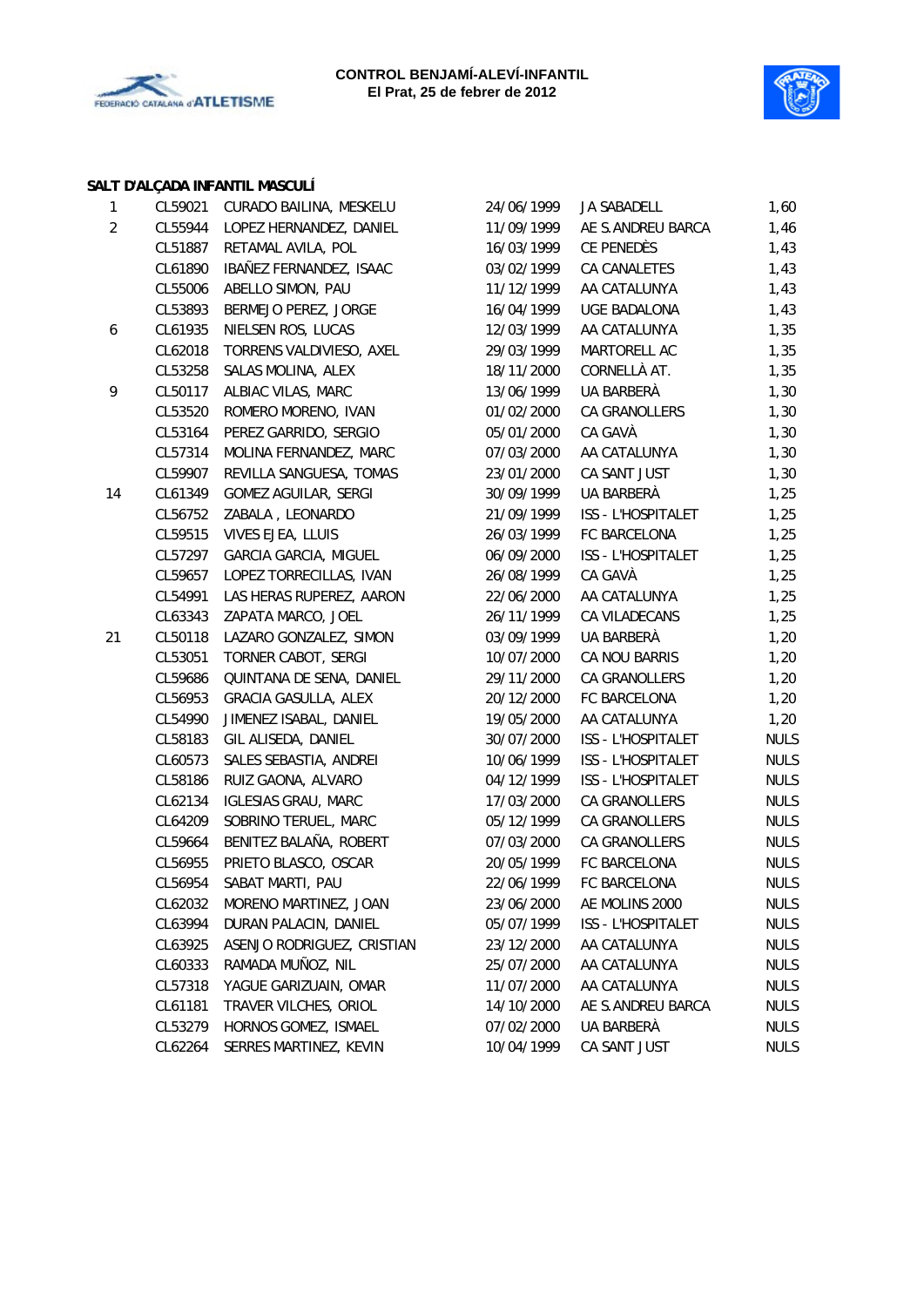



#### **SALT AMB PERXA INFANTIL MASCULÍ**

|   | CL55867 | GONZALEZ BUENO, ALEX        | 29/04/1999 | CA CALELLA          | 2,80        |
|---|---------|-----------------------------|------------|---------------------|-------------|
| 2 | CL60117 | CAMPOS, ORIOL               | 06/01/2002 | <b>JA SABADELL</b>  | 2,30        |
| 3 | CL59658 | GARRALAGA ALVAREZ, JULEN    | 01/07/1999 | CA GAVÀ             | 2,20        |
| 4 | CL62001 | NAVARRO GUZMAN, GUILLEM     | 03/11/2000 | MARTORELL AC        | 2,20        |
| 5 | CL55856 | CALVACHE PUJADES, ROGER     | 09/01/1999 | CA CALELLA          | 2,10        |
| 6 | CL54695 | MORENO PUIG, ORIOL          | 19/09/1999 | <b>CA CANALETES</b> | 2,00        |
|   | CL63721 | DEL CASTILLO LUQUE, NICOLAS | 17/12/1999 | CA OLESA            | 1,85        |
| 8 | CL60231 | LOPEZ GINESTA, BIEL         | 30/09/1999 | CA CALELLA          | 1,70        |
| 9 | CL53415 | LOPEZ CASAS, IGNASI         | 24/04/1999 | AA CATALUNYA        | 1,70        |
|   | CL62768 | FLO ARIAS, VICTOR           | 31/03/2000 | CE UNIVERSITARI     | <b>NULS</b> |
|   | CL50326 | <b>MARTIN MORELL, JOEL</b>  | 15/01/1999 | AA CATALUNYA        | <b>NULS</b> |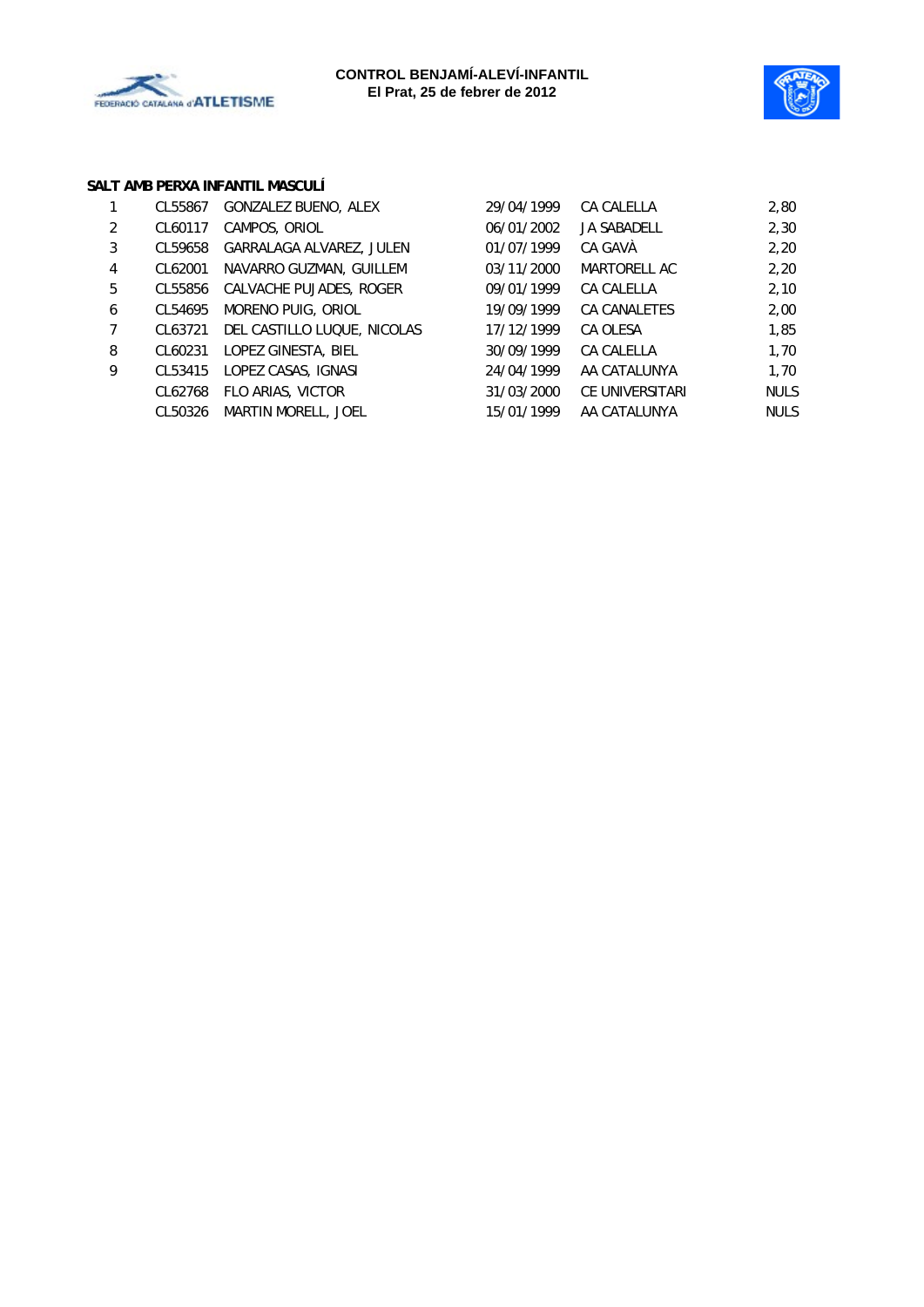



#### **60 METRES LLISOS ALEVÍ MASCULÍ**

| 1a. Sèrie      |         |                               |            |                      |              |
|----------------|---------|-------------------------------|------------|----------------------|--------------|
| LLOC           | LLIC.   | <b>NOM</b>                    | D.N.       | <b>CLUB</b>          | <b>MARCA</b> |
| 1              | CL57013 | LAZARO ROCA, POL              | 13/08/2001 | AE MOLINS 2000       | 9,3          |
| $\overline{2}$ | CL57763 | FUENTES BRUSTENGA, GERARD     | 22/09/2001 | CA GRANOLLERS        | 9,5          |
| 3              | CL57010 | COBO AGUILAR, ALBERT          | 27/03/2001 | AE MOLINS 2000       | 9,7          |
| 4              | CL62832 | GARCIA FERNANDEZ, ALAN        | 01/10/2002 | CA CANALETES         | 9,9          |
| 5              | CL62036 | ROIG PASCUAL, ARNAU           | 24/04/2001 | AE MOLINS 2000       | 10,2         |
| 2a. Sèrie      |         |                               |            |                      |              |
| <b>LLOC</b>    | LLIC.   | <b>NOM</b>                    | D.N.       | <b>CLUB</b>          | <b>MARCA</b> |
| 1              | CL60156 | ALERT FRANCO, DAVID           | 13/03/2001 | <b>UGE BADALONA</b>  | 9,4          |
| 2              | CL57965 | MATA MARTY, PAU               | 23/02/2002 | <b>UGE BADALONA</b>  | 9,6          |
| 3              | CL63696 | MARTIN GUERRA, LUCAS          | 04/01/2001 | <b>BARCELONA AT.</b> | 9,8          |
| 4              | CL62153 | TRESSERRAS GONZALO, ALEX      | 01/05/2001 | CA GRANOLLERS        | 10,2         |
| 5              | CL63905 | SANTAEULARIA CRIADO, ALBERT   | 01/09/2001 | <b>JA MONTCADA</b>   | 10,5         |
| 6              | CL63653 | MENDEZ CODINA, ENRIC          | 22/10/2002 | CORNELLÀ AT.         | 10,7         |
| 3a. Sèrie      |         |                               |            |                      |              |
| <b>LLOC</b>    | LLIC.   | <b>NOM</b>                    | D.N.       | <b>CLUB</b>          | <b>MARCA</b> |
| 1              | CL56514 | MBARKI, SALMAN                | 28/02/2001 | CA GRANOLLERS        | 9,5          |
| $\overline{2}$ | CL63904 | MUÑOZ MENDOZA, OSCAR          | 10/09/2001 | <b>JA MONTCADA</b>   | 10,1         |
| 3              | CL62026 | ZAMUDIO MATEOS, VICTOR        | 03/06/2001 | MARTORELL AC         | 10,6         |
| 4              | CL60204 | SERRA PI, MATEU               | 23/12/2002 | <b>UGE BADALONA</b>  | 11,2         |
| 4a. Sèrie      |         |                               |            |                      |              |
| <b>LLOC</b>    | LLIC.   | <b>NOM</b>                    | D.N.       | <b>CLUB</b>          | <b>MARCA</b> |
| 1              | CL57284 | RODRIGUEZ FAUROUX, JOAQUIM    | 19/03/2002 | ISS - L'HOSPITALET   | 9,2          |
| $\overline{2}$ | CL57508 | LOPEZ VIDAL, ALBERT           | 20/02/2001 | CE UNIVERSITARI      | 9,4          |
| 3              | CL59218 | <b>GUERRERO PLAZA, VICTOR</b> | 17/08/2001 | CA CANALETES         | 9,9          |
| 4              | CL62155 | VIZCAINO MATEO, DANIEL        | 10/12/2001 | CA GRANOLLERS        | 10,1         |
| 5              | CL58097 | POLO LLORENS, GYAN            | 16/04/2001 | <b>JA MONTCADA</b>   | 10, 5        |
| 6              | CL62021 | TORRES REINA, RAUL            | 23/03/2001 | MARTORELL AC         | 11,6         |
| 5a. Sèrie      |         |                               |            |                      |              |
| LLOC           | LLIC.   | <b>NOM</b>                    | D.N.       | <b>CLUB</b>          | <b>MARCA</b> |
| 1              | CL59688 | SEGURA GOMEZ, ADRIA           | 07/01/2002 | <b>CA GRANOLLERS</b> | 9,6          |
| $\overline{2}$ | CL59844 | TAULATS BRAOS, GERARD         | 25/10/2001 | CORNELLÀ AT.         | 9,8          |
| 3              | CL62824 | CODINA COSTA, BERNAT          | 09/12/2001 | <b>CA CANALETES</b>  | 10,1         |
| 4              | CL58191 | ALBARRAN ROCA, MARTI          | 13/08/2002 | UA BARBERA           | 10,4         |
| 5              | CL61969 | DIAZ SAEZ, IVAN               | 22/03/2002 | MARTORELL AC         | 10,4         |
| 6              | CL61656 | ZIMMERMAN SOLA, MARC          | 20/11/2002 | CE UNIVERSITARI      | 11,0         |
| 6a. Sèrie      |         |                               |            |                      |              |
| <b>LLOC</b>    | LLIC.   | <b>NOM</b>                    | D.N.       | <b>CLUB</b>          | <b>MARCA</b> |
| 1              | CL61235 | MOLINA GOMEZ, ERIC            | 24/01/2002 | AVINENT MANRESA      | 9,3          |
| 2              | CL62003 | NILO SORIA, IGNACIO           | 09/09/2002 | MARTORELL AC         | 9,6          |
| 3              | CL60449 | ROLDAN SANCHEZ, RODRIGO       | 02/02/2001 | CE UNIVERSITARI      | 9,7          |
| 4              | CL58664 | FERNANDEZ SERRANO, MARC       | 30/12/2002 | AVINENT MANRESA      | 9,8          |
| 5              | CL62114 | GARCIA CARRETERO, OSCAR       | 10/08/2001 | CA GAVÀ              | 9,9          |
| 6              | CL57810 | ALADESA VARGAS, MARC          | 30/03/2002 | CE PENEDÈS           | 10,1         |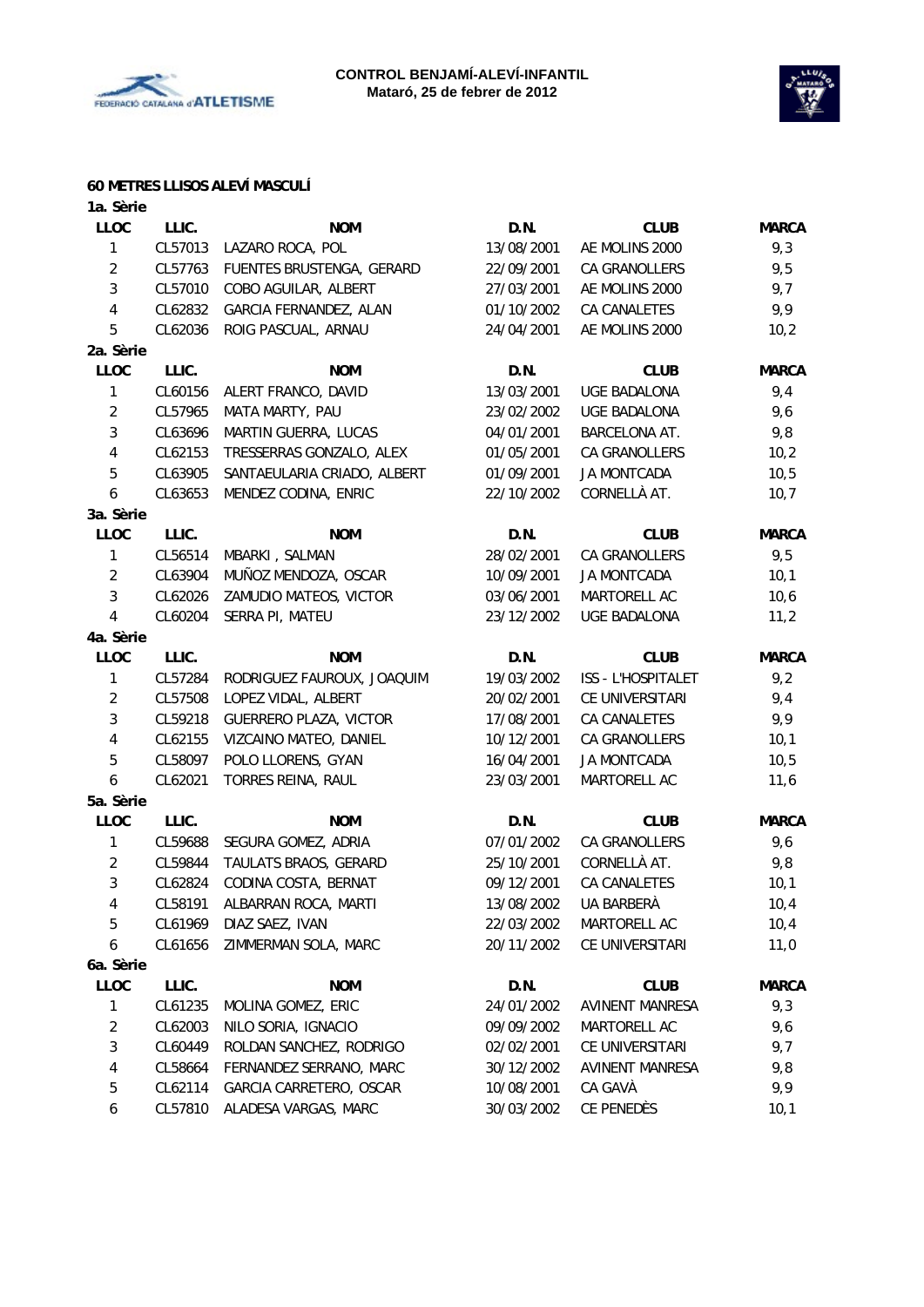



| 7a. Sèrie        |         |                              |            |                        |              |
|------------------|---------|------------------------------|------------|------------------------|--------------|
| <b>LLOC</b>      | LLIC.   | <b>NOM</b>                   | D.N.       | <b>CLUB</b>            | <b>MARCA</b> |
| $\mathbf{1}$     | CL57285 | CARRASCO VILASECA, GERARD    | 24/10/2002 | ISS - L'HOSPITALET     | 9,6          |
| $\overline{2}$   | CL57042 | ABAVIS VIVES, NIKOS          | 10/04/2002 | CA GAVÀ                | 9,8          |
| $\mathbf{3}$     | CL59270 | <b>GARCIA GIMENO, ADRIAN</b> | 23/02/2002 | CA GRANOLLERS          | 10,1         |
| $\overline{4}$   | CL55552 | LUMBRERAS NAVARRO, CARLES    | 10/10/2001 | CE PENEDÈS             | 10,2         |
| $\mathbf 5$      | CL58109 | DOMENECH GUTIERREZ, MARC     | 04/10/2002 | AE S.ANDREU BARCA      | 10,3         |
| 6                | CL57303 | VEGA VIDAL, JOEL             | 14/02/2002 | AA CATALUNYA           | 11,6         |
| 8a. Sèrie        |         |                              |            |                        |              |
| LLOC             | LLIC.   | <b>NOM</b>                   | D.N.       | <b>CLUB</b>            | <b>MARCA</b> |
| 1                | CL58950 | MONTES LOPEZ, MARIO          | 20/02/2002 | PRATENC AA             | 9,2          |
| $\overline{2}$   | CL55550 | MARIN MONTANER, ARNAU        | 18/05/2001 | CE PENEDÈS             | 9,4          |
| 3                | CL56960 | COLL SICLUNA, ARTUR          | 16/08/2001 | FC BARCELONA           | 9,6          |
| 4                | CL57982 | POMBO HILLENIUS, SIMON       | 01/09/2001 | AA CATALUNYA           | 9,7          |
| $\mathbf 5$      | CL59329 | EGEA MANGIN, ALOIS           | 23/11/2001 | CA GAVÀ                | 10, 5        |
| 6                | CL60344 | SIVILLA CALVO, CRISTIAN      | 22/07/2002 | AA CATALUNYA           | 11,0         |
| 9a. Sèrie        |         |                              |            |                        |              |
| <b>LLOC</b>      | LLIC.   | <b>NOM</b>                   | D.N.       | <b>CLUB</b>            | <b>MARCA</b> |
| 1                | CL55587 | DE ARRIBA CERAROLS, ARNAU    | 04/04/2001 | AVINENT MANRESA        | 9,6          |
| $\overline{2}$   | CL61231 | ALVAREZ CARACUEL, SERGI      | 04/05/2002 | <b>AVINENT MANRESA</b> | 9,9          |
| 3                | CL58948 | MOGAS MORALES, ROGER         | 08/04/2002 | PRATENC AA             | 10,1         |
| $\sqrt{4}$       | CL59329 | <b>EGEA MANGIN, ALOIS</b>    | 23/11/2001 | CA GAVÀ                | 10,3         |
| 5                | CL60335 | RICO GUASCH, JOAQUIM         | 24/02/2002 | AA CATALUNYA           | 10, 5        |
| $\boldsymbol{6}$ | CL54804 | SOTILLOS HERITSCH, POL       | 21/12/2001 | AE S.ANDREU BARCA      | 10,9         |
| 10a. Sèrie       |         |                              |            |                        |              |
| <b>LLOC</b>      | LLIC.   | <b>NOM</b>                   | D.N.       | <b>CLUB</b>            | <b>MARCA</b> |
| 1                | CL63248 | MONTESINOS GARRIDO, POL      | 26/03/2002 | PRATENC AA             | 9,6          |
| $\overline{2}$   | CL62126 | SANCHIS CORTES, RAFAEL       | 06/11/2001 | CA GAVÀ                | 9,8          |
| 3                | CL62535 | HURTADO PINEDO, JESUS        | 20/06/2002 | CA VILADECANS          | 10,1         |
| $\overline{4}$   | CL62883 | HERNANDEZ GOMEZ, YAGO        | 18/12/2002 | FC BARCELONA           | 10,3         |
| 5                | CL57538 | FELIS MORLANS, GERARD        | 13/06/2001 | CA CANALETES           | 10,4         |
| 6                | CL60311 | HERNANDEZ AROLA, PAU         | 19/11/2002 | AA CATALUNYA           | 10,7         |
| 11a. Sèrie       |         |                              |            |                        |              |
| <b>LLOC</b>      | LLIC.   | <b>NOM</b>                   | D.N.       | <b>CLUB</b>            | <b>MARCA</b> |
| 1                | CL58951 | MARQUES MIRON, FELIX         | 16/10/2001 | PRATENC AA             | 10,3         |
| $\overline{2}$   | CL64178 | VAZQUEZ MASANA, GABRIEL      | 06/07/2001 | ISS - L'HOSPITALET     | 10,6         |
| 3                | CL63879 | DIAZ RODRIGUEZ, JUAN         | 18/06/2001 | UA BARBERA             | 10, 8        |
| 4                | CL59438 | GONZALEZ SEGURA, MARTIN      | 01/05/2002 | AE S.ANDREU BARCA      | 10,9         |
| 5                | CL57546 | POZO BIZARRO, ADRIA          | 18/05/2002 | CA CANALETES           | 11,1         |
| 12a. Sèrie       |         |                              |            |                        |              |
| <b>LLOC</b>      | LLIC.   | <b>NOM</b>                   | D.N.       | <b>CLUB</b>            | <b>MARCA</b> |
| 1                | CL62550 | VILLALONGA MARTINEZ, RAUL    | 21/10/2001 | CA VILADECANS          | 9,2          |
| 2                | CL58115 | ORTEGA MARTIN, SERGIO        | 01/08/2001 | AE S.ANDREU BARCA      | 9,8          |
| 3                | CL54758 | DE LA HOZ GARCIA, DANIEL     | 14/04/2001 | CA NOU BARRIS          | 10,4         |
| 4                | CL62859 | NDIAYE MATHEU, NABI          | 27/06/2002 | CA CANALETES           |              |
|                  |         |                              |            |                        | 10,6         |
| 5                | CL58220 | SANCHEZ LOPEZ, ERIC          | 03/03/2002 | UA BARBERÀ             | 11,0         |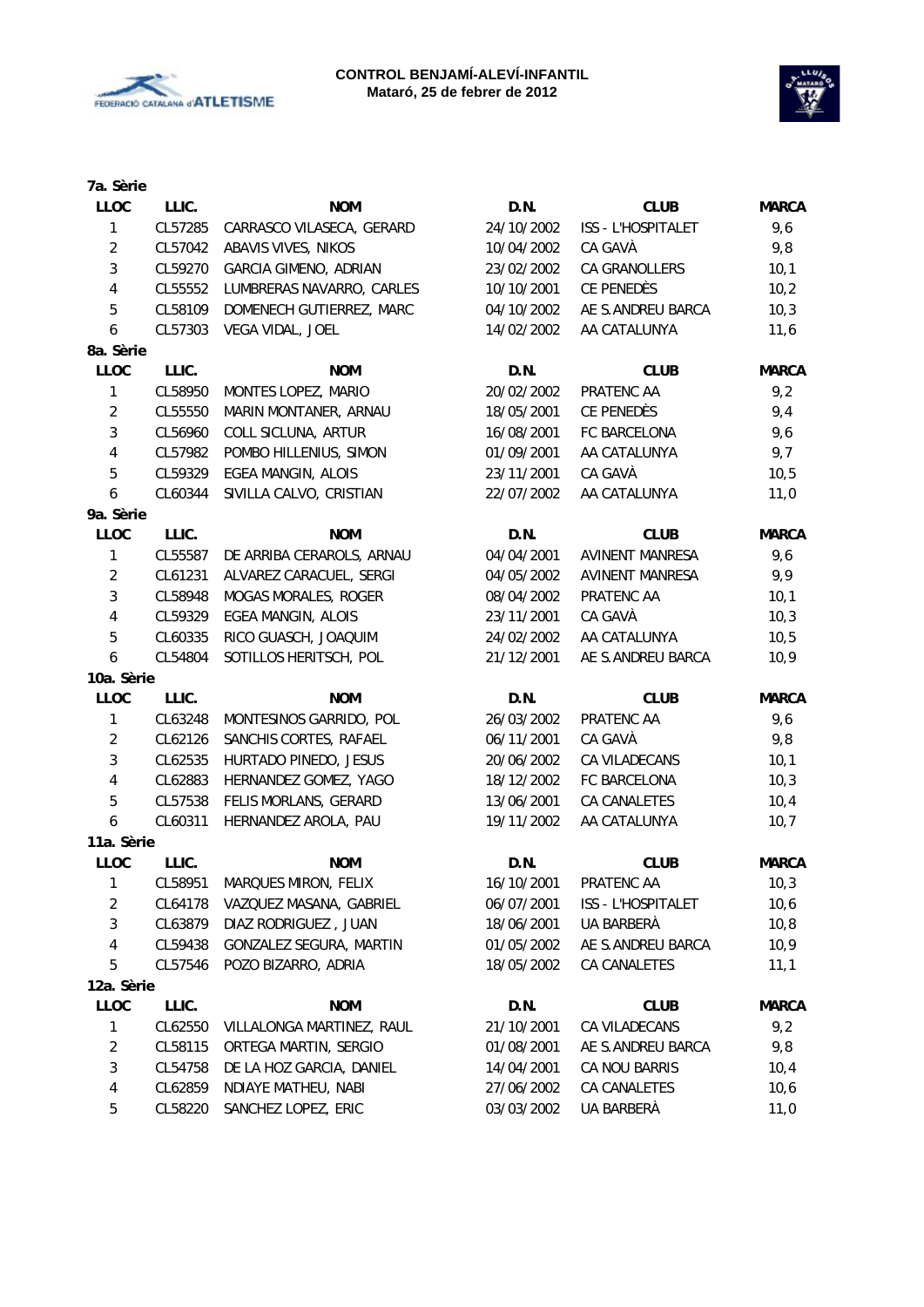



| 13a. Sèrie              |         |                                 |            |                        |              |
|-------------------------|---------|---------------------------------|------------|------------------------|--------------|
| <b>LLOC</b>             | LLIC.   | <b>NOM</b>                      | D.N.       | <b>CLUB</b>            | <b>MARCA</b> |
| $\mathbf{1}$            | CL59268 | AOIZ PEREZ DEL MOLINO, JUAN     | 23/08/2001 | CA CANALETES           | 9,1          |
| $\overline{2}$          | CL54984 | COMAS MARIN, POL                | 04/04/2001 | AA CATALUNYA           | 9,4          |
| 3                       | CL62263 | RUDA OLIVARES, VICTOR           | 05/08/2001 | CA SANT JUST           | 9,7          |
| 4                       | CL54981 | CAÑADELL BERTRAN, AXEL          | 07/02/2001 | AA CATALUNYA           | 10,3         |
| 5                       | CL58208 | LOPEZ RUIZ, MARIO               | 23/01/2002 | UA BARBERÀ             | 10, 8        |
|                         |         | 60 METRES TANQUES ALEVÍ MASCULÍ |            |                        |              |
| 1a. Sèrie               |         |                                 |            |                        |              |
| LLOC                    | LLIC.   | <b>NOM</b>                      | D.N.       | <b>CLUB</b>            | <b>MARCA</b> |
| 1                       | CL59268 | AOIZ PEREZ DEL MOLINO, JUAN     | 23/08/2001 | <b>CA CANALETES</b>    | 10,2         |
| $\overline{2}$          | CL57284 | RODRIGUEZ FAUROUX, JOAQUIM      | 19/03/2002 | ISS - L'HOSPITALET     | 10,6         |
| 3                       | CL56960 | COLL SICLUNA, ARTUR             | 16/08/2001 | FC BARCELONA           | 10,8         |
| $\overline{\mathbf{4}}$ | CL61235 | MOLINA GOMEZ, ERIC              | 24/01/2002 | <b>AVINENT MANRESA</b> | 11,3         |
| 5                       | CL58109 | DOMENECH GUTIERREZ, MARC        | 04/10/2002 | AE S.ANDREU BARCA      | 12,0         |
| 6                       | CL58664 | FERNANDEZ SERRANO, MARC         | 30/12/2002 | <b>AVINENT MANRESA</b> | 12,2         |
| 7                       | CL63905 | SANTAEULARIA CRIADO, ALBERT     | 01/09/2001 | <b>JA MONTCADA</b>     | 14,0         |
| 2a. Sèrie               |         |                                 |            |                        |              |
| <b>LLOC</b>             | LLIC.   | <b>NOM</b>                      | D.N.       | <b>CLUB</b>            | <b>MARCA</b> |
| 1                       | CL57965 | MATA MARTY, PAU                 | 23/02/2002 | <b>UGE BADALONA</b>    | 10,7         |
| $\overline{2}$          | CL57763 | FUENTES BRUSTENGA, GERARD       | 22/09/2001 | CA GRANOLLERS          | 11,8         |
| 3                       | CL59844 | TAULATS BRAOS, GERARD           | 25/10/2001 | CORNELLÀ AT.           | 12,0         |
| 4                       | CL54804 | SOTILLOS HERITSCH, POL          | 21/12/2001 | AE S.ANDREU BARCA      | 12,7         |
| 5                       | CL58948 | MOGAS MORALES, ROGER            | 08/04/2002 | PRATENC AA             | 12,9         |
| 6                       | CL62021 | TORRES REINA, RAUL              | 23/03/2001 | MARTORELL AC           | 13,1         |
| 3a. Sèrie               |         |                                 |            |                        |              |
| <b>LLOC</b>             | LLIC.   | <b>NOM</b>                      | D.N.       | <b>CLUB</b>            | <b>MARCA</b> |
| $\mathbf{1}$            | CL63248 | MONTESINOS GARRIDO, POL         | 26/03/2002 | PRATENC AA             | 11,6         |
| $\overline{2}$          | CL62026 | ZAMUDIO MATEOS, VICTOR          | 03/06/2001 | MARTORELL AC           | 11,9         |
| 3                       | CL58115 | ORTEGA MARTIN, SERGIO           | 01/08/2001 | AE S.ANDREU BARCA      | 12,1         |
| 4                       | CL62153 | TRESSERRAS GONZALO, ALEX        | 01/05/2001 | CA GRANOLLERS          | 12,4         |
| 5                       | CL63653 | MENDEZ CODINA, ENRIC            | 22/10/2002 | CORNELLÀ AT.           | 12,6         |
| 6                       | CL58200 | GEA GONZALEZ, JOAN              | 04/04/2002 | UA BARBERÀ             | 13,1         |
| 4a. Sèrie               |         |                                 |            |                        |              |
| <b>LLOC</b>             | LLIC.   | <b>NOM</b>                      | D.N.       | <b>CLUB</b>            | <b>MARCA</b> |
| 1                       | CL59438 | GONZALEZ SEGURA, MARTIN         | 01/05/2002 | AE S.ANDREU BARCA      | 11,6         |
| $\overline{2}$          | CL58950 | MONTES LOPEZ, MARIO             | 20/02/2002 | PRATENC AA             | 12,0         |
| 3                       | CL62155 | VIZCAINO MATEO, DANIEL          | 10/12/2001 | CA GRANOLLERS          | 12,2         |
| 4                       | CL61969 | DIAZ SAEZ, IVAN                 | 22/03/2002 | MARTORELL AC           | 12,3         |
| 5                       | CL62883 | HERNANDEZ GOMEZ, YAGO           | 18/12/2002 | FC BARCELONA           | 12,9         |
| 5a. Sèrie               |         |                                 |            |                        |              |
| <b>LLOC</b>             | LLIC.   | <b>NOM</b>                      | D.N.       | <b>CLUB</b>            | <b>MARCA</b> |
| 1                       | CL59329 | EGEA MANGIN, ALOIS              | 23/11/2001 | CA GAVÀ                | 11,4         |
| $\overline{c}$          | CL62003 | NILO SORIA, IGNACIO             | 09/09/2002 | MARTORELL AC           | 11,6         |
| 3                       | CL59270 | <b>GARCIA GIMENO, ADRIAN</b>    | 23/02/2002 | CA GRANOLLERS          | 11,7         |
| 4                       | CL57538 | FELIS MORLANS, GERARD           | 13/06/2001 | CA CANALETES           | 11,9         |
| 5                       | CL54981 | CAÑADELL BERTRAN, AXEL          | 07/02/2001 | AA CATALUNYA           | 13,0         |

6 CL60204 SERRA PI, MATEU 23/12/2002 UGE BADALONA 13,5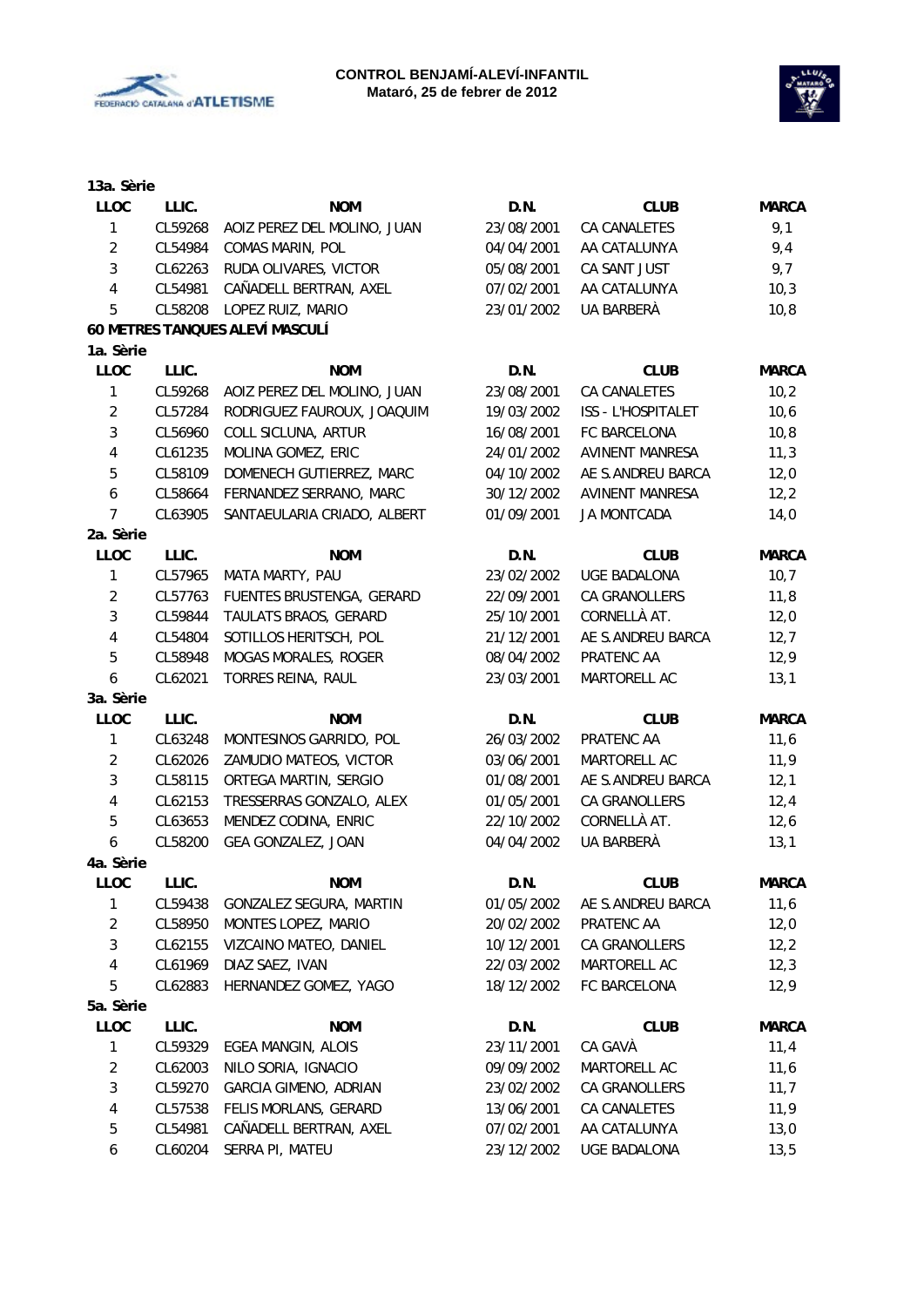



| 6a. Sèrie        |         |                                               |            |                        |              |
|------------------|---------|-----------------------------------------------|------------|------------------------|--------------|
| <b>LLOC</b>      | LLIC.   | <b>NOM</b>                                    | D.N.       | <b>CLUB</b>            | <b>MARCA</b> |
| $\mathbf{1}$     | CL62126 | SANCHIS CORTES, RAFAEL                        | 06/11/2001 | CA GAVÀ                | 11,3         |
| $\sqrt{2}$       | CL59218 | <b>GUERRERO PLAZA, VICTOR</b>                 | 17/08/2001 | CA CANALETES           | 12,0         |
| $\sqrt{3}$       | CL54984 | COMAS MARIN, POL                              | 04/04/2001 | AA CATALUNYA           | 12,1         |
| $\overline{4}$   | CL59688 | SEGURA GOMEZ, ADRIA                           | 07/01/2002 | CA GRANOLLERS          | 12,4         |
| $\mathbf 5$      | CL55552 | LUMBRERAS NAVARRO, CARLES                     | 10/10/2001 | CE PENEDÈS             | 13,0         |
| $\boldsymbol{6}$ | CL58220 | SANCHEZ LOPEZ, ERIC                           | 03/03/2002 | UA BARBERÀ             | 13,4         |
| 7a. Sèrie        |         |                                               |            |                        |              |
| <b>LLOC</b>      | LLIC.   | <b>NOM</b>                                    | D.N.       | <b>CLUB</b>            | <b>MARCA</b> |
| $\mathbf{1}$     | CL56514 | MBARKI, SALMAN                                | 28/02/2001 | <b>CA GRANOLLERS</b>   | 11,1         |
| $\overline{2}$   | CL62263 | RUDA OLIVARES, VICTOR                         | 05/08/2001 | CA SANT JUST           | 11,4         |
| $\mathbf{3}$     | CL57042 | ABAVIS VIVES, NIKOS                           | 10/04/2002 | CA GAVÀ                | 11,7         |
| $\sqrt{4}$       | CL60335 | RICO GUASCH, JOAQUIM                          | 24/02/2002 | AA CATALUNYA           | 12,0         |
| $\sqrt{5}$       | CL58208 | LOPEZ RUIZ, MARIO                             | 23/01/2002 | UA BARBERÀ             | 12,3         |
| 6                | CL57546 | POZO BIZARRO, ADRIA                           | 18/05/2002 | CA CANALETES           | 12,7         |
| 8a. Sèrie        |         |                                               |            |                        |              |
| <b>LLOC</b>      | LLIC.   | <b>NOM</b>                                    | D.N.       | <b>CLUB</b>            | <b>MARCA</b> |
| $\mathbf{1}$     | CL57355 | COTONAT DONAT, ERNEST                         | 19/05/2001 | CE UNIVERSITARI        | 11,3         |
| $\sqrt{2}$       | CL62114 | GARCIA CARRETERO, OSCAR                       | 10/08/2001 | CA GAVÀ                | 11,4         |
| 3                | CL57810 |                                               |            | CE PENEDÈS             |              |
|                  |         | ALADESA VARGAS, MARC<br>ROMEO BARCELO, ALBERT | 30/03/2002 |                        | 11,6         |
| 4                | CL58611 |                                               | 08/12/2002 | CA CANALETES           | 11,8         |
| 5                | CL54758 | DE LA HOZ GARCIA, DANIEL                      | 14/04/2001 | CA NOU BARRIS          | 12,3         |
| 6                | CL57303 | VEGA VIDAL, JOEL                              | 14/02/2002 | AA CATALUNYA           | 13,3         |
| 9a. Sèrie        |         |                                               |            |                        |              |
| LLOC             | LLIC.   | <b>NOM</b>                                    | D.N.       | <b>CLUB</b>            | <b>MARCA</b> |
| 1                | CL55587 | DE ARRIBA CERAROLS, ARNAU                     | 04/04/2001 | <b>AVINENT MANRESA</b> | 11,2         |
| $\overline{2}$   | CL60449 | ROLDAN SANCHEZ, RODRIGO                       | 02/02/2001 | CE UNIVERSITARI        | 11,6         |
| 3                | CL59329 | EGEA MANGIN, ALOIS                            | 23/11/2001 | CA GAVÀ                | 12,3         |
| $\overline{4}$   | CL62535 | HURTADO PINEDO, JESUS                         | 20/06/2002 | CA VILADECANS          | 12,6         |
| $\mathbf 5$      | CL62832 | GARCIA FERNANDEZ, ALAN                        | 01/10/2002 | CA CANALETES           | 13,2         |
| 6                | CL60344 | SIVILLA CALVO, CRISTIAN                       | 22/07/2002 | AA CATALUNYA           | 14,9         |
| 10a. Sèrie       |         |                                               |            |                        |              |
| <b>LLOC</b>      | LLIC.   | <b>NOM</b>                                    | D.N.       | <b>CLUB</b>            | <b>MARCA</b> |
| 1                | CL62550 | VILLALONGA MARTINEZ, RAUL                     | 21/10/2001 | CA VILADECANS          | 11,1         |
| $\overline{2}$   | CL57013 | LAZARO ROCA, POL                              | 13/08/2001 | AE MOLINS 2000         | 11,7         |
| 3                | CL62859 | NDIAYE MATHEU, NABI                           | 27/06/2002 | CA CANALETES           | 12,0         |
| 4                | CL60311 | HERNANDEZ AROLA, PAU                          | 19/11/2002 | AA CATALUNYA           | 12,4         |
| 5                | CL60252 | <b>BASSAS GARRITY, MARIO</b>                  | 09/09/2001 | CE UNIVERSITARI        | 12,4         |
| 6                | CL61231 | ALVAREZ CARACUEL, SERGI                       | 04/05/2002 | <b>AVINENT MANRESA</b> | 12,7         |
| 11a. Sèrie       |         |                                               |            |                        |              |
| <b>LLOC</b>      | LLIC.   | <b>NOM</b>                                    | D.N.       | <b>CLUB</b>            | <b>MARCA</b> |
| 1                | CL57508 | LOPEZ VIDAL, ALBERT                           | 20/02/2001 | CE UNIVERSITARI        | 11,1         |
| $\overline{2}$   | CL63696 | MARTIN GUERRA, LUCAS                          | 04/01/2001 | BARCELONA AT.          | 11,3         |
| 3                | CL62036 | ROIG PASCUAL, ARNAU                           | 24/04/2001 | AE MOLINS 2000         | 11,5         |
| 4                | CL57285 | CARRASCO VILASECA, GERARD                     | 24/10/2002 | ISS - L'HOSPITALET     | 12,1         |
| 5                | CL63904 | MUÑOZ MENDOZA, OSCAR                          | 10/09/2001 | JA MONTCADA            | 12,4         |
| 6                | CL62532 | CEMBORAIN VALDEVIRA, VICTOR                   | 14/11/2002 | CA VILADECANS          | 13,9         |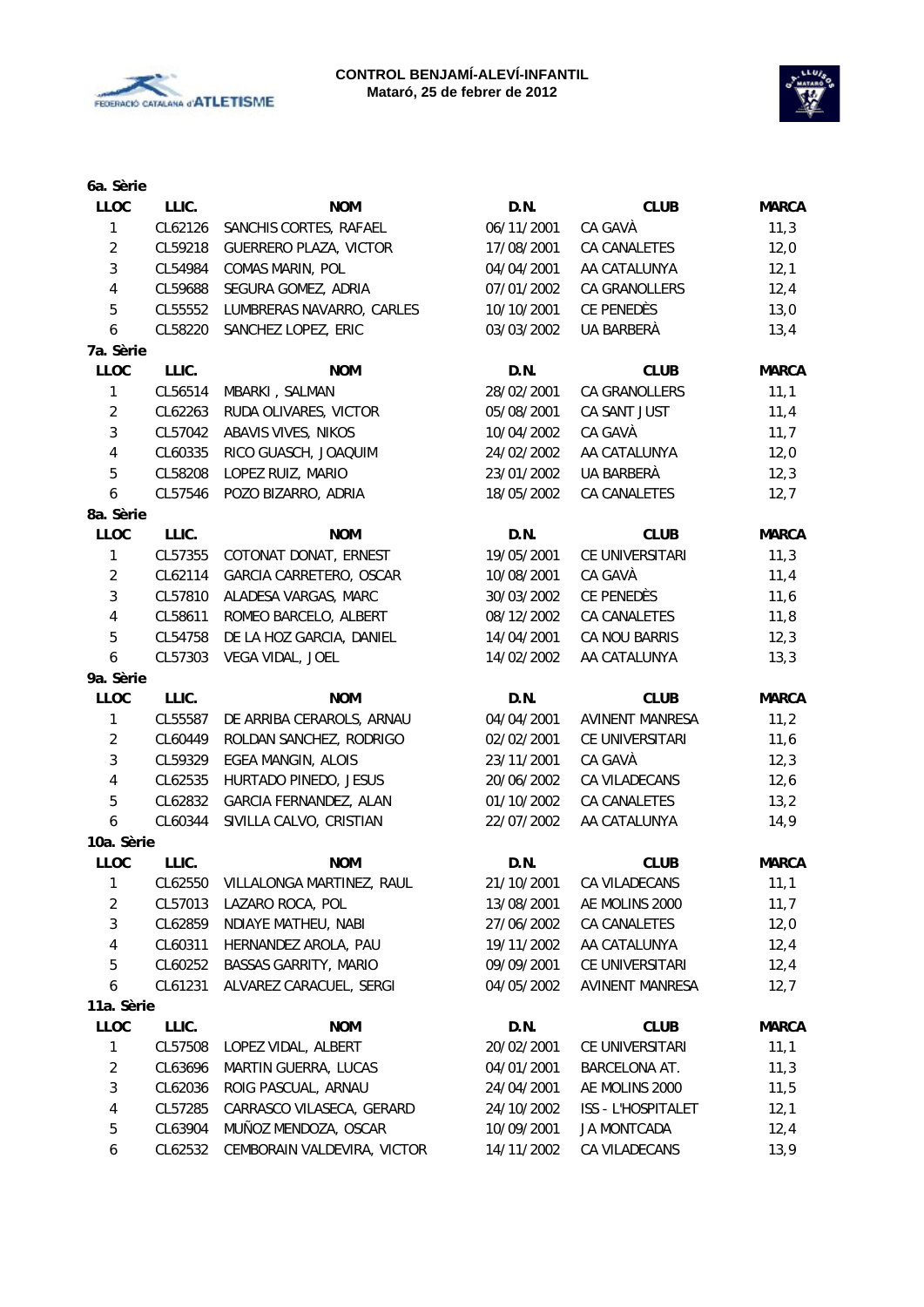



| 12a. Sèrie              |         |                             |            |                        |              |
|-------------------------|---------|-----------------------------|------------|------------------------|--------------|
| <b>LLOC</b>             | LLIC.   | <b>NOM</b>                  | D.N.       | <b>CLUB</b>            | <b>MARCA</b> |
| $\mathbf{1}$            | CL57982 | POMBO HILLENIUS, SIMON      | 01/09/2001 | AA CATALUNYA           | 11,2         |
| $\overline{2}$          | CL58951 | MARQUES MIRON, FELIX        | 16/10/2001 | PRATENC AA             | 12,6         |
| 3                       | CL58191 | ALBARRAN ROCA, MARTI        | 13/08/2002 | UA BARBERÀ             | 14,2         |
| $\overline{4}$          | CL64178 | VAZQUEZ MASANA, GABRIEL     | 06/07/2001 | ISS - L'HOSPITALET     | 16,0         |
| 13a. Sèrie              |         |                             |            |                        |              |
| <b>LLOC</b>             | LLIC.   | <b>NOM</b>                  | D.N.       | <b>CLUB</b>            | <b>MARCA</b> |
| 1                       | CL57010 | COBO AGUILAR, ALBERT        | 27/03/2001 | AE MOLINS 2000         | 11,6         |
| $\overline{2}$          | CL60156 | ALERT FRANCO, DAVID         | 13/03/2001 | UGE BADALONA           | 11,9         |
| 3                       | CL58097 | POLO LLORENS, GYAN          | 16/04/2001 | <b>JA MONTCADA</b>     | 12,7         |
| $\overline{\mathbf{4}}$ | CL63879 | DIAZ RODRIGUEZ, JUAN        | 18/06/2001 | UA BARBERÀ             | 12,9         |
|                         |         | SALT D'ALÇADA ALEVÍ MASCULÍ |            |                        |              |
| 1                       | CL57763 | FUENTES BRUSTENGA, GERARD   | 22/09/2001 | CA GRANOLLERS          | 1,34         |
| $\overline{2}$          | CL57284 | RODRIGUEZ FAUROUX, JOAQUIM  | 19/03/2002 | ISS - L'HOSPITALET     | 1,31         |
| 3                       | CL62114 | GARCIA CARRETERO, OSCAR     | 10/08/2001 | CA GAVÀ                | 1,25         |
| 4                       | CL61235 | MOLINA GOMEZ, ERIC          | 24/01/2002 | AVINENT MANRESA        | 1,20         |
|                         | CL56960 | COLL SICLUNA, ARTUR         | 16/08/2001 | FC BARCELONA           | 1,20         |
|                         | CL57982 | POMBO HILLENIUS, SIMON      | 01/09/2001 | AA CATALUNYA           | 1,20         |
| $\overline{7}$          | CL55587 | DE ARRIBA CERAROLS, ARNAU   | 04/04/2001 | <b>AVINENT MANRESA</b> | 1,15         |
| 8                       | CL54758 | DE LA HOZ GARCIA, DANIEL    | 14/04/2001 | CA NOU BARRIS          | 1,10         |
|                         | CL59268 | AOIZ PEREZ DEL MOLINO, JUAN | 23/08/2001 | CA CANALETES           | 1,10         |
|                         | CL58208 | LOPEZ RUIZ, MARIO           | 23/01/2002 | UA BARBERÀ             | 1,10         |
|                         | CL62550 | VILLALONGA MARTINEZ, RAUL   | 21/10/2001 | CA VILADECANS          | 1,10         |
|                         | CL62535 | HURTADO PINEDO, JESUS       | 20/06/2002 | CA VILADECANS          | 1,10         |
|                         | CL57013 | LAZARO ROCA, POL            | 13/08/2001 | AE MOLINS 2000         | 1,10         |
|                         | CL59438 | GONZALEZ SEGURA, MARTIN     | 01/05/2002 | AE S.ANDREU BARCA      | 1,10         |
|                         | CL59844 | TAULATS BRAOS, GERARD       | 25/10/2001 | CORNELLÀ AT.           | 1,10         |
|                         | CL54984 | COMAS MARIN, POL            | 04/04/2001 | AA CATALUNYA           | 1,10         |
|                         | CL57810 | ALADESA VARGAS, MARC        | 30/03/2002 | CE PENEDÈS             | 1,10         |
|                         | CL55550 | MARIN MONTANER, ARNAU       | 18/05/2001 | CE PENEDÈS             |              |
| 19                      | CL58109 | DOMENECH GUTIERREZ, MARC    | 04/10/2002 | AE S.ANDREU BARCA      | 1,10         |
|                         |         |                             |            |                        | 1,05         |
|                         | CL58664 | FERNANDEZ SERRANO, MARC     | 30/12/2002 | <b>AVINENT MANRESA</b> | 1,05         |
|                         | CL57508 | LOPEZ VIDAL, ALBERT         | 20/02/2001 | CE UNIVERSITARI        | 1,05         |
|                         | CL59218 | GUERRERO PLAZA, VICTOR      | 17/08/2001 | CA CANALETES           | 1,05         |
|                         | CL62859 | NDIAYE MATHEU, NABI         | 27/06/2002 | CA CANALETES           | 1,05         |
|                         | CL57546 | POZO BIZARRO, ADRIA         | 18/05/2002 | CA CANALETES           | 1,05         |
|                         | CL62832 | GARCIA FERNANDEZ, ALAN      | 01/10/2002 | CA CANALETES           | 1,05         |
|                         | CL62153 | TRESSERRAS GONZALO, ALEX    | 01/05/2001 | CA GRANOLLERS          | 1,05         |
|                         | CL56514 | MBARKI, SALMAN              | 28/02/2001 | CA GRANOLLERS          | 1,05         |
|                         | CL58948 | MOGAS MORALES, ROGER        | 08/04/2002 | PRATENC AA             | 1,05         |
|                         | CL57042 | ABAVIS VIVES, NIKOS         | 10/04/2002 | CA GAVÀ                | 1,05         |
|                         | CL59329 | EGEA MANGIN, ALOIS          | 23/11/2001 | CA GAVÀ                | 1,05         |
|                         | CL62126 | SANCHIS CORTES, RAFAEL      | 06/11/2001 | CA GAVÀ                | 1,05         |
|                         | CL63696 | MARTIN GUERRA, LUCAS        | 04/01/2001 | BARCELONA AT.          | 1,05         |
|                         | CL57285 | CARRASCO VILASECA, GERARD   | 24/10/2002 | ISS - L'HOSPITALET     | 1,05         |
|                         | CL62036 | ROIG PASCUAL, ARNAU         | 24/04/2001 | AE MOLINS 2000         | 1,05         |
|                         | CL60156 | ALERT FRANCO, DAVID         | 13/03/2001 | UGE BADALONA           | 1,05         |
|                         | CL62263 | RUDA OLIVARES, VICTOR       | 05/08/2001 | CA SANT JUST           | 1,05         |
|                         | CL62883 | HERNANDEZ GOMEZ, YAGO       | 18/12/2002 | FC BARCELONA           | 1,05         |
|                         | CL54804 | SOTILLOS HERITSCH, POL      | 21/12/2001 | AE S.ANDREU BARCA      | <b>NULS</b>  |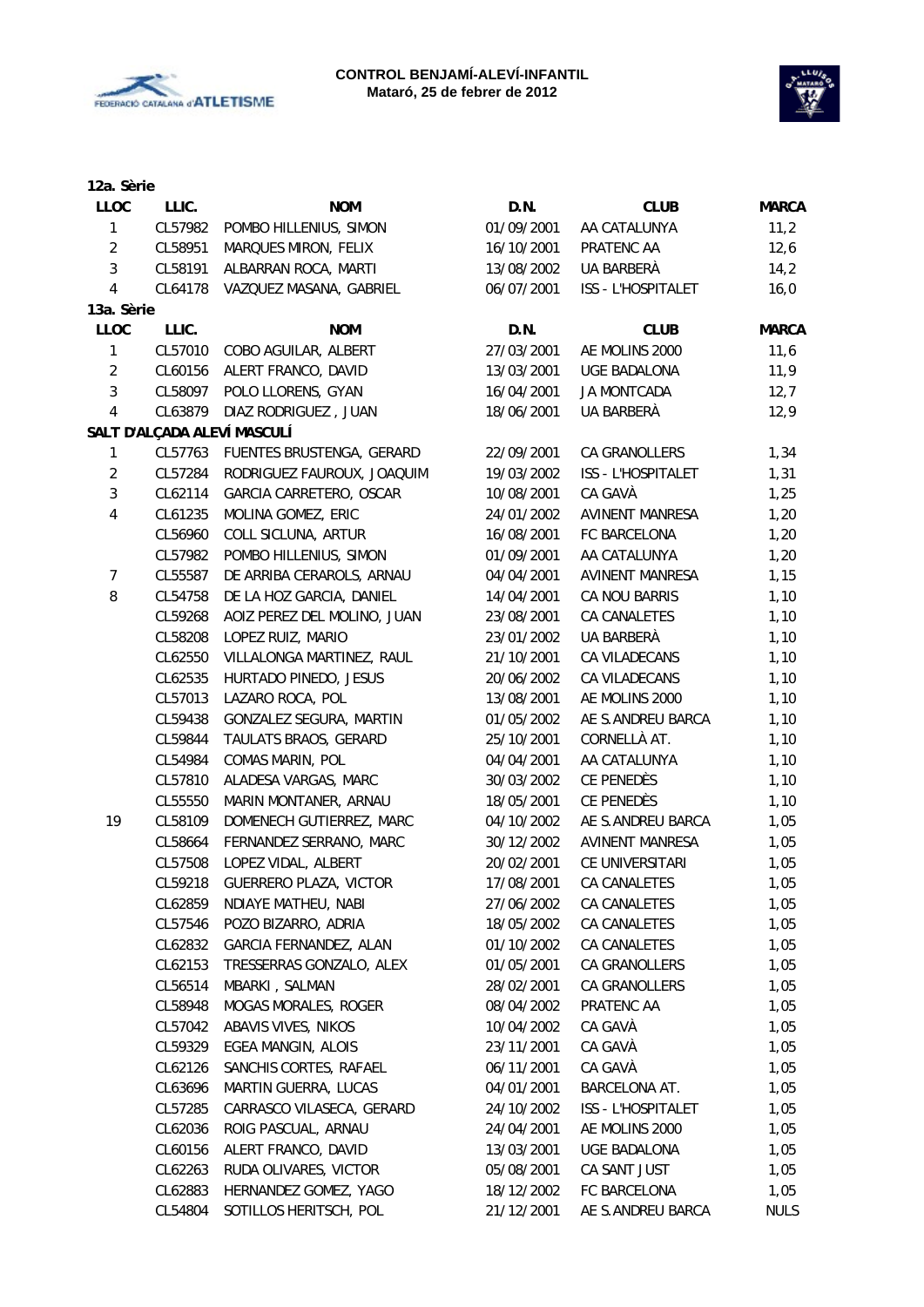



| CL61231 | ALVAREZ CARACUEL, SERGI           |
|---------|-----------------------------------|
| CL58538 | ALCOLEA MORON, CLAUDIA            |
| CL62155 | VIZCAINO MATEO, DANIEL            |
| CL59688 | SEGURA GOMEZ, ADRIA               |
|         | CL59270 GARCIA GIMENO, ADRIAN     |
| CL58220 | SANCHEZ LOPEZ, ERIC               |
| CL63879 | DIAZ RODRIGUEZ, JUAN              |
| CL58191 | ALBARRAN ROCA, MARTI              |
| CL63248 | <b>MONTESINOS GARRIDO, POL</b>    |
| CL58950 | MONTES LOPEZ, MARIO               |
| CL58951 | MARQUES MIRON, FELIX              |
| CL59329 | <b>EGEA MANGIN, ALOIS</b>         |
| CL61969 | DIAZ SAEZ, IVAN                   |
| CL62003 | NILO SORIA, IGNACIO               |
| CL62021 | TORRES REINA, RAUL                |
| CL62026 | ZAMUDIO MATEOS, VICTOR            |
| CL62532 | CEMBORAIN VALDEVIRA, VICTOR       |
| CL57965 | <b>MATA MARTY, PAU</b>            |
| CL60204 | SERRA PI, MATEU                   |
| CL63653 | MENDEZ CODINA, ENRIC              |
| CL58115 | <b>ORTEGA MARTIN, SERGIO</b>      |
| CL57303 | VEGA VIDAL, JOEL                  |
| CL60344 | SIVILLA CALVO, CRISTIAN           |
| CL60335 | RICO GUASCH, JOAQUIM              |
| CL60311 | HERNANDEZ AROLA, PAU              |
| CL54981 | CAÑADELL BERTRAN, AXEL            |
|         | CL55552 LUMBRERAS NAVARRO, CARLES |
| CL64178 | VAZQUEZ MASANA, GABRIEL           |

| CL61231 | ALVAREZ CARACUEL, SERGI      | 04/05/2002 | AVINENT MANRESA           | <b>NULS</b> |
|---------|------------------------------|------------|---------------------------|-------------|
| CL58538 | ALCOLEA MORON, CLAUDIA       | 10/10/2002 | <b>RIPOLLET UA</b>        | <b>NULS</b> |
| CL62155 | VIZCAINO MATEO, DANIEL       | 10/12/2001 | <b>CA GRANOLLERS</b>      | <b>NULS</b> |
| CL59688 | SEGURA GOMEZ, ADRIA          | 07/01/2002 | <b>CA GRANOLLERS</b>      | <b>NULS</b> |
| CL59270 | <b>GARCIA GIMENO, ADRIAN</b> | 23/02/2002 | <b>CA GRANOLLERS</b>      | <b>NULS</b> |
| CL58220 | SANCHEZ LOPEZ, ERIC          | 03/03/2002 | UA BARBERÀ                | <b>NULS</b> |
| CL63879 | DIAZ RODRIGUEZ, JUAN         | 18/06/2001 | UA BARBERÀ                | <b>NULS</b> |
| CL58191 | ALBARRAN ROCA, MARTI         | 13/08/2002 | UA BARBERÀ                | <b>NULS</b> |
| CL63248 | MONTESINOS GARRIDO, POL      | 26/03/2002 | PRATENC AA                | <b>NULS</b> |
| CL58950 | MONTES LOPEZ, MARIO          | 20/02/2002 | PRATENC AA                | <b>NULS</b> |
| CL58951 | MARQUES MIRON, FELIX         | 16/10/2001 | PRATENC AA                | <b>NULS</b> |
| CL59329 | EGEA MANGIN, ALOIS           | 23/11/2001 | CA GAVÀ                   | <b>NULS</b> |
| CL61969 | DIAZ SAEZ, IVAN              | 22/03/2002 | MARTORELL AC              | <b>NULS</b> |
| CL62003 | NILO SORIA, IGNACIO          | 09/09/2002 | <b>MARTORELL AC</b>       | <b>NULS</b> |
| CL62021 | TORRES REINA, RAUL           | 23/03/2001 | MARTORELL AC              | <b>NULS</b> |
| CL62026 | ZAMUDIO MATEOS, VICTOR       | 03/06/2001 | <b>MARTORELL AC</b>       | <b>NULS</b> |
| CL62532 | CEMBORAIN VALDEVIRA, VICTOR  | 14/11/2002 | CA VILADECANS             | <b>NULS</b> |
| CL57965 | MATA MARTY, PAU              | 23/02/2002 | UGE BADALONA              | <b>NULS</b> |
| CL60204 | SERRA PI, MATEU              | 23/12/2002 | UGE BADALONA              | <b>NULS</b> |
| CL63653 | MENDEZ CODINA, ENRIC         | 22/10/2002 | CORNELLÀ AT.              | <b>NULS</b> |
| CL58115 | ORTEGA MARTIN, SERGIO        | 01/08/2001 | AE S.ANDREU BARCA         | <b>NULS</b> |
| CL57303 | VEGA VIDAL, JOEL             | 14/02/2002 | AA CATALUNYA              | <b>NULS</b> |
| CL60344 | SIVILLA CALVO, CRISTIAN      | 22/07/2002 | AA CATALUNYA              | <b>NULS</b> |
| CL60335 | RICO GUASCH, JOAQUIM         | 24/02/2002 | AA CATALUNYA              | <b>NULS</b> |
| CL60311 | HERNANDEZ AROLA, PAU         | 19/11/2002 | AA CATALUNYA              | <b>NULS</b> |
| CL54981 | CAÑADELL BERTRAN, AXEL       | 07/02/2001 | AA CATALUNYA              | <b>NULS</b> |
| CL55552 | LUMBRERAS NAVARRO, CARLES    | 10/10/2001 | CE PENEDÈS                | <b>NULS</b> |
| CL64178 | VAZQUEZ MASANA, GABRIEL      | 06/07/2001 | <b>ISS - L'HOSPITALET</b> | <b>NULS</b> |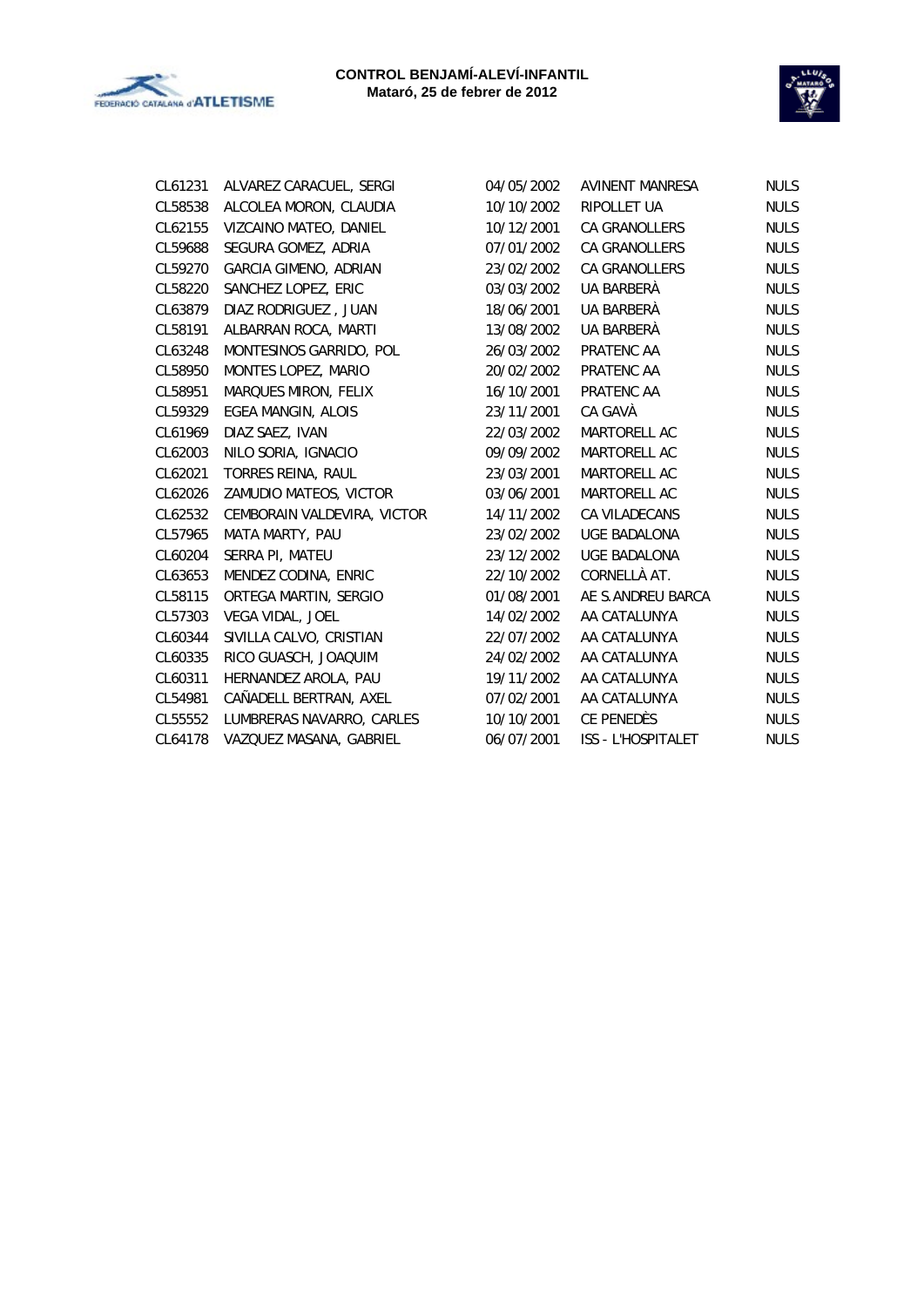



#### **60 METRES LLISOS ALEVÍ FEMENÍ**

| 1a. Sèrie           |                    |                               |            |                           |              |
|---------------------|--------------------|-------------------------------|------------|---------------------------|--------------|
| <b>LLOC</b>         | LLIC.              | <b>NOM</b>                    | D.N.       | <b>CLUB</b>               | <b>MARCA</b> |
| 1                   | CL55577            | CORNELLAS ESCAYOLA, ELNA      | 22/04/2001 | <b>AVINENT MANRESA</b>    | 8,6          |
| $\overline{2}$      | CL59823            | LLORCA MONTES, CARLA          | 24/02/2001 | CORNELLÀ AT.              | 9,0          |
| 3                   | CL57854            | MANZANARES PEREZ, SANDRA      | 13/11/2002 | <b>UGE BADALONA</b>       | 9,5          |
| 4                   | CL62547            | SOBRINO GIMENO, LUCIA         | 10/05/2002 | CA VILADECANS             | 9,9          |
| 5                   | CL63692            | CASBAS RECUENCO, OLIVIA       | 16/09/2002 | <b>BARCELONA AT.</b>      | 10, 5        |
| 5                   | CL64027            | COZAR MARTIN, ADRIANA         | 15/04/2002 | AE S.ANDREU BARCA         | 10,9         |
| 2a. Sèrie           |                    |                               |            |                           |              |
| <b>LLOC</b>         | LLIC.              | <b>NOM</b>                    | D.N.       | <b>CLUB</b>               | <b>MARCA</b> |
| $\mathbf{1}$        | CL60406            | VICENTE GARCIA, MARIA         | 28/03/2001 | ISS - L'HOSPITALET        | 8, 8         |
| $\overline{2}$      | CL55583            | TARRAGO CLOP, MERITXELL       | 13/01/2001 | <b>AVINENT MANRESA</b>    | 9,3          |
| 3                   | CL62546            | ROBAS SANCHEZ, MARIA          | 14/05/2001 | CA VILADECANS             | 9,5          |
| 4                   | CL59206            | PASCUAL BARBANY, MARIA        | 01/10/2001 | <b>UGE BADALONA</b>       | 9,9          |
| 5                   | CL60027            | LOBATO BENITEZ, ISABEL        | 20/12/2001 | UA BARBERÀ                | 11,0         |
| 6                   | CL63708            | TRUEBA CASANOVAS, ALBA        | 24/11/2002 | BARCELONA AT.             | 11,9         |
| 3a. Sèrie           |                    |                               |            |                           |              |
| <b>LLOC</b>         | LLIC.              | <b>NOM</b>                    | D.N.       | <b>CLUB</b>               | <b>MARCA</b> |
| 1                   | CL58659            | CANAL MARTINEZ, JUDITH        | 28/03/2002 | <b>AVINENT MANRESA</b>    | 9,0          |
| $\overline{2}$      | CL62542            | NUÑEZ SANCHEZ, LAIA           | 05/08/2001 | CA VILADECANS             | 9,2          |
| 3                   | CL56049            | VIZUETE BRUSAU, ANDREA        | 25/01/2001 | <b>UGE BADALONA</b>       | 9,6          |
| $\overline{4}$      | CL64161            | PEREZ RAMIREZ, ELORA          | 08/05/2002 | CA VILADECANS             | 9,7          |
| 5                   | CL54806            | <b>GARCIA TAMARAL, EVA</b>    | 01/12/2001 | AE S.ANDREU BARCA         | 10,0         |
| 6                   | CL61152            | OJEDA FERNANDEZ, EMMA         | 17/09/2002 | UA BARBERÀ                | 10, 5        |
| 4a. Sèrie           |                    |                               |            |                           |              |
| <b>LLOC</b>         | LLIC.              | <b>NOM</b>                    | D.N.       | <b>CLUB</b>               | <b>MARCA</b> |
| 1                   | CL60153            | BUSTOS MERCHANT, SILVIA       | 15/04/2001 | <b>UGE BADALONA</b>       | 9,2          |
| $\overline{2}$      | CL58113            | MONGAY MARTINEZ, KARLA        | 15/09/2002 | AE S.ANDREU BARCA         | 9,4          |
| 3                   | CL61093            | DEVERS CANTERO, JUDIT         | 18/01/2002 | <b>AVINENT MANRESA</b>    | 9,6          |
| 4                   | CL62008            | PINO CEREZO, AUREA            | 17/01/2002 | MARTORELL AC              | 10,2         |
| 5                   | CL63290            | CASTAÑO GARCIA, LAIA          | 27/12/2002 | MARTORELL AC              | 10,5         |
| 6                   | CL64168            | DE TOCA SANCHA, LAURA         | 08/03/2002 | ISS - L'HOSPITALET        | 10, 6        |
| 5a. Sèrie           |                    |                               |            |                           |              |
|                     | LLIC.              |                               | D.N.       |                           |              |
| <b>LLOC</b>         |                    | <b>NOM</b>                    | 21/01/2001 | <b>CLUB</b><br>CE PENEDÈS | <b>MARCA</b> |
| 1<br>$\overline{2}$ | CL55546<br>CL55801 | FONT MIRET, NURIA             |            | <b>UGE BADALONA</b>       | 9,8          |
| 3                   |                    | VAZQUEZ MARCOS, LUCIA         | 24/06/2001 |                           | 10,1         |
|                     | CL58805            | GONZALEZ TINTORE, ANNA        | 01/08/2001 | ISS - L'HOSPITALET        | 10,4         |
| 4                   | CL59765            | LLADO MARTINEZ, MERITXELL     | 08/04/2002 | AVINENT MANRESA           | 10, 6        |
| 5                   | CL61967            | COCA PUIG, NURIA              | 08/06/2002 | MARTORELL AC              | 10, 9        |
| 6                   | CL62002            | NIETO CAPUZ, NORA             | 17/04/2001 | MARTORELL AC              | 11,0         |
| 6a. Sèrie           |                    |                               |            |                           |              |
| <b>LLOC</b>         | LLIC.              | <b>NOM</b>                    | D.N.       | <b>CLUB</b>               | MARCA        |
| 1                   | CL55542            | LOPEZ CAÑAVERAS, CARLA        | 23/01/2001 | CE PENEDÈS                | 9,4          |
| $\overline{2}$      | CL62935            | MUAKUKU EÑESO, MELANGO        | 10/04/2002 | CA NOU BARRIS             | 9,7          |
| 3                   | CL61965            | CINTO GUILABERT, MIREIA       | 07/05/2002 | MARTORELL AC              | 10,4         |
| 4                   | CL64177            | TEIXIEIRA IZUZQUIZA, PATRICIA | 25/05/2001 | ISS - L'HOSPITALET        | 10, 6        |
| 5                   | CL61658            | BERDEJO GOMEZ, PAULA          | 18/12/2002 | <b>UGE BADALONA</b>       | 10,8         |
| 6                   | CL61983            | JORBA VERA, ANA               | 17/01/2001 | MARTORELL AC              | 10,9         |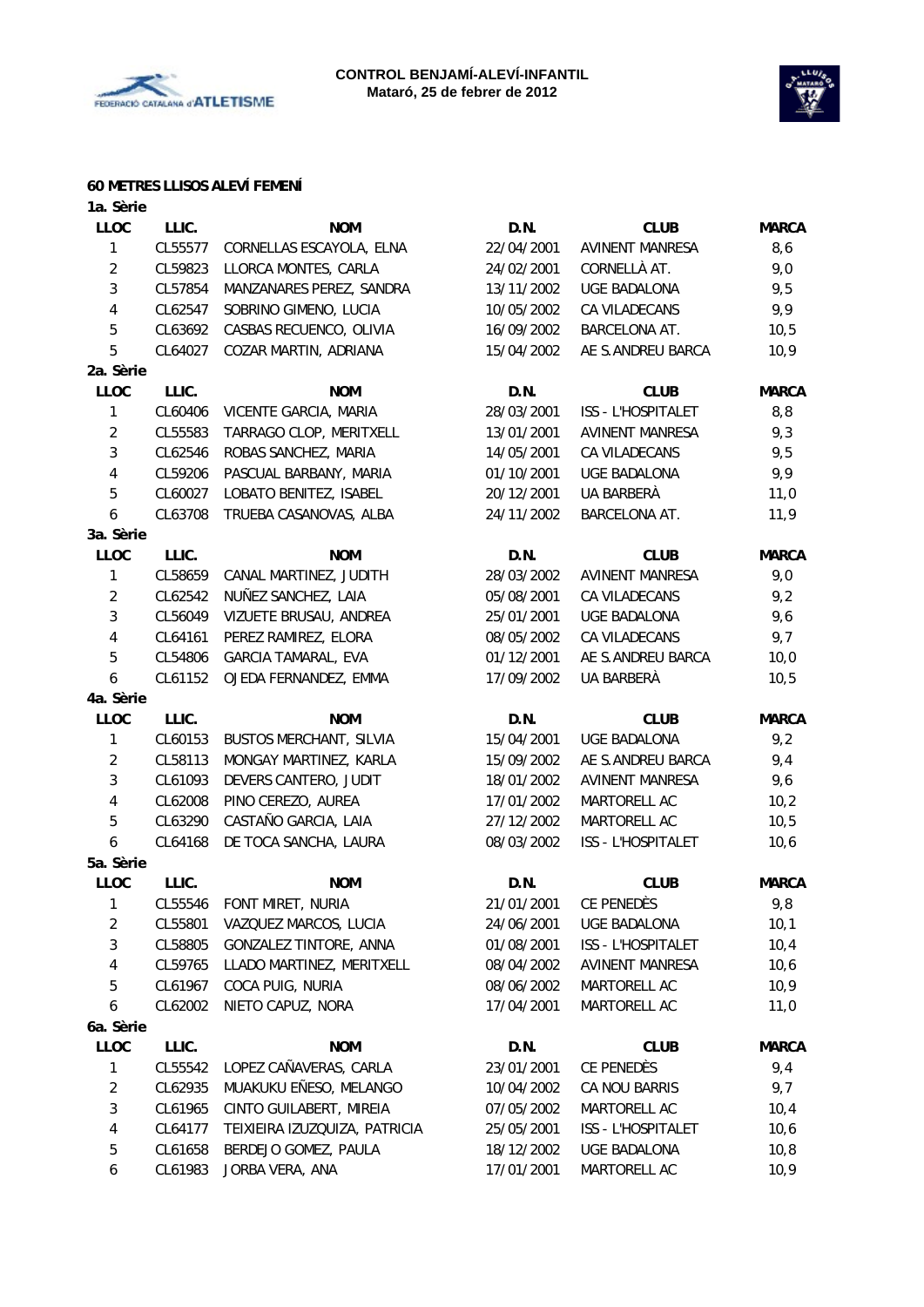



| 7a. Sèrie               |         |                                 |            |                      |              |
|-------------------------|---------|---------------------------------|------------|----------------------|--------------|
| <b>LLOC</b>             | LLIC.   | <b>NOM</b>                      | D.N.       | <b>CLUB</b>          | <b>MARCA</b> |
| $\mathbf{1}$            | CL62764 | DE MINGO DOMENECH, ANNA         | 30/12/2002 | CE UNIVERSITARI      | 9,0          |
| $\sqrt{2}$              | CL62256 | MELCHOR PEREZ, ANA              | 05/04/2001 | CA SANT JUST         | 9,9          |
| $\sqrt{3}$              | CL57021 | PEDROL VILA, EMMA               | 02/10/2001 | AE MOLINS 2000       | 10,2         |
| $\overline{4}$          | CL56961 | INGLAVAGA MARTINEZ, NURIA       | 23/03/2001 | FC BARCELONA         | 10,6         |
| $\sqrt{5}$              | CL64169 | GARCIA-JURADO GIMENO, MARTA     | 02/05/2002 | ISS - L'HOSPITALET   | 10,8         |
| 6                       | CL61985 | LARA MARCHAL, VERONICA          | 09/06/2002 | MARTORELL AC         | 11,1         |
| 8a. Sèrie               |         |                                 |            |                      |              |
| <b>LLOC</b>             | LLIC.   | <b>NOM</b>                      | D.N.       | <b>CLUB</b>          | <b>MARCA</b> |
| $\mathbf{1}$            | CL57775 | VARGAS FUENTES, GISELA          | 18/02/2002 | CA GRANOLLERS        | 9,5          |
| $\overline{2}$          | CL55544 | MOLINA COLLADO, LAIA            | 21/04/2001 | CE PENEDÈS           | 9,9          |
| $\mathbf{3}$            | CL60312 | ILLA OVIEDO, ANDREA             | 30/01/2001 | AA CATALUNYA         | 10,4         |
| 4                       | CL56851 | GIL DOMINGO, LAURA              | 26/04/2001 | CA GAVÀ              | 10,6         |
| $\sqrt{5}$              | CL58308 | PEREIRAS NEIRA, NURIA           | 24/01/2002 | ISS - L'HOSPITALET   | 10, 9        |
| 6                       | CL61976 | GOMEZ RODRIGUEZ, SARA           | 10/09/2001 | MARTORELL AC         | 11,1         |
| 9a. Sèrie               |         |                                 |            |                      |              |
| <b>LLOC</b>             | LLIC.   | <b>NOM</b>                      | D.N.       | <b>CLUB</b>          | <b>MARCA</b> |
| $\mathbf{1}$            | CL55545 | SANTACANA GARCIA, AIDA          | 03/01/2001 | CE PENEDÈS           | 9,4          |
| $\overline{2}$          | CL57288 | SANCHEZ ROMERO, ALBA            | 28/05/2002 | ISS - L'HOSPITALET   | 9,6          |
| $\mathfrak{Z}$          | CL58943 | <b>GONZALEZ MATEO, PAULA</b>    | 27/08/2001 | PRATENC AA           | 10,0         |
| 4                       | CL57761 | DANIELUK BORGET, CAMILA ITATI   | 02/11/2001 | <b>CA GRANOLLERS</b> | 10,2         |
| 5                       | CL62124 | RICART CAMPIUS, CINTA           | 13/02/2002 | CA GAVÀ              | 10,7         |
| $\boldsymbol{6}$        | CL60343 | SIVILLA CALVO, ANDREA           | 24/06/2001 | AA CATALUNYA         | 11,4         |
| 10a. Sèrie              |         |                                 |            |                      |              |
| <b>LLOC</b>             | LLIC.   | <b>NOM</b>                      | D.N.       | <b>CLUB</b>          | <b>MARCA</b> |
| 1                       | CL60408 | MPECK-BADA MANIDANG, PAMELA     | 09/11/2001 | ISS - L'HOSPITALET   | 9,4          |
| $\overline{2}$          | CL61878 | SUBIRATS IVERN, JOANA           | 05/06/2001 | AA CATALUNYA         | 10,2         |
| $\sqrt{3}$              | CL62151 | SERRA MUCHART, ALBA             | 29/09/2001 | CA GRANOLLERS        | 10,4         |
| $\overline{4}$          | CL56701 | VIRTUS MARTIN, LARA             | 08/07/2001 | PRATENC AA           | 10,7         |
| $\overline{5}$          | CL56698 | GRUESO ALVAREZ, ELENA           | 19/01/2001 | PRATENC AA           | 11,0         |
| 6                       | CL62953 | NUÑEZ DIAZ, HELENA              | 14/01/2002 | AA CATALUNYA         | 11,5         |
| 11a. Sèrie              |         |                                 |            |                      |              |
| <b>LLOC</b>             | LLIC.   | <b>NOM</b>                      | D.N.       | <b>CLUB</b>          | <b>MARCA</b> |
| 1                       | CL60760 | CASTANY BERASTEGUI, BLANCA      | 01/10/2001 | CA CANALETES         | 9,5          |
| $\overline{c}$          | CL61941 | RABAIXET TORTOSA, NEREA         | 15/09/2001 | AA CATALUNYA         | 9,7          |
| 3                       | CL58198 | CASCON LOPEZ, CARLA             | 13/09/2002 | UA BARBERÀ           | 10,3         |
| $\overline{\mathbf{4}}$ | CL63384 | FERRER FERNANDEZ, DANIELA       | 08/01/2002 | ISS - L'HOSPITALET   | 11,0         |
| 5                       | CL63242 | DESCALZO REBOLLO, JULIA         | 05/05/2002 | PRATENC AA           | 11,6         |
| 12a. Sèrie              |         |                                 |            |                      |              |
| <b>LLOC</b>             | LLIC.   | <b>NOM</b>                      | D.N.       | <b>CLUB</b>          | <b>MARCA</b> |
| 1                       | CL58210 | <b>MANCHON PAGES, NURIA</b>     | 20/01/2002 | UA BARBERÀ           | 10,2         |
| $\overline{c}$          | CL63059 | CAÑABATE URGEL, MAR             | 14/08/2001 | CA CANALETES         | 10, 5        |
| 3                       | CL63384 | FERRER FERNANDEZ, DANIELA       | 08/01/2002 | ISS - L'HOSPITALET   | 10, 8        |
| 4                       | CL60907 | FERRE SANCHEZ, CARLA            | 23/01/2002 | AA CATALUNYA         | 11,1         |
| 5                       | CL61937 | PEREZ DE ARENAZA GARCIA, AITANA | 25/07/2001 | AA CATALUNYA         | 11,3         |
|                         |         |                                 |            |                      |              |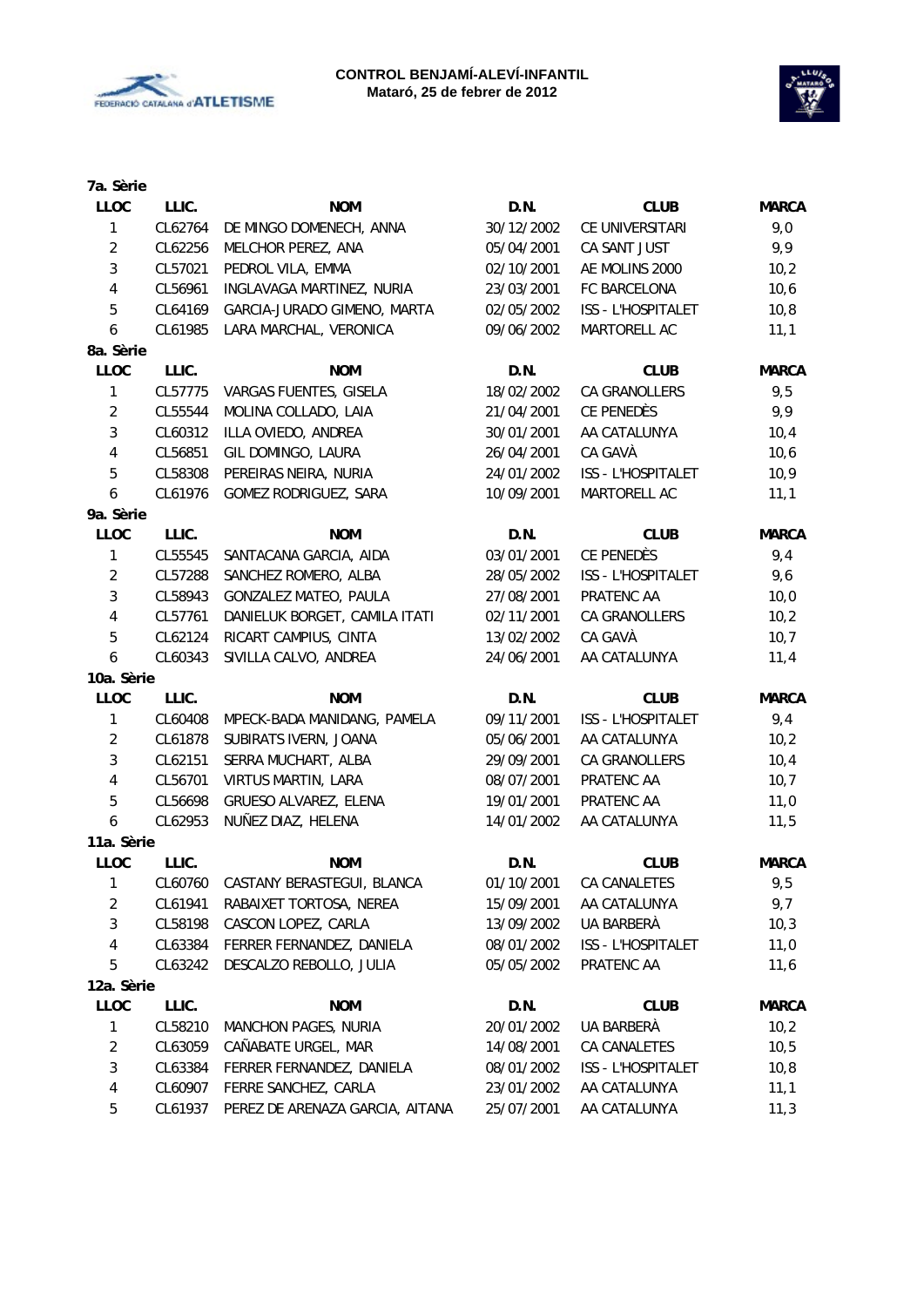



| <b>NOM</b><br>BARTOLOME ORO, CRISTINA<br>VERGES PEREZ, ALBA<br>ARMENGOL PARRA, PAULA<br>MENDEZ LOPEZ, MARTA<br>OUBOUKIR, MARWA<br>60 METRES TANQUES ALEVÍ FEMENÍ<br><b>NOM</b><br>VICENTE GARCIA, MARIA<br>DE MINGO DOMENECH, MARIA<br>VILA SANCHEZ, DIWA<br>MONGAY MARTINEZ, KARLA<br>VIZUETE BRUSAU, ANDREA<br>FERRER FERNANDEZ, DANIELA<br><b>NOM</b><br>VERGES PEREZ, ALBA<br>MANZANARES PEREZ, SANDRA<br>GARCIA TAMARAL, EVA<br>PINO CEREZO, AUREA<br>LLORCA MONTES, CARLA<br>PEREIRAS NEIRA, NURIA<br><b>NOM</b><br>BARTOLOME ORO, CRISTINA | D.N.<br>07/09/2001<br>02/05/2001<br>27/05/2002<br>08/10/2001<br>27/11/2002<br>D.N.<br>28/03/2001<br>09/02/2001<br>13/02/2001<br>15/09/2002<br>25/01/2001<br>08/01/2002<br>D.N.<br>02/05/2001<br>13/11/2002<br>01/12/2001<br>17/01/2002<br>24/02/2001<br>24/01/2002<br>D.N. | <b>CLUB</b><br>CA CANALETES<br>AA CATALUNYA<br>AA CATALUNYA<br>AA CATALUNYA<br>INDEPENDIENTE<br><b>CLUB</b><br>ISS - L'HOSPITALET<br>CE UNIVERSITARI<br>CORNELLÀ AT.<br>AE S.ANDREU BARCA<br><b>UGE BADALONA</b><br>ISS - L'HOSPITALET<br><b>CLUB</b><br>AA CATALUNYA<br><b>UGE BADALONA</b><br>AE S.ANDREU BARCA<br>MARTORELL AC<br>CORNELLÀ AT.<br>ISS - L'HOSPITALET<br><b>CLUB</b> | <b>MARCA</b><br>9,3<br>9,5<br>9,7<br>10,1<br>11,9<br><b>MARCA</b><br>9,9<br>10,4<br>10, 9<br>11,1<br>11,6<br>13,5<br><b>MARCA</b><br>10,3<br>11,2<br>11,6<br>11,8<br>11,8<br>12,5<br><b>MARCA</b> |
|---------------------------------------------------------------------------------------------------------------------------------------------------------------------------------------------------------------------------------------------------------------------------------------------------------------------------------------------------------------------------------------------------------------------------------------------------------------------------------------------------------------------------------------------------|----------------------------------------------------------------------------------------------------------------------------------------------------------------------------------------------------------------------------------------------------------------------------|----------------------------------------------------------------------------------------------------------------------------------------------------------------------------------------------------------------------------------------------------------------------------------------------------------------------------------------------------------------------------------------|---------------------------------------------------------------------------------------------------------------------------------------------------------------------------------------------------|
|                                                                                                                                                                                                                                                                                                                                                                                                                                                                                                                                                   |                                                                                                                                                                                                                                                                            |                                                                                                                                                                                                                                                                                                                                                                                        |                                                                                                                                                                                                   |
|                                                                                                                                                                                                                                                                                                                                                                                                                                                                                                                                                   |                                                                                                                                                                                                                                                                            |                                                                                                                                                                                                                                                                                                                                                                                        |                                                                                                                                                                                                   |
|                                                                                                                                                                                                                                                                                                                                                                                                                                                                                                                                                   |                                                                                                                                                                                                                                                                            |                                                                                                                                                                                                                                                                                                                                                                                        |                                                                                                                                                                                                   |
|                                                                                                                                                                                                                                                                                                                                                                                                                                                                                                                                                   |                                                                                                                                                                                                                                                                            |                                                                                                                                                                                                                                                                                                                                                                                        |                                                                                                                                                                                                   |
|                                                                                                                                                                                                                                                                                                                                                                                                                                                                                                                                                   |                                                                                                                                                                                                                                                                            |                                                                                                                                                                                                                                                                                                                                                                                        |                                                                                                                                                                                                   |
|                                                                                                                                                                                                                                                                                                                                                                                                                                                                                                                                                   |                                                                                                                                                                                                                                                                            |                                                                                                                                                                                                                                                                                                                                                                                        |                                                                                                                                                                                                   |
|                                                                                                                                                                                                                                                                                                                                                                                                                                                                                                                                                   |                                                                                                                                                                                                                                                                            |                                                                                                                                                                                                                                                                                                                                                                                        |                                                                                                                                                                                                   |
|                                                                                                                                                                                                                                                                                                                                                                                                                                                                                                                                                   |                                                                                                                                                                                                                                                                            |                                                                                                                                                                                                                                                                                                                                                                                        |                                                                                                                                                                                                   |
|                                                                                                                                                                                                                                                                                                                                                                                                                                                                                                                                                   |                                                                                                                                                                                                                                                                            |                                                                                                                                                                                                                                                                                                                                                                                        |                                                                                                                                                                                                   |
|                                                                                                                                                                                                                                                                                                                                                                                                                                                                                                                                                   |                                                                                                                                                                                                                                                                            |                                                                                                                                                                                                                                                                                                                                                                                        |                                                                                                                                                                                                   |
|                                                                                                                                                                                                                                                                                                                                                                                                                                                                                                                                                   |                                                                                                                                                                                                                                                                            |                                                                                                                                                                                                                                                                                                                                                                                        |                                                                                                                                                                                                   |
|                                                                                                                                                                                                                                                                                                                                                                                                                                                                                                                                                   |                                                                                                                                                                                                                                                                            |                                                                                                                                                                                                                                                                                                                                                                                        |                                                                                                                                                                                                   |
|                                                                                                                                                                                                                                                                                                                                                                                                                                                                                                                                                   |                                                                                                                                                                                                                                                                            |                                                                                                                                                                                                                                                                                                                                                                                        |                                                                                                                                                                                                   |
|                                                                                                                                                                                                                                                                                                                                                                                                                                                                                                                                                   |                                                                                                                                                                                                                                                                            |                                                                                                                                                                                                                                                                                                                                                                                        |                                                                                                                                                                                                   |
|                                                                                                                                                                                                                                                                                                                                                                                                                                                                                                                                                   |                                                                                                                                                                                                                                                                            |                                                                                                                                                                                                                                                                                                                                                                                        |                                                                                                                                                                                                   |
|                                                                                                                                                                                                                                                                                                                                                                                                                                                                                                                                                   |                                                                                                                                                                                                                                                                            |                                                                                                                                                                                                                                                                                                                                                                                        |                                                                                                                                                                                                   |
|                                                                                                                                                                                                                                                                                                                                                                                                                                                                                                                                                   |                                                                                                                                                                                                                                                                            |                                                                                                                                                                                                                                                                                                                                                                                        |                                                                                                                                                                                                   |
|                                                                                                                                                                                                                                                                                                                                                                                                                                                                                                                                                   |                                                                                                                                                                                                                                                                            |                                                                                                                                                                                                                                                                                                                                                                                        |                                                                                                                                                                                                   |
|                                                                                                                                                                                                                                                                                                                                                                                                                                                                                                                                                   |                                                                                                                                                                                                                                                                            |                                                                                                                                                                                                                                                                                                                                                                                        |                                                                                                                                                                                                   |
|                                                                                                                                                                                                                                                                                                                                                                                                                                                                                                                                                   |                                                                                                                                                                                                                                                                            |                                                                                                                                                                                                                                                                                                                                                                                        |                                                                                                                                                                                                   |
|                                                                                                                                                                                                                                                                                                                                                                                                                                                                                                                                                   |                                                                                                                                                                                                                                                                            |                                                                                                                                                                                                                                                                                                                                                                                        |                                                                                                                                                                                                   |
|                                                                                                                                                                                                                                                                                                                                                                                                                                                                                                                                                   |                                                                                                                                                                                                                                                                            |                                                                                                                                                                                                                                                                                                                                                                                        |                                                                                                                                                                                                   |
|                                                                                                                                                                                                                                                                                                                                                                                                                                                                                                                                                   |                                                                                                                                                                                                                                                                            |                                                                                                                                                                                                                                                                                                                                                                                        |                                                                                                                                                                                                   |
|                                                                                                                                                                                                                                                                                                                                                                                                                                                                                                                                                   |                                                                                                                                                                                                                                                                            |                                                                                                                                                                                                                                                                                                                                                                                        |                                                                                                                                                                                                   |
|                                                                                                                                                                                                                                                                                                                                                                                                                                                                                                                                                   |                                                                                                                                                                                                                                                                            |                                                                                                                                                                                                                                                                                                                                                                                        |                                                                                                                                                                                                   |
|                                                                                                                                                                                                                                                                                                                                                                                                                                                                                                                                                   | 07/09/2001                                                                                                                                                                                                                                                                 | CA CANALETES                                                                                                                                                                                                                                                                                                                                                                           | 11,7                                                                                                                                                                                              |
| CAÑABATE URGEL, MAR                                                                                                                                                                                                                                                                                                                                                                                                                                                                                                                               | 14/08/2001                                                                                                                                                                                                                                                                 | CA CANALETES                                                                                                                                                                                                                                                                                                                                                                           | 12,0                                                                                                                                                                                              |
| MPECK-BADA MANIDANG, PAMELA                                                                                                                                                                                                                                                                                                                                                                                                                                                                                                                       | 09/11/2001                                                                                                                                                                                                                                                                 | ISS - L'HOSPITALET                                                                                                                                                                                                                                                                                                                                                                     | 12, 2                                                                                                                                                                                             |
| VAZQUEZ MARCOS, LUCIA                                                                                                                                                                                                                                                                                                                                                                                                                                                                                                                             | 24/06/2001                                                                                                                                                                                                                                                                 | <b>UGE BADALONA</b>                                                                                                                                                                                                                                                                                                                                                                    | 12,8                                                                                                                                                                                              |
| NIETO CAPUZ, NORA                                                                                                                                                                                                                                                                                                                                                                                                                                                                                                                                 | 17/04/2001                                                                                                                                                                                                                                                                 | MARTORELL AC                                                                                                                                                                                                                                                                                                                                                                           | 13,6                                                                                                                                                                                              |
| COZAR MARTIN, ADRIANA                                                                                                                                                                                                                                                                                                                                                                                                                                                                                                                             | 15/04/2002                                                                                                                                                                                                                                                                 | AE S.ANDREU BARCA                                                                                                                                                                                                                                                                                                                                                                      | 14,0                                                                                                                                                                                              |
|                                                                                                                                                                                                                                                                                                                                                                                                                                                                                                                                                   |                                                                                                                                                                                                                                                                            |                                                                                                                                                                                                                                                                                                                                                                                        |                                                                                                                                                                                                   |
| <b>NOM</b>                                                                                                                                                                                                                                                                                                                                                                                                                                                                                                                                        | D.N.                                                                                                                                                                                                                                                                       | <b>CLUB</b>                                                                                                                                                                                                                                                                                                                                                                            | <b>MARCA</b>                                                                                                                                                                                      |
| CORNELLAS ESCAYOLA, ELNA                                                                                                                                                                                                                                                                                                                                                                                                                                                                                                                          | 22/04/2001                                                                                                                                                                                                                                                                 | <b>AVINENT MANRESA</b>                                                                                                                                                                                                                                                                                                                                                                 | 10,2                                                                                                                                                                                              |
|                                                                                                                                                                                                                                                                                                                                                                                                                                                                                                                                                   | 01/10/2001                                                                                                                                                                                                                                                                 | <b>UGE BADALONA</b>                                                                                                                                                                                                                                                                                                                                                                    | 11,6                                                                                                                                                                                              |
|                                                                                                                                                                                                                                                                                                                                                                                                                                                                                                                                                   | 17/01/2001                                                                                                                                                                                                                                                                 | MARTORELL AC                                                                                                                                                                                                                                                                                                                                                                           | 12,3                                                                                                                                                                                              |
|                                                                                                                                                                                                                                                                                                                                                                                                                                                                                                                                                   | 08/01/2002                                                                                                                                                                                                                                                                 | ISS - L'HOSPITALET                                                                                                                                                                                                                                                                                                                                                                     | 12,6                                                                                                                                                                                              |
|                                                                                                                                                                                                                                                                                                                                                                                                                                                                                                                                                   | 15/09/2001                                                                                                                                                                                                                                                                 | AA CATALUNYA                                                                                                                                                                                                                                                                                                                                                                           | 12,7                                                                                                                                                                                              |
|                                                                                                                                                                                                                                                                                                                                                                                                                                                                                                                                                   | 19/01/2001                                                                                                                                                                                                                                                                 | PRATENC AA                                                                                                                                                                                                                                                                                                                                                                             | 12,8                                                                                                                                                                                              |
|                                                                                                                                                                                                                                                                                                                                                                                                                                                                                                                                                   |                                                                                                                                                                                                                                                                            |                                                                                                                                                                                                                                                                                                                                                                                        |                                                                                                                                                                                                   |
| <b>NOM</b>                                                                                                                                                                                                                                                                                                                                                                                                                                                                                                                                        | D.N.                                                                                                                                                                                                                                                                       | <b>CLUB</b>                                                                                                                                                                                                                                                                                                                                                                            | <b>MARCA</b>                                                                                                                                                                                      |
|                                                                                                                                                                                                                                                                                                                                                                                                                                                                                                                                                   | 13/01/2001                                                                                                                                                                                                                                                                 | AVINENT MANRESA                                                                                                                                                                                                                                                                                                                                                                        | 11,2                                                                                                                                                                                              |
|                                                                                                                                                                                                                                                                                                                                                                                                                                                                                                                                                   | 15/04/2001                                                                                                                                                                                                                                                                 | UGE BADALONA                                                                                                                                                                                                                                                                                                                                                                           | 11,4                                                                                                                                                                                              |
|                                                                                                                                                                                                                                                                                                                                                                                                                                                                                                                                                   | 27/08/2001                                                                                                                                                                                                                                                                 | PRATENC AA                                                                                                                                                                                                                                                                                                                                                                             | 11,6                                                                                                                                                                                              |
|                                                                                                                                                                                                                                                                                                                                                                                                                                                                                                                                                   | 21/01/2001                                                                                                                                                                                                                                                                 | CE PENEDÈS                                                                                                                                                                                                                                                                                                                                                                             | 12, 2                                                                                                                                                                                             |
|                                                                                                                                                                                                                                                                                                                                                                                                                                                                                                                                                   |                                                                                                                                                                                                                                                                            |                                                                                                                                                                                                                                                                                                                                                                                        | 14,2                                                                                                                                                                                              |
|                                                                                                                                                                                                                                                                                                                                                                                                                                                                                                                                                   |                                                                                                                                                                                                                                                                            |                                                                                                                                                                                                                                                                                                                                                                                        | 14, 4                                                                                                                                                                                             |
|                                                                                                                                                                                                                                                                                                                                                                                                                                                                                                                                                   | PASCUAL BARBANY, MARIA<br>JORBA VERA, ANA<br>FERNANDEZ FERRER, ANDREA<br>RABAIXET TORTOSA, NEREA<br>GRUESO ALVAREZ, ELENA<br>TARRAGO CLOP, MERITXELL<br><b>BUSTOS MERCHANT, SILVIA</b><br>GONZALEZ MATEO, PAULA<br>FONT MIRET, NURIA                                       |                                                                                                                                                                                                                                                                                                                                                                                        | TRUEBA CASANOVAS, ALBA<br>24/11/2002<br>BARCELONA AT.<br>FERRE SANCHEZ, CARLA<br>AA CATALUNYA<br>23/01/2002                                                                                       |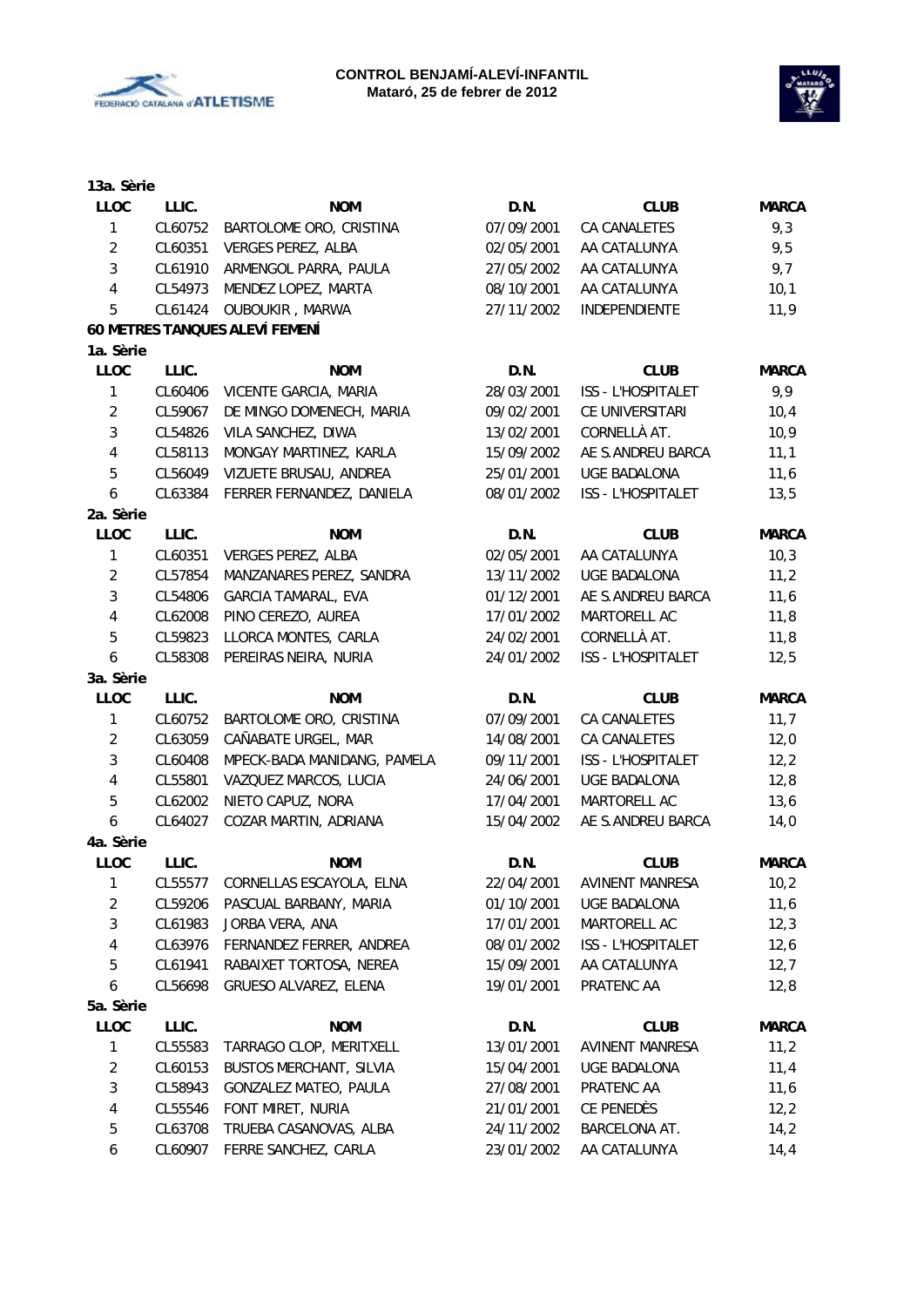



| 6a. Sèrie                 |         |                                 |            |                        |              |
|---------------------------|---------|---------------------------------|------------|------------------------|--------------|
| <b>LLOC</b>               | LLIC.   | <b>NOM</b>                      | D.N.       | <b>CLUB</b>            | <b>MARCA</b> |
| $\mathbf{1}$              | CL55542 | LOPEZ CAÑAVERAS, CARLA          | 23/01/2001 | CE PENEDÈS             | 10,6         |
| $\sqrt{2}$                | CL61093 | DEVERS CANTERO, JUDIT           | 18/01/2002 | <b>AVINENT MANRESA</b> | 11,7         |
| $\mathbf{3}$              | CL56701 | VIRTUS MARTIN, LARA             | 08/07/2001 | PRATENC AA             | 12,6         |
| $\overline{4}$            | CL61658 | BERDEJO GOMEZ, PAULA            | 18/12/2002 | <b>UGE BADALONA</b>    | 12,8         |
| 5                         | CL61937 | PEREZ DE ARENAZA GARCIA, AITANA | 25/07/2001 | AA CATALUNYA           | 12,8         |
| $\boldsymbol{6}$          | CL63692 | CASBAS RECUENCO, OLIVIA         | 16/09/2002 | BARCELONA AT.          | 12,9         |
| 7a. Sèrie                 |         |                                 |            |                        |              |
| <b>LLOC</b>               | LLIC.   | <b>NOM</b>                      | D.N.       | <b>CLUB</b>            | <b>MARCA</b> |
| $\mathbf{1}$              | CL55544 | MOLINA COLLADO, LAIA            | 21/04/2001 | CE PENEDÈS             | 12,0         |
| $\overline{2}$            | CL62547 | SOBRINO GIMENO, LUCIA           | 10/05/2002 | CA VILADECANS          | 12,2         |
| $\mathbf{3}$              | CL59765 | LLADO MARTINEZ, MERITXELL       | 08/04/2002 | <b>AVINENT MANRESA</b> | 12,4         |
| $\overline{\mathbf{4}}$   | CL62953 | NUÑEZ DIAZ, HELENA              | 14/01/2002 | AA CATALUNYA           | 12,6         |
| 5                         | CL56961 | INGLAVAGA MARTINEZ, NURIA       | 23/03/2001 | FC BARCELONA           | 13,0         |
| 6                         | CL63242 | DESCALZO REBOLLO, JULIA         | 05/05/2002 | PRATENC AA             | 13,7         |
| 8a. Sèrie                 |         |                                 |            |                        |              |
| <b>LLOC</b>               | LLIC.   | <b>NOM</b>                      | D.N.       | <b>CLUB</b>            | <b>MARCA</b> |
| $\mathbf{1}$              | CL62256 | MELCHOR PEREZ, ANA              | 05/04/2001 | CA SANT JUST           | 11,4         |
| $\overline{2}$            | CL58659 | CANAL MARTINEZ, JUDITH          | 28/03/2002 | AVINENT MANRESA        | 11,6         |
| $\mathbf{3}$              | CL61910 | ARMENGOL PARRA, PAULA           | 27/05/2002 | AA CATALUNYA           | 11,8         |
| 4                         | CL62935 | MUAKUKU EÑESO, MELANGO          | 10/04/2002 | CA NOU BARRIS          | 11,8         |
| 5                         | CL57021 | PEDROL VILA, EMMA               | 02/10/2001 | AE MOLINS 2000         | 12,6         |
| $\boldsymbol{6}$          | CL62542 | NUÑEZ SANCHEZ, LAIA             | 05/08/2001 | CA VILADECANS          | 13,5         |
| 9a. Sèrie                 |         |                                 |            |                        |              |
| <b>LLOC</b>               | LLIC.   | <b>NOM</b>                      | D.N.       | <b>CLUB</b>            | <b>MARCA</b> |
| $\mathbf{1}$              | CL62546 | ROBAS SANCHEZ, MARIA            | 14/05/2001 | CA VILADECANS          | 11,9         |
| $\overline{2}$            | CL60312 | ILLA OVIEDO, ANDREA             | 30/01/2001 | AA CATALUNYA           | 12,0         |
| 3                         | CL64168 | DE TOCA SANCHA, LAURA           | 08/03/2002 | ISS - L'HOSPITALET     | 12,5         |
| $\overline{4}$            | CL62151 | SERRA MUCHART, ALBA             | 29/09/2001 | <b>CA GRANOLLERS</b>   | 12,7         |
| 5                         | CL63290 | CASTAÑO GARCIA, LAIA            | 27/12/2002 | MARTORELL AC           | 12,9         |
| 6                         | CL60027 | LOBATO BENITEZ, ISABEL          | 20/12/2001 | UA BARBERÀ             | 13,5         |
| 10a. Sèrie                |         |                                 |            |                        |              |
| <b>LLOC</b>               | LLIC.   | <b>NOM</b>                      | D.N.       | <b>CLUB</b>            | <b>MARCA</b> |
| 1                         | CL54973 | MENDEZ LOPEZ, MARTA             | 08/10/2001 | AA CATALUNYA           | 12,1         |
| $\overline{c}$            | CL62124 | RICART CAMPIUS, CINTA           | 13/02/2002 | CA GAVÀ                | 12,5         |
| 3                         | CL58805 | GONZALEZ TINTORE, ANNA          | 01/08/2001 | ISS - L'HOSPITALET     | 12,9         |
| 4                         | CL61985 | LARA MARCHAL, VERONICA          | 09/06/2002 | MARTORELL AC           | 13,0         |
| 5                         | CL60343 | SIVILLA CALVO, ANDREA           | 24/06/2001 | AA CATALUNYA           | 13,4         |
|                           | CL58198 | CASCON LOPEZ, CARLA             | 13/09/2002 | UA BARBERÀ             |              |
| 6                         |         |                                 |            |                        | 13,4         |
| 11a. Sèrie<br><b>LLOC</b> | LLIC.   | <b>NOM</b>                      |            | <b>CLUB</b>            | <b>MARCA</b> |
|                           |         |                                 | D.N.       |                        |              |
| 1                         | CL57775 | VARGAS FUENTES, GISELA          | 18/02/2002 | CA GRANOLLERS          | 11,8         |
| $\overline{2}$            | CL57761 | DANIELUK BORGET, CAMILA ITATI   | 02/11/2001 | CA GRANOLLERS          | 11,8         |
| 3                         | CL56851 | GIL DOMINGO, LAURA              | 26/04/2001 | CA GAVÀ                | 12,0         |
| $\overline{\mathbf{4}}$   | CL64177 | TEIXIEIRA IZUZQUIZA, PATRICIA   | 25/05/2001 | ISS - L'HOSPITALET     | 12,6         |
| 5                         | CL61965 | CINTO GUILABERT, MIREIA         | 07/05/2002 | MARTORELL AC           | 13,5         |
| 6                         | CL61424 | OUBOUKIR, MARWA                 | 27/11/2002 | INDEPENDIENTE          | 14,6         |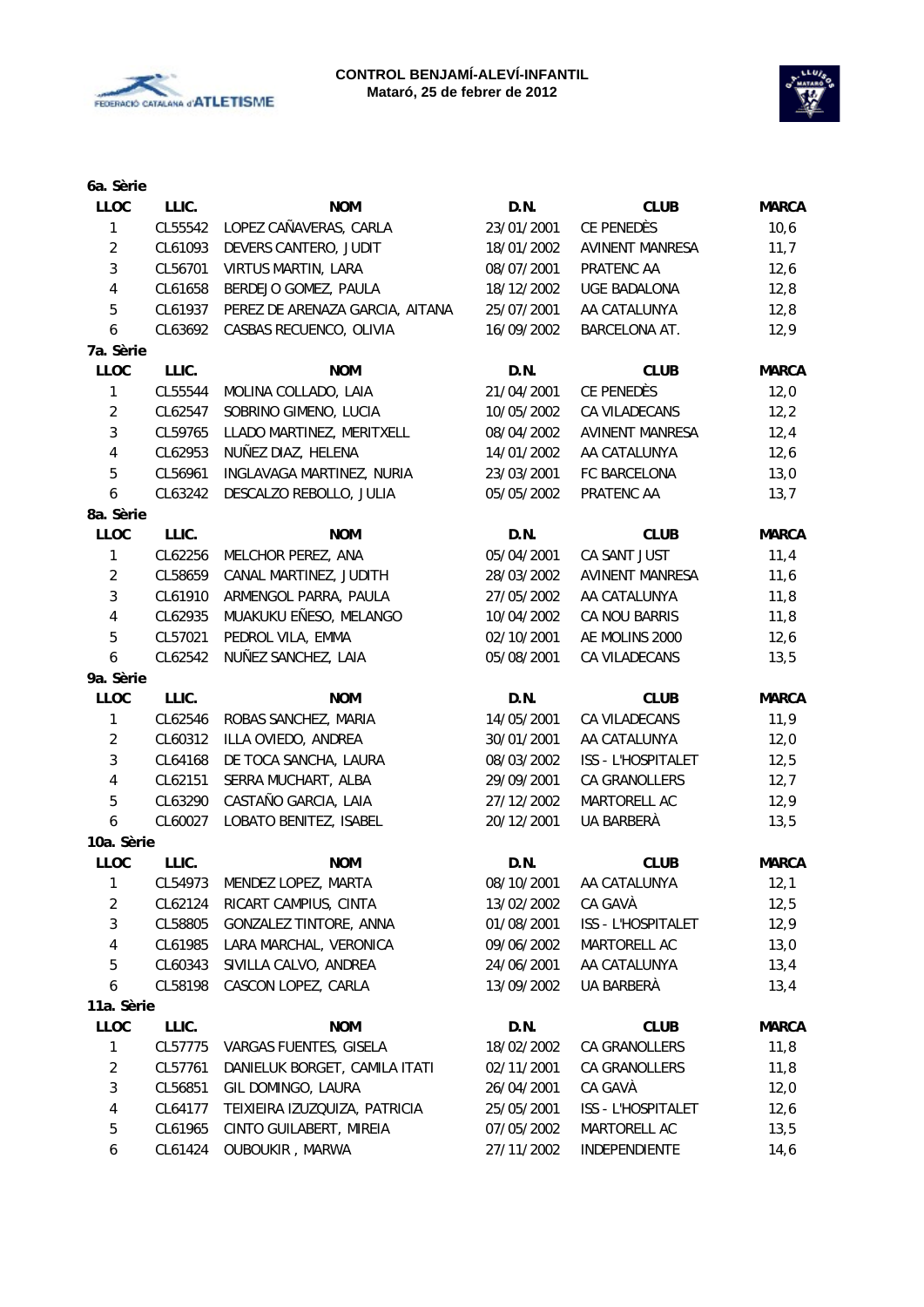



| 12a. Sèrie     |         |                             |            |                        |              |
|----------------|---------|-----------------------------|------------|------------------------|--------------|
| <b>LLOC</b>    | LLIC.   | <b>NOM</b>                  | D.N.       | <b>CLUB</b>            | <b>MARCA</b> |
| 1              | CL61976 | GOMEZ RODRIGUEZ, SARA       | 10/09/2001 | MARTORELL AC           | 12,3         |
| $\overline{2}$ | CL58210 | MANCHON PAGES, NURIA        | 20/01/2002 | UA BARBERÀ             | 12,5         |
| 3              | CL61878 | SUBIRATS IVERN, JOANA       | 05/06/2001 | AA CATALUNYA           | 13,1         |
| $\overline{4}$ | CL64169 | GARCIA-JURADO GIMENO, MARTA | 02/05/2002 | ISS - L'HOSPITALET     | 13,3         |
| 5              | CL61152 | OJEDA FERNANDEZ, EMMA       | 17/09/2002 | UA BARBERÀ             | 13,6         |
|                |         | SALT D'ALÇADA ALEVÍ FEMENÍ  |            |                        |              |
| 1              | CL60406 | VICENTE GARCIA, MARIA       | 28/03/2001 | ISS - L'HOSPITALET     | 1,45         |
| $\overline{c}$ | CL55542 | LOPEZ CAÑAVERAS, CARLA      | 23/01/2001 | CE PENEDÈS             | 1,25         |
|                | CL56851 | GIL DOMINGO, LAURA          | 26/04/2001 | CA GAVÀ                | 1,25         |
|                | CL55577 | CORNELLAS ESCAYOLA, ELNA    | 22/04/2001 | <b>AVINENT MANRESA</b> | 1,25         |
| 5              | CL62546 | ROBAS SANCHEZ, MARIA        | 14/05/2001 | CA VILADECANS          | 1,15         |
|                | CL60752 | BARTOLOME ORO, CRISTINA     | 07/09/2001 | CA CANALETES           | 1,15         |
|                | CL59823 | LLORCA MONTES, CARLA        | 24/02/2001 | CORNELLÀ AT.           | 1,15         |
| 8              | CL62542 | NUÑEZ SANCHEZ, LAIA         | 05/08/2001 | CA VILADECANS          | 1,10         |
|                | CL55546 | FONT MIRET, NURIA           | 21/01/2001 | CE PENEDÈS             | 1,10         |
|                | CL57854 | MANZANARES PEREZ, SANDRA    | 13/11/2002 | <b>UGE BADALONA</b>    | 1,10         |
| 11             | CL62547 | SOBRINO GIMENO, LUCIA       | 10/05/2002 | CA VILADECANS          | 1,05         |
|                | CL61983 | JORBA VERA, ANA             | 17/01/2001 | MARTORELL AC           | 1,05         |
|                | CL62008 | PINO CEREZO, AUREA          | 17/01/2002 | MARTORELL AC           | 1,05         |
|                | CL55545 | SANTACANA GARCIA, AIDA      | 03/01/2001 | CE PENEDÈS             | 1,05         |
|                | CL62256 | MELCHOR PEREZ, ANA          | 05/04/2001 | CA SANT JUST           | 1,05         |
|                | CL63059 | CAÑABATE URGEL, MAR         | 14/08/2001 | CA CANALETES           | 1,05         |
|                | CL60343 | SIVILLA CALVO, ANDREA       | 24/06/2001 | AA CATALUNYA           | 1,05         |
|                | CL61910 | ARMENGOL PARRA, PAULA       | 27/05/2002 | AA CATALUNYA           | 1,05         |
|                | CL54973 | MENDEZ LOPEZ, MARTA         | 08/10/2001 | AA CATALUNYA           | 1,05         |
|                | CL54826 | VILA SANCHEZ, DIWA          | 13/02/2001 | CORNELLÀ AT.           | 1,05         |
|                | CL56049 | VIZUETE BRUSAU, ANDREA      | 25/01/2001 | UGE BADALONA           | 1,05         |
|                | CL57288 | SANCHEZ ROMERO, ALBA        | 28/05/2002 | ISS - L'HOSPITALET     | 1,05         |
|                | CL60408 | MPECK-BADA MANIDANG, PAMELA | 09/11/2001 | ISS - L'HOSPITALET     | 1,05         |
|                | CL58113 | MONGAY MARTINEZ, KARLA      | 15/09/2002 | AE S.ANDREU BARCA      | 1,05         |
| 25             | CL60760 | CASTANY BERASTEGUI, BLANCA  | 01/10/2001 | CA CANALETES           | 1,00         |
|                | CL57775 | VARGAS FUENTES, GISELA      | 18/02/2002 | CA GRANOLLERS          |              |
|                |         |                             |            |                        | 1,00         |
|                | CL62151 | SERRA MUCHART, ALBA         | 29/09/2001 | CA GRANOLLERS          | 1,00         |
|                | CL60351 | <b>VERGES PEREZ, ALBA</b>   | 02/05/2001 | AA CATALUNYA           | 1,00         |
|                | CL60312 | ILLA OVIEDO, ANDREA         | 30/01/2001 | AA CATALUNYA           | 1,00         |
|                | CL61941 | RABAIXET TORTOSA, NEREA     | 15/09/2001 | AA CATALUNYA           | 1,00         |
|                | CL55583 | TARRAGO CLOP, MERITXELL     | 13/01/2001 | AVINENT MANRESA        | 1,00         |
|                | CL58659 | CANAL MARTINEZ, JUDITH      | 28/03/2002 | AVINENT MANRESA        | 1,00         |
|                | CL61093 | DEVERS CANTERO, JUDIT       | 18/01/2002 | AVINENT MANRESA        | 1,00         |
|                | CL59765 | LLADO MARTINEZ, MERITXELL   | 08/04/2002 | <b>AVINENT MANRESA</b> | 1,00         |
|                | CL54806 | GARCIA TAMARAL, EVA         | 01/12/2001 | AE S.ANDREU BARCA      | 1,00         |
|                | CL62935 | MUAKUKU EÑESO, MELANGO      | 10/04/2002 | CA NOU BARRIS          | 1,00         |
|                | CL60027 | LOBATO BENITEZ, ISABEL      | 20/12/2001 | UA BARBERÀ             | 1,00         |
|                | CL64161 | PEREZ RAMIREZ, ELORA        | 08/05/2002 | CA VILADECANS          | <b>NULS</b>  |
|                | CL62002 | NIETO CAPUZ, NORA           | 17/04/2001 | MARTORELL AC           | <b>NULS</b>  |
|                | CL61985 | LARA MARCHAL, VERONICA      | 09/06/2002 | MARTORELL AC           | <b>NULS</b>  |
|                | CL61967 | COCA PUIG, NURIA            | 08/06/2002 | MARTORELL AC           | <b>NULS</b>  |
|                | CL61965 | CINTO GUILABERT, MIREIA     | 07/05/2002 | MARTORELL AC           | <b>NULS</b>  |
|                | CL63290 | CASTAÑO GARCIA, LAIA        | 27/12/2002 | MARTORELL AC           | <b>NULS</b>  |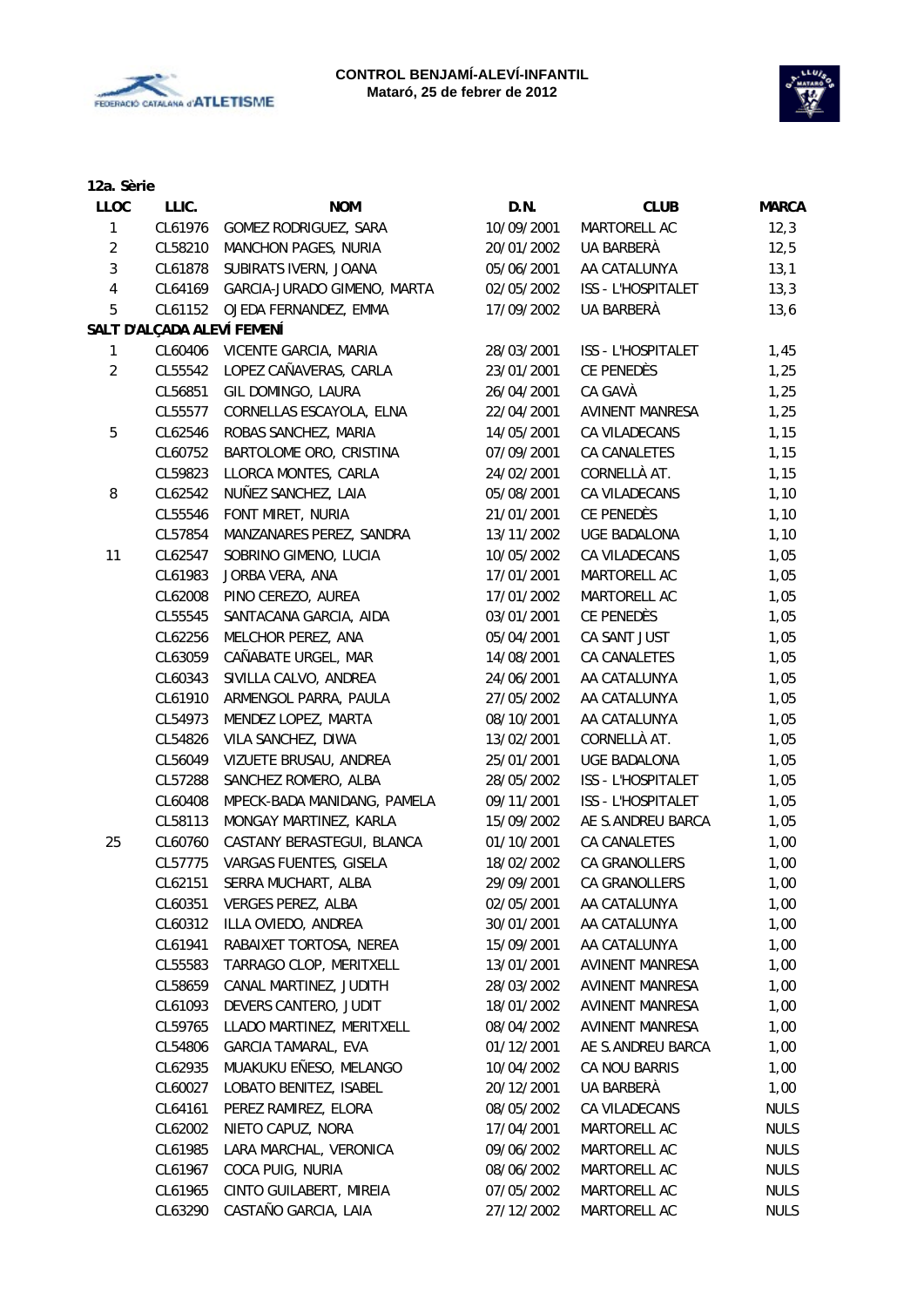



|              | CL57761 | DANIELUK BORGET, CAMILA ITATI               | 02/11/2001 | <b>CA GRANOLLERS</b>   | <b>NULS</b> |
|--------------|---------|---------------------------------------------|------------|------------------------|-------------|
|              | CL61937 | PEREZ DE ARENAZA GARCIA, AITANA             | 25/07/2001 | AA CATALUNYA           | <b>NULS</b> |
|              | CL60907 | FERRE SANCHEZ, CARLA                        | 23/01/2002 | AA CATALUNYA           | <b>NULS</b> |
|              | CL62953 | NUÑEZ DIAZ, HELENA                          | 14/01/2002 | AA CATALUNYA           | <b>NULS</b> |
|              | CL58943 | GONZALEZ MATEO, PAULA                       | 27/08/2001 | PRATENC AA             | <b>NULS</b> |
|              | CL56698 | GRUESO ALVAREZ, ELENA                       | 19/01/2001 | PRATENC AA             | <b>NULS</b> |
|              | CL60153 | <b>BUSTOS MERCHANT, SILVIA</b>              | 15/04/2001 | <b>UGE BADALONA</b>    | <b>NULS</b> |
|              | CL55801 | VAZQUEZ MARCOS, LUCIA                       | 24/06/2001 | UGE BADALONA           | <b>NULS</b> |
|              | CL59206 | PASCUAL BARBANY, MARIA                      | 01/10/2001 | <b>UGE BADALONA</b>    | <b>NULS</b> |
|              | CL58308 | PEREIRAS NEIRA, NURIA                       | 24/01/2002 | ISS - L'HOSPITALET     | <b>NULS</b> |
|              | CL64027 | COZAR MARTIN, ADRIANA                       | 15/04/2002 | AE S.ANDREU BARCA      | <b>NULS</b> |
|              | CL58805 | GONZALEZ TINTORE, ANNA                      | 01/08/2001 | ISS - L'HOSPITALET     | <b>NULS</b> |
|              | CL64168 | DE TOCA SANCHA, LAURA                       | 08/03/2002 | ISS - L'HOSPITALET     | <b>NULS</b> |
|              | CL64169 | GARCIA-JURADO GIMENO, MARTA                 | 02/05/2002 | ISS - L'HOSPITALET     | <b>NULS</b> |
|              | CL64177 | TEIXIEIRA IZUZQUIZA, PATRICIA               | 25/05/2001 | ISS - L'HOSPITALET     | <b>NULS</b> |
|              | CL58198 | CASCON LOPEZ, CARLA                         | 13/09/2002 | UA BARBERÀ             | <b>NULS</b> |
|              | CL58210 | <b>MANCHON PAGES, NURIA</b>                 | 20/01/2002 | UA BARBERÀ             | <b>NULS</b> |
|              |         | SALT AMB PERXA ALEVÍ FEMENÍ - ALEVÍ MASCULÍ |            |                        |             |
| $\mathbf{1}$ |         | CL57982 POMBO HILLENIUS, SIMON              | 01/09/2001 | AA CATALUNYA           | 1,55        |
| 2            | CL59329 | EGEA MANGIN, ALOIS                          | 23/11/2001 | CA GAVÀ                | 1,50        |
|              | CL61235 | MOLINA GOMEZ, ERIC                          | 24/01/2002 | AVINENT MANRESA        | 1,50        |
|              | CL58664 | FERNANDEZ SERRANO, MARC                     | 30/12/2002 | <b>AVINENT MANRESA</b> | 1,50        |
| 5            | CL62008 | PINO CEREZO, AUREA                          | 17/01/2002 | MARTORELL AC           | 1,30        |
|              | CL59268 | AOIZ PEREZ DEL MOLINO, JUAN                 | 23/08/2001 | CA CANALETES           | 1,30        |
|              | CL55542 | LOPEZ CAÑAVERAS, CARLA                      | 23/01/2001 | CE PENEDÈS             | 1,30        |
|              | CL59765 | LLADO MARTINEZ, MERITXELL                   | 08/04/2002 | AVINENT MANRESA        | <b>NULS</b> |
|              | CL58308 | PEREIRAS NEIRA, NURIA                       | 24/01/2002 | ISS - L'HOSPITALET     | <b>NULS</b> |
|              | CL60408 | MPECK-BADA MANIDANG, PAMELA                 | 09/11/2001 | ISS - L'HOSPITALET     | <b>NULS</b> |
|              | CL63696 | MARTIN GUERRA, LUCAS                        | 04/01/2001 | <b>BARCELONA AT.</b>   | <b>NULS</b> |
|              | CL59218 | <b>GUERRERO PLAZA, VICTOR</b>               | 17/08/2001 | CA CANALETES           | <b>NULS</b> |
|              | CL57010 | COBO AGUILAR, ALBERT                        | 27/03/2001 | AE MOLINS 2000         | <b>NULS</b> |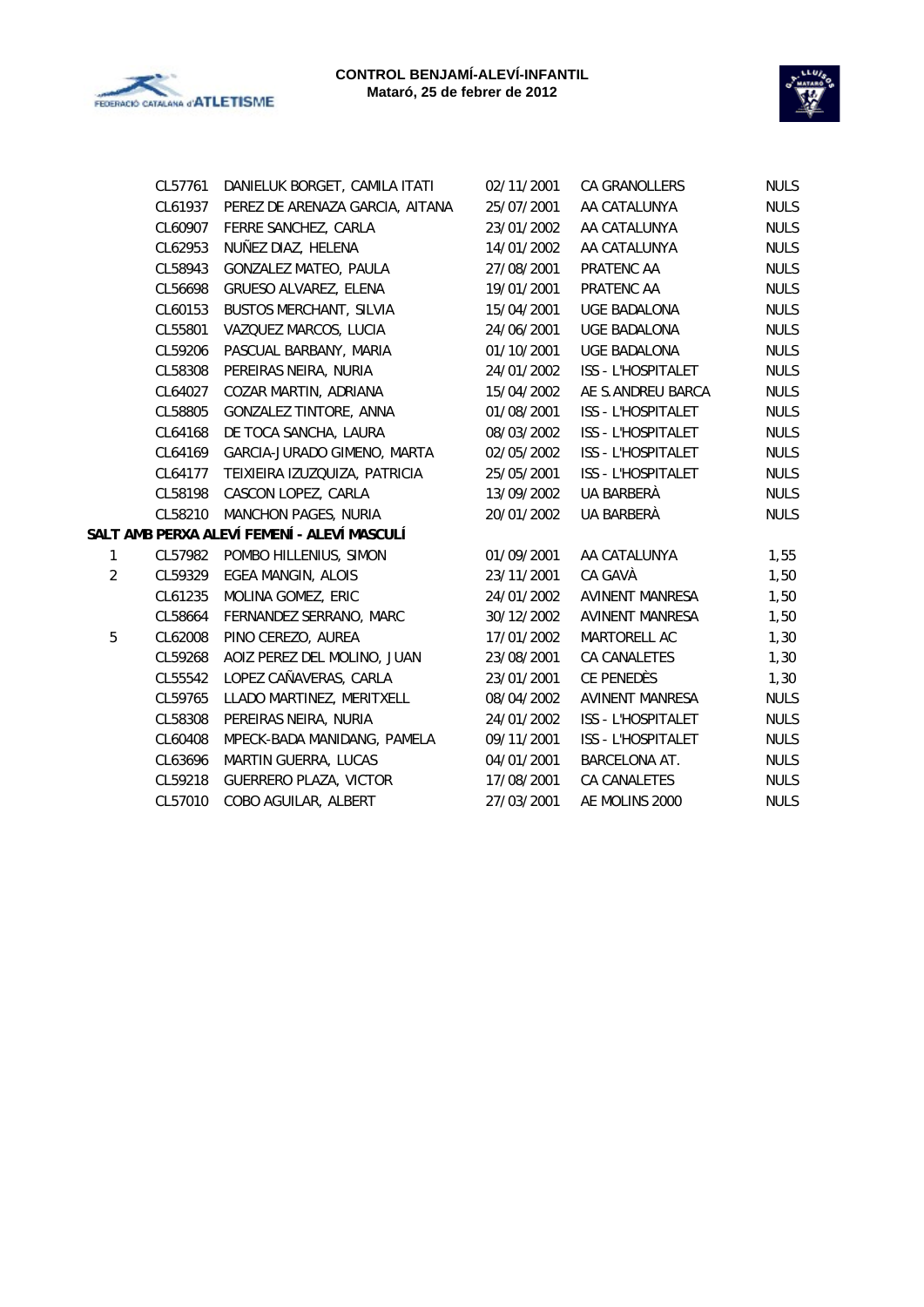



# **1000 METRES LLISOS BENJAMÍ MASCULÍ**

| 1a. Sèrie        |         |                             |            |                        |              |
|------------------|---------|-----------------------------|------------|------------------------|--------------|
| <b>LLOC</b>      | LLIC.   | <b>NOM</b>                  | D.N.       | <b>CLUB</b>            | <b>MARCA</b> |
| $\mathbf{1}$     | CL59526 | DAHAK, BRAHIM               | 05/06/2003 | RIPOLLET UA            | 3, 33, 3     |
| $\overline{2}$   | CL59850 | ALBERTI GARCIA, FELIU       | 02/01/2003 | CORNELLÀ AT.           | 3,41,5       |
| 3                | CL59527 | DE LA TORRE BELANA, JOAN    | 13/01/2003 | RIPOLLET UA            | 3,53,0       |
| 4                | CL61028 | BUYREU ALIAS, MAR           | 19/09/2003 | CA GAVÀ                | 3,56,8       |
| 5                | CL62898 | CABELLO MIGUELEZ, MARTIN    | 30/05/2003 | MARTORELL AC           | 3,58,3       |
| $\boldsymbol{6}$ | CL61233 | DIAZ BASULLAS, BIEL         | 20/08/2003 | <b>AVINENT MANRESA</b> | 3, 39, 7     |
| $\overline{7}$   | CL62167 | DÍAZ BASULLAS, JAN          | 12/12/2004 | <b>AVINENT MANRESA</b> | 4,00,0       |
| 8                | CL63640 | HERRANZ PUIG, PAU           | 11/08/2004 | CORNELLÀ AT.           | 4,10,4       |
| 9                | CL61219 | TOMAS HOMAR, ARNAU          | 15/02/2003 | <b>CA CANALETES</b>    | 4,13,8       |
| 10               | CL60561 | DIAZ DELGADO, MARC          | 22/07/2003 | ISS - L'HOSPITALET     | 4, 15, 4     |
| 11               | CL64205 | BORRAS GUTIERREZ, ALEJANDRO | 14/10/2004 | CORNELLÀ AT.           | 4,24,4       |
| 12               | CL62549 | VILLALONGA MARTINEZ, RUBEN  | 05/02/2004 | CA VILADECANS          | 4,26,9       |
| 13               | CL63047 | NUÑEZ LEGRAND, LEO          | 16/04/2004 | <b>UGE BADALONA</b>    | 4,33,9       |
| 14               | CL59531 | RODRIGUEZ EXTREMERA, TOMAS  | 14/10/2003 | RIPOLLET UA            | 4,38,2       |
| 15               | CL63373 | GIL RIVAS, JOSEP            | 06/07/2004 | RIPOLLET UA            | 4,39,2       |
| 16               | CL63648 | MARTIN HERNANDEZ, IKER      | 16/10/2004 | CORNELLÀ AT.           | 4,47,7       |
| 2a. Sèrie        |         |                             |            |                        |              |
| <b>LLOC</b>      | LLIC.   | <b>NOM</b>                  | D.N.       | <b>CLUB</b>            | <b>MARCA</b> |
| $\mathbf{1}$     | CL60334 | RAMADA MUÑOZ, LLUC          | 06/04/2003 | AA CATALUNYA           | 3,41,6       |
| $\overline{2}$   | CL62144 | ROCA RIVERA, JAN BIEL       | 01/02/2004 | CA GRANOLLERS          | 3,49,1       |
| 3                | CL60014 | BAREA RIOS, MARCOS          | 27/05/2003 | UA BARBERÀ             | 3,49,4       |
| 4                | CL59881 | GONZ-CUEVAS BRAVO, MATEO    | 22/07/2003 | CA SANT JUST           | 3,51,7       |
| 5                | CL62133 | BRUSTENGA COSTA, ANIOL      | 23/04/2004 | CA GRANOLLERS          | 3,52,0       |
| 6                | CL61940 | PEREZ RODRIGUEZ, JOEL       | 31/03/2003 | AA CATALUNYA           | 3,57,0       |
| $\overline{7}$   | CL59971 | ALARCON PEREZ, ORIOL        | 06/09/2003 | UA RUBÍ                | 4,00,2       |
| 8                | CL61922 | DE LA FUENTE MARTINEZ, ALEX | 28/07/2003 | AA CATALUNYA           | 4,03,3       |
| 9                | CL63417 | RODRIGUEZ SANCHEZ, GERARD   | 17/10/2004 | UA BARBERÀ             | 4,05,2       |
| 10               | CL60300 | DARDER GARI, SERGI          | 30/06/2003 | AA CATALUNYA           | 4,05,3       |
| 11               | CL61920 | CELEIRO ROBLES, JAUME       | 30/05/2003 | AA CATALUNYA           | 4,11,8       |
| 12               | CL62974 | MALAVE SURRALLES, MARC      | 04/02/2003 | UA RUBÍ                | 4, 12, 5     |
| 13               | CL61929 | JIMENEZ ISABAL, ALBERT      | 30/04/2004 | AA CATALUNYA           | 4, 14, 1     |
| 14               | CL59673 | GARCIA DAUSA, GUILLEM       | 09/05/2003 | CA GRANOLLERS          | 4, 17, 3     |
| 15               | CL62142 | MELENCHON JUSMET, FRANCESC  | 04/12/2003 | CA GRANOLLERS          | 4,17,8       |
| 16               | CL61984 | JORBA VERA, DANIEL          | 27/03/2003 | MARTORELL AC           | 4, 23, 7     |
| 17               | CL63426 | GUTIERREZ RAMALLO, POL      | 23/08/2004 | UA BARBERÀ             | 4,42,7       |
| 18               | CL63368 | ARQUEROS ANTON, JOEL        | 24/04/2004 | RIPOLLET UA            | 4,44,5       |
| 19               | CL60296 | COMAS MARIN, JOAN           | 03/02/2003 | AA CATALUNYA           | 4,49,3       |
| 20               | CL63414 | RUIZ MARTIN, ERIK           | 06/11/2004 | UA BARBERÀ             | 4,51,5       |
| 21               | CL62965 | CARA SALA, MIQUEL           | 08/02/2004 | UA RUBÍ                | 5, 10, 0     |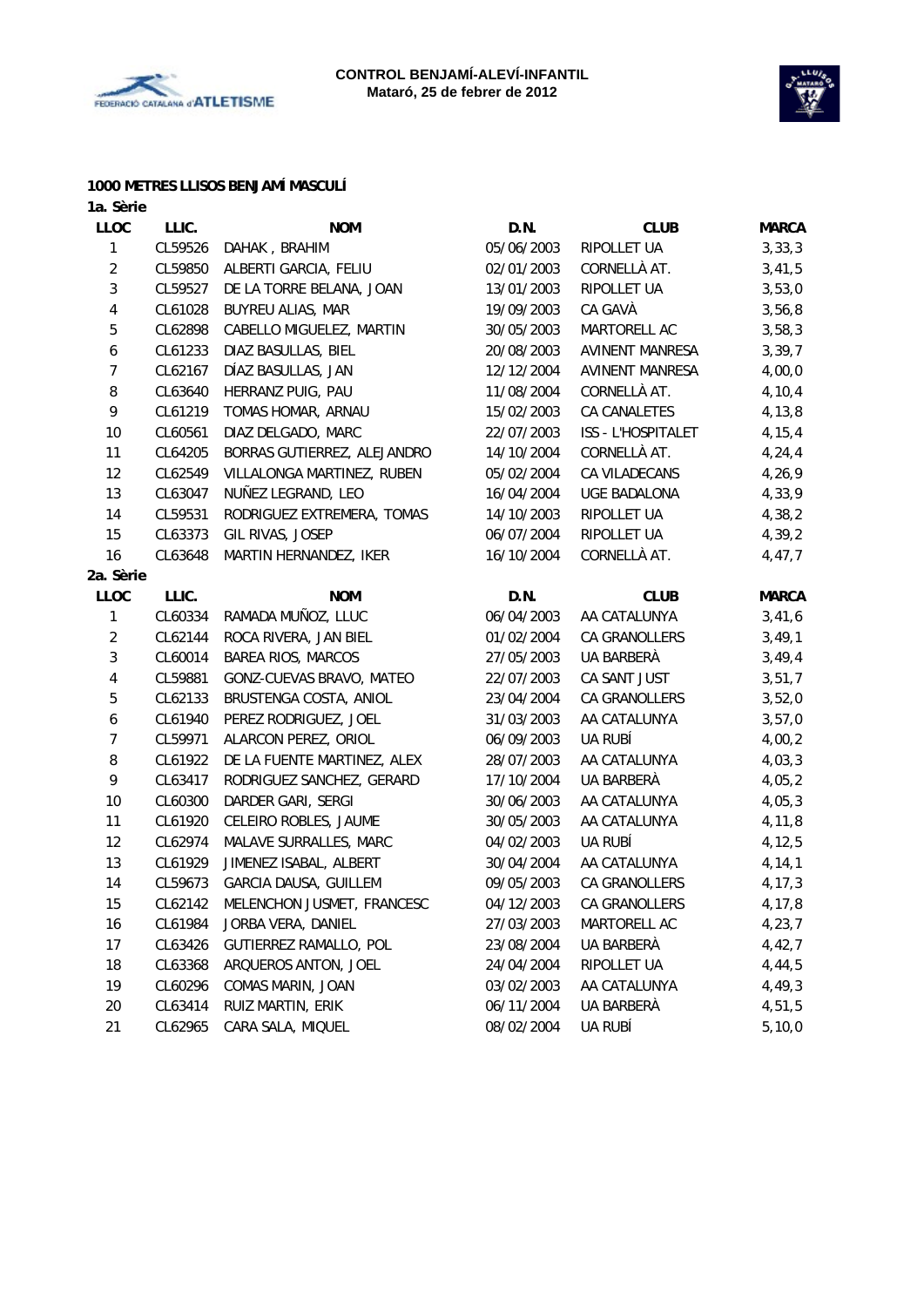



| 3a. Sèrie      |         |                                 |            |                    |              |
|----------------|---------|---------------------------------|------------|--------------------|--------------|
| <b>LLOC</b>    | LLIC.   | <b>NOM</b>                      | D.N.       | <b>CLUB</b>        | <b>MARCA</b> |
| 1              | CL62837 | GOMEZ VERDUGO, ARNAU            | 29/02/2004 | CA CANALETES       | 3,56,3       |
| $\overline{2}$ | CL63146 | MARQUES DUQUE, UNAI             | 19/05/2004 | CE PENEDÈS         | 3,59,8       |
| 3              | CL60294 | CIVERA POCEIRO, PAU             | 08/10/2003 | AA CATALUNYA       | 4,08,4       |
| 4              | CL60292 | CARCELES FERRERONS, POL         | 05/07/2003 | AA CATALUNYA       | 4,12,9       |
| 5              | CL59437 | <b>GARCIA TAMARAL, JOSEP</b>    | 09/07/2003 | AE S.ANDREU BARCA  | 4,18,9       |
| 6              | CL63416 | VEGA PALACIO, FRANCISCO         | 01/09/2004 | UA BARBERÀ         | 4, 20, 7     |
| 7              | CL61928 | JANER CORDOMI, GUILLEM          | 02/12/2004 | AA CATALUNYA       | 4,21,8       |
| 8              | CL63245 | GIRONA AMEZCUA, VICTOR          | 26/01/2004 | PRATENC AA         | 4,22,4       |
| 9              | CL64028 | GONZALEZ SEGURA, ALVARO         | 28/06/2003 | AE S.ANDREU BARCA  | 4,24,9       |
| 10             | CL60304 | GABALDON GRAU, ARNAU            | 02/05/2003 | AA CATALUNYA       | 4,28,0       |
| 11             | CL64173 | MUNTANER ABADAL, PABLO          | 15/11/2003 | ISS - L'HOSPITALET | 4, 29, 3     |
| 12             | CL62958 | RODRIGUEZ SOTO, SAMUEL          | 04/03/2004 | AE S.ANDREU BARCA  | 4,30,0       |
| 13             | CL62869 | ROS ASENSIO, EDUARDO            | 09/04/2004 | CA CANALETES       | 4,33,5       |
| 14             | CL61938 | PEREZ DE ARENAZA GARCIA, CARLOS | 30/07/2003 | AA CATALUNYA       | 4,37,7       |
| 15             | CL61669 | PEREZ VILORIA, ALEJANDRO        | 25/03/2003 | PRATENC AA         | 4,42,5       |
| 16             | CL63424 | MUÑOZ MARQUEZ, JULIO            | 05/08/2004 | UA BARBERÀ         | 4,43,9       |
| 17             | CL62961 | AGUILERA LOPEZ, IKER            | 09/11/2004 | UA RUBÍ            | 4, 44, 1     |
| 18             | CL63413 | VACA ALBARRAN, CRISTIAN         | 23/11/2004 | UA BARBERA         | 5,19,9       |
| 19             | CL62973 | LOPEZ RAMONEDA, ISAAC           | 27/07/2004 | UA RUBÍ            | 5,28,0       |
| 20             | CL64188 | BOTINES RAMALLO, MARCEL         | 24/05/2004 | UA BARBERÀ         | 5,48,1       |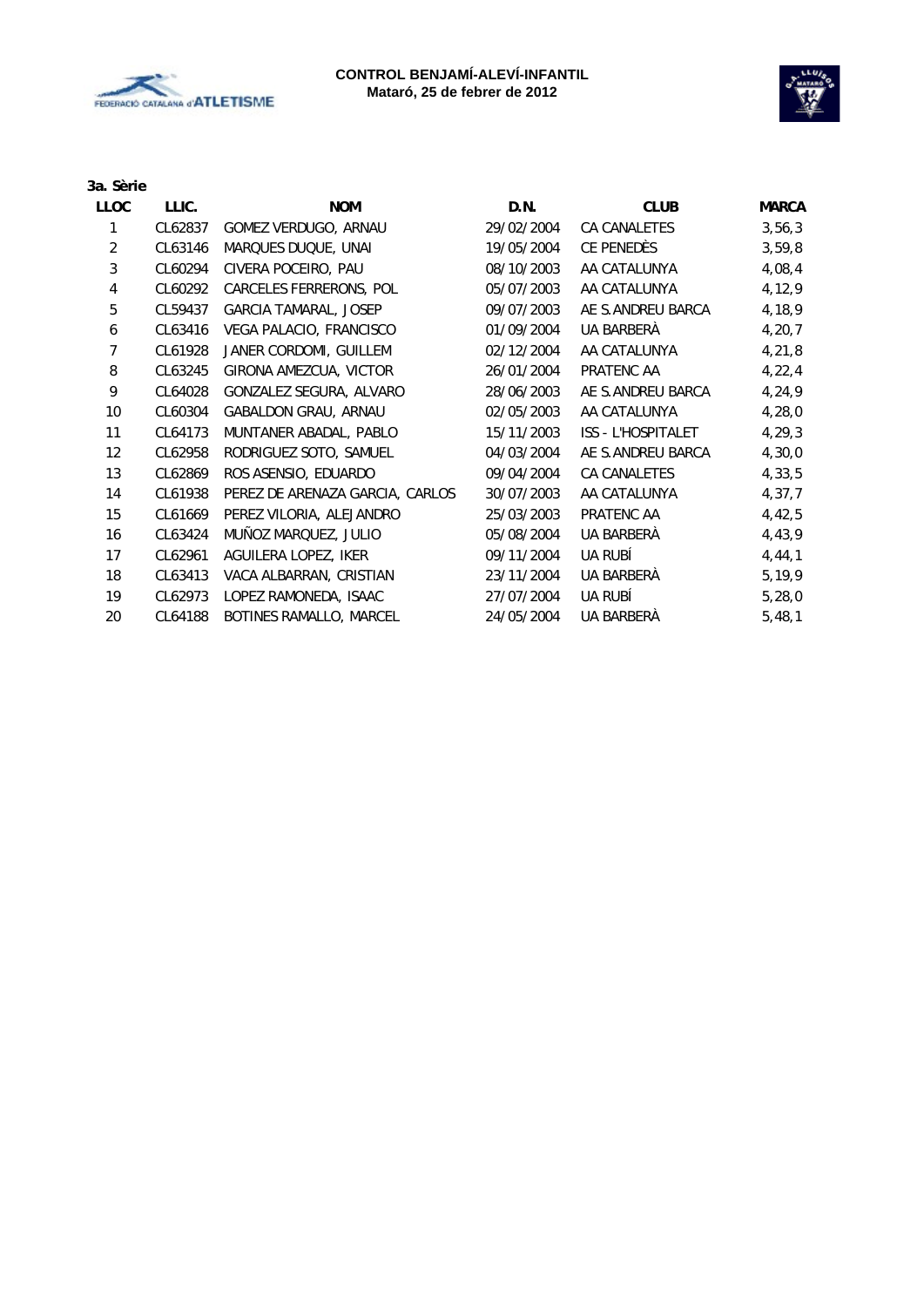



#### **SALT DE LLARGADA BENJAMÍ MASCULÍ**

| <b>LLOC</b>    | LLIC.   | <b>NOM</b>                      | D.N.       | <b>CLUB</b>        | <b>MARCA</b> |
|----------------|---------|---------------------------------|------------|--------------------|--------------|
| 1              | CL59443 | PASCUAL SANCHEZ, CARLES         | 01/10/2003 | AE S.ANDREU BARCA  | 3,25         |
| $\overline{c}$ | CL63417 | RODRIGUEZ SANCHEZ, GERARD       | 17/10/2004 | UA BARBERÀ         | 3,14         |
| 3              | CL60014 | BAREA RIOS, MARCOS              | 27/05/2003 | UA BARBERÀ         | 3,11         |
| 4              | CL64173 | MUNTANER ABADAL, PABLO          | 15/11/2003 | ISS - L'HOSPITALET | 3,00         |
| 5              | CL60296 | COMAS MARIN, JOAN               | 03/02/2003 | AA CATALUNYA       | 2,93         |
| 6              | CL62974 | MALAVE SURRALLES, MARC          | 04/02/2003 | UA RUBÍ            | 2,90         |
| $\overline{7}$ | CL59526 | DAHAK, BRAHIM                   | 05/06/2003 | RIPOLLET UA        | 2,89         |
| 8              | CL61940 | PEREZ RODRIGUEZ, JOEL           | 31/03/2003 | AA CATALUNYA       | 2,87         |
| 9              | CL59881 | GONZ-CUEVAS BRAVO, MATEO        | 22/07/2003 | CA SANT JUST       | 2,84         |
| 10             | CL59850 | ALBERTI GARCIA, FELIU           | 02/01/2003 | CORNELLÀ AT.       | 2,84         |
| 11             | CL60300 | DARDER GARI, SERGI              | 30/06/2003 | AA CATALUNYA       | 2,77         |
| 12             | CL60304 | GABALDON GRAU, ARNAU            | 02/05/2003 | AA CATALUNYA       | 2,76         |
| 13             | CL60561 | DIAZ DELGADO, MARC              | 22/07/2003 | ISS - L'HOSPITALET | 2,76         |
| 14             | CL62133 | BRUSTENGA COSTA, ANIOL          | 23/04/2004 | CA GRANOLLERS      | 2,72         |
| 15             | CL59437 | GARCIA TAMARAL, JOSEP           | 09/07/2003 | AE S.ANDREU BARCA  | 2,72         |
| 16             | CL59857 | TAULATS BRAOS, DIDAC            | 24/09/2003 | CORNELLÀ AT.       | 2,71         |
| 17             | CL62167 | DÍAZ BASULLAS, JAN              | 12/12/2004 | AVINENT MANRESA    | 2,70         |
| 18             | CL61233 | DIAZ BASULLAS, BIEL             | 20/08/2003 | AVINENT MANRESA    | 2,67         |
| 19             | CL64098 | BERNAL RAMOS, ADRIAN            | 03/08/2003 | CA CASTELLAR       | 2,65         |
| 20             | CL62956 | AOIZ PEREZ DEL MOLINO, IGNACIO  | 14/01/2004 | CA CANALETES       | 2,63         |
| 21             | CL62837 | GOMEZ VERDUGO, ARNAU            | 29/02/2004 | CA CANALETES       | 2,61         |
| 22             | CL64028 | GONZALEZ SEGURA, ALVARO         | 28/06/2003 | AE S.ANDREU BARCA  | 2,56         |
| 23             | CL60334 | RAMADA MUÑOZ, LLUC              | 06/04/2003 | AA CATALUNYA       | 2,55         |
| 24             | CL63416 | VEGA PALACIO, FRANCISCO         | 01/09/2004 | UA BARBERÀ         | 2,55         |
| 25             | CL61026 | CARRERAS ENFEDAQUE, HUGO        | 20/04/2003 | <b>JA MONTCADA</b> | 2,55         |
| 26             | CL62869 | ROS ASENSIO, EDUARDO            | 09/04/2004 | CA CANALETES       | 2,52         |
| 27             | CL62142 | MELENCHON JUSMET, FRANCESC      | 04/12/2003 | CA GRANOLLERS      | 2,52         |
| 28             | CL61922 | DE LA FUENTE MARTINEZ, ALEX     | 28/07/2003 | AA CATALUNYA       | 2,45         |
| 29             | CL59339 | MORALES CUBEDO, ROGER           | 19/03/2003 | CA GAVÀ            | 2,44         |
| 30             | CL61929 | JIMENEZ ISABAL, ALBERT          | 30/04/2004 | AA CATALUNYA       | 2,44         |
| 31             | CL63146 | MARQUES DUQUE, UNAI             | 19/05/2004 | CE PENEDÈS         | 2,40         |
| 32             | CL61920 | CELEIRO ROBLES, JAUME           | 30/05/2003 | AA CATALUNYA       | 2,40         |
| 33             | CL60292 | CARCELES FERRERONS, POL         | 05/07/2003 | AA CATALUNYA       | 2,40         |
| 34             | CL63245 | GIRONA AMEZCUA, VICTOR          | 26/01/2004 | PRATENC AA         | 2,40         |
| 35             | CL59971 | ALARCON PEREZ, ORIOL            | 06/09/2003 | ua rubí            | 2,39         |
| 36             | CL63467 | VERA GONZALEZ, VICTOR           | 05/12/2003 | PRATENC AA         | 2,37         |
| 37             | CL63426 | GUTIERREZ RAMALLO, POL          | 23/08/2004 | UA BARBERA         | 2,30         |
| 38             | CL64170 | <b>GONZALEZ TINTORE, XAVIER</b> | 09/09/2003 | ISS - L'HOSPITALET | 2,29         |
| 39             | CL64205 | BORRAS GUTIERREZ, ALEJANDRO     | 14/10/2004 | CORNELLÀ AT.       | 2,21         |
| 40             | CL62549 | VILLALONGA MARTINEZ, RUBEN      | 05/02/2004 | CA VILADECANS      | 2,20         |
| 41             | CL63640 | HERRANZ PUIG, PAU               | 11/08/2004 | CORNELLÀ AT.       | 2,15         |
| 42             | CL62144 | ROCA RIVERA, JAN BIEL           | 01/02/2004 | CA GRANOLLERS      | 2,14         |
| 43             | CL63373 | GIL RIVAS, JOSEP                | 06/07/2004 | RIPOLLET UA        | 2,14         |
| 44             | CL63424 | MUÑOZ MARQUEZ, JULIO            | 05/08/2004 | UA BARBERÀ         | 2,12         |
| 45             | CL59531 | RODRIGUEZ EXTREMERA, TOMAS      | 14/10/2003 | RIPOLLET UA        | 2,11         |
| 46             | CL62965 | CARA SALA, MIQUEL               | 08/02/2004 | UA RUBÍ            | 2,08         |
| 47             | CL63414 | RUIZ MARTIN, ERIK               | 06/11/2004 | UA BARBERA         | 2,05         |
| 48             | CL61984 | JORBA VERA, DANIEL              | 27/03/2003 | MARTORELL AC       | 1,95         |
| 49             | CL62958 | RODRIGUEZ SOTO, SAMUEL          | 04/03/2004 | AE S.ANDREU BARCA  | 1,95         |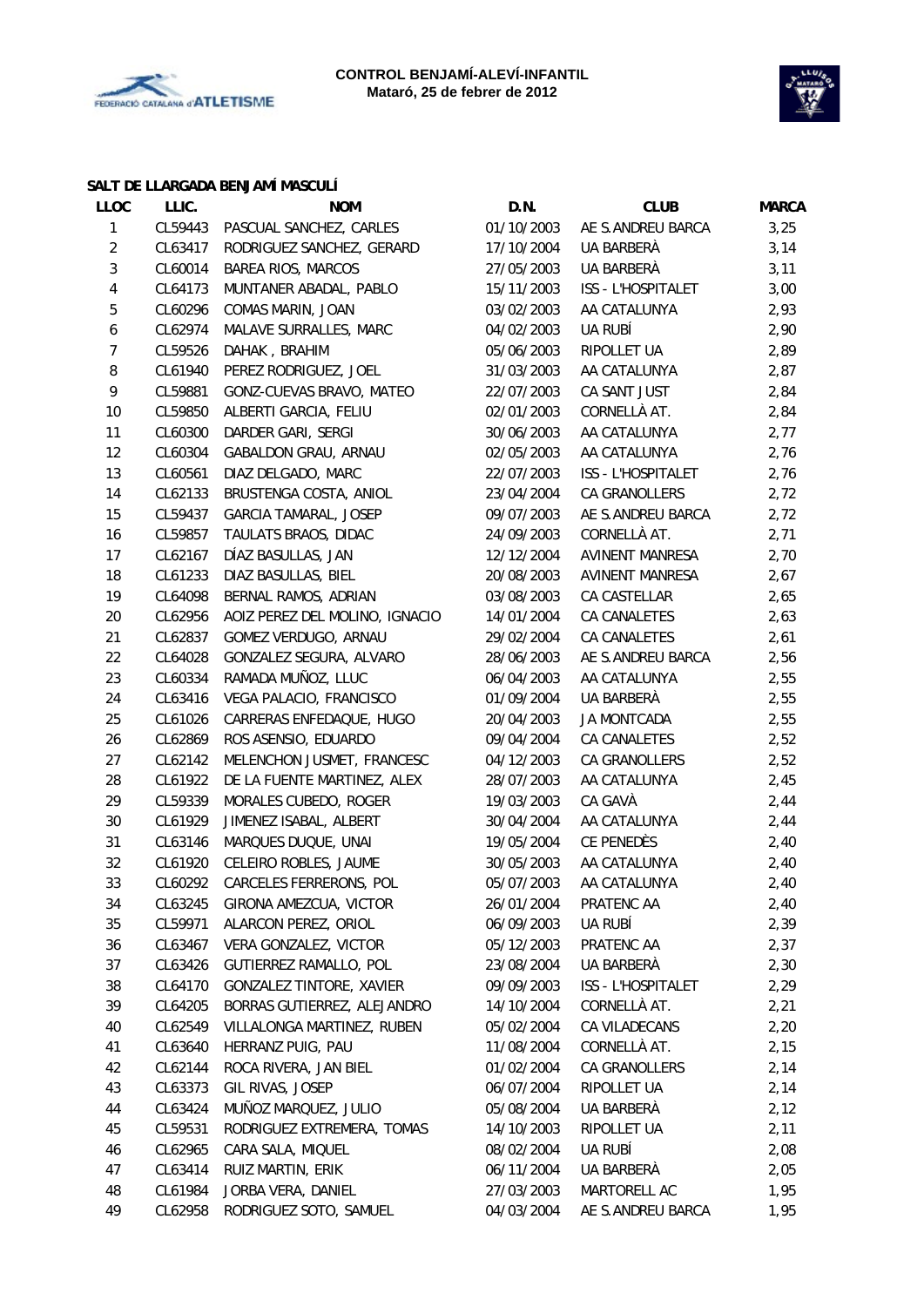



| 50 | CL61938 | PEREZ DE ARENAZA GARCIA, CARLOS | 30/07/2003 | AA CATALUNYA         | 1,93 |
|----|---------|---------------------------------|------------|----------------------|------|
| 51 | CL59673 | <b>GARCIA DAUSA, GUILLEM</b>    | 09/05/2003 | <b>CA GRANOLLERS</b> | 1,89 |
| 52 | CL62961 | AGUILERA LOPEZ, IKER            | 09/11/2004 | UA RUBÍ              | 1,87 |
| 53 | CL61669 | PEREZ VILORIA, ALEJANDRO        | 25/03/2003 | PRATENC AA           | 1,87 |
| 54 | CL63247 | MOGAS MORALES, ORIOL            | 10/09/2004 | PRATENC AA           | 1,86 |
| 55 | CL63368 | ARQUEROS ANTON, JOEL            | 24/04/2004 | RIPOLLET UA          | 1,86 |
| 56 | CL60294 | CIVERA POCEIRO, PAU             | 08/10/2003 | AA CATALUNYA         | 1,84 |
| 57 | CL63413 | VACA ALBARRAN, CRISTIAN         | 23/11/2004 | UA BARBERÀ           | 1,76 |
| 58 | CL64188 | BOTINES RAMALLO, MARCEL         | 24/05/2004 | UA BARBERÀ           | 1,74 |
| 59 | CL62973 | LOPEZ RAMONEDA, ISAAC           | 27/07/2004 | UA RUBÍ              | 1,72 |
| 60 | CL63648 | MARTIN HERNANDEZ, IKER          | 16/10/2004 | CORNELLÀ AT.         | 1,72 |
| 61 | CL61928 | JANER CORDOMI, GUILLEM          | 02/12/2004 | AA CATALUNYA         | 1,69 |
| 62 | CL62898 | CABELLO MIGUELEZ, MARTIN        | 30/05/2003 | MARTORELL AC         | 1,29 |
| 63 | CL63047 | NUÑEZ LEGRAND, LEO              | 16/04/2004 | <b>UGE BADALONA</b>  | 1,08 |
|    |         |                                 |            |                      |      |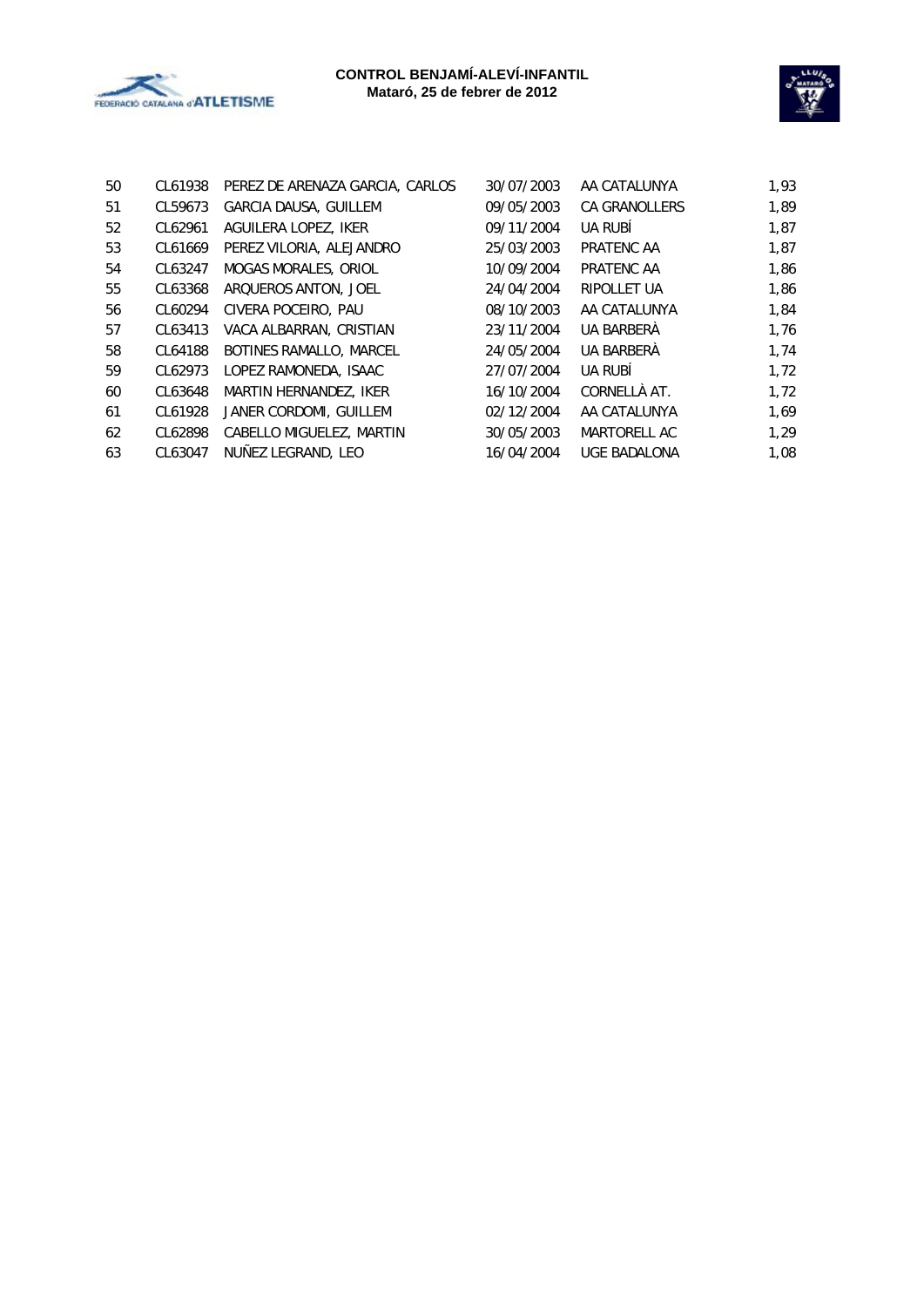



# **LLANÇAMENT DE PILOTA BENJAMÍ MASCULÍ**

| <b>LLOC</b>             | LLIC.   | <b>NOM</b>                      | D.N.       | <b>CLUB</b>            | <b>MARCA</b> |
|-------------------------|---------|---------------------------------|------------|------------------------|--------------|
| 1                       | CL59971 | ALARCON PEREZ, ORIOL            | 06/09/2003 | UA RUBÍ                | 28,03        |
| $\overline{c}$          | CL60561 | DIAZ DELGADO, MARC              | 22/07/2003 | ISS - L'HOSPITALET     | 25, 10       |
| $\mathbf{3}$            | CL64028 | GONZALEZ SEGURA, ALVARO         | 28/06/2003 | AE S.ANDREU BARCA      | 23,27        |
| $\overline{\mathbf{4}}$ | CL62974 | MALAVE SURRALLES, MARC          | 04/02/2003 | UA RUBÍ                | 22,18        |
| 5                       | CL59339 | MORALES CUBEDO, ROGER           | 19/03/2003 | CA GAVÀ                | 21,99        |
| $\boldsymbol{6}$        | CL59881 | GONZ-CUEVAS BRAVO, MATEO        | 22/07/2003 | CA SANT JUST           | 21,91        |
| $\boldsymbol{7}$        | CL61233 | DIAZ BASULLAS, BIEL             | 20/08/2003 | <b>AVINENT MANRESA</b> | 21,20        |
| 8                       | CL59437 | GARCIA TAMARAL, JOSEP           | 09/07/2003 | AE S.ANDREU BARCA      | 21,07        |
| 9                       | CL60294 | CIVERA POCEIRO, PAU             | 08/10/2003 | AA CATALUNYA           | 18,66        |
| 10                      | CL60304 | GABALDON GRAU, ARNAU            | 02/05/2003 | AA CATALUNYA           | 17,66        |
| 11                      | CL62837 | GOMEZ VERDUGO, ARNAU            | 29/02/2004 | CA CANALETES           | 17,31        |
| 12                      | CL62167 | DÍAZ BASULLAS, JAN              | 12/12/2004 | AVINENT MANRESA        | 17,25        |
| 13                      | CL61922 | DE LA FUENTE MARTINEZ, ALEX     | 28/07/2003 | AA CATALUNYA           | 17,06        |
| 14                      | CL59443 | PASCUAL SANCHEZ, CARLES         | 01/10/2003 | AE S.ANDREU BARCA      | 16,92        |
| 15                      | CL59857 | TAULATS BRAOS, DIDAC            | 24/09/2003 | CORNELLÀ AT.           | 16,51        |
| 16                      | CL63417 | RODRIGUEZ SANCHEZ, GERARD       | 17/10/2004 | UA BARBERÀ             | 15,32        |
| 17                      | CL64170 | GONZALEZ TINTORE, XAVIER        | 09/09/2003 | ISS - L'HOSPITALET     | 15,09        |
| 18                      | CL59527 | DE LA TORRE BELANA, JOAN        | 13/01/2003 | RIPOLLET UA            | 15,05        |
| 19                      | CL60296 | COMAS MARIN, JOAN               | 03/02/2003 | AA CATALUNYA           | 14,58        |
| 20                      | CL61920 | CELEIRO ROBLES, JAUME           | 30/05/2003 | AA CATALUNYA           | 14,15        |
| 21                      | CL61940 | PEREZ RODRIGUEZ, JOEL           | 31/03/2003 | AA CATALUNYA           | 14,06        |
| 22                      | CL64087 | VAN RANGELROOIJ CAYCEDO, LAURA  | 03/03/2011 | MUNTANYENC S.CUGAT     | 14,00        |
| 23                      | CL59526 | DAHAK, BRAHIM                   | 05/06/2003 | RIPOLLET UA            | 13,74        |
| 24                      | CL61929 | JIMENEZ ISABAL, ALBERT          | 30/04/2004 | AA CATALUNYA           | 13,58        |
| 25                      | CL63245 | GIRONA AMEZCUA, VICTOR          | 26/01/2004 | PRATENC AA             | 13,22        |
| 26                      | CL63373 | GIL RIVAS, JOSEP                | 06/07/2004 | RIPOLLET UA            | 13,00        |
| 27                      | CL60014 | BAREA RIOS, MARCOS              | 27/05/2003 | UA BARBERÀ             | 12,95        |
| 28                      | CL63426 | GUTIERREZ RAMALLO, POL          | 23/08/2004 | UA BARBERÀ             | 12,66        |
| 29                      | CL60334 | RAMADA MUÑOZ, LLUC              | 06/04/2003 | AA CATALUNYA           | 12,54        |
| 30                      | CL60300 | DARDER GARI, SERGI              | 30/06/2003 | AA CATALUNYA           | 12,47        |
| 31                      | CL63416 | VEGA PALACIO, FRANCISCO         | 01/09/2004 | UA BARBERÀ             | 12,30        |
| 32                      | CL64173 | MUNTANER ABADAL, PABLO          | 15/11/2003 | ISS - L'HOSPITALET     | 12,21        |
| 33                      | CL60292 | CARCELES FERRERONS, POL         | 05/07/2003 | AA CATALUNYA           | 12,08        |
| 34                      | CL63467 | <b>VERA GONZALEZ, VICTOR</b>    | 05/12/2003 | PRATENC AA             | 11,50        |
| 35                      | CL62142 | MELENCHON JUSMET, FRANCESC      | 04/12/2003 | CA GRANOLLERS          | 11,24        |
| 36                      | CL61938 | PEREZ DE ARENAZA GARCIA, CARLOS | 30/07/2003 | AA CATALUNYA           | 11,19        |
| 37                      | CL62958 | RODRIGUEZ SOTO, SAMUEL          | 04/03/2004 | AE S.ANDREU BARCA      | 11,03        |
| 38                      | CL62869 | ROS ASENSIO, EDUARDO            | 09/04/2004 | CA CANALETES           | 11,01        |
| 39                      | CL63414 | RUIZ MARTIN, ERIK               | 06/11/2004 | UA BARBERÀ             | 10,90        |
| 40                      | CL62965 | CARA SALA, MIQUEL               | 08/02/2004 | UA RUBÍ                | 10,74        |
| 41                      | CL62973 | LOPEZ RAMONEDA, ISAAC           | 27/07/2004 | UA RUBÍ                | 9,90         |
| 42                      | CL62133 | BRUSTENGA COSTA, ANIOL          | 23/04/2004 | CA GRANOLLERS          | 9,80         |
| 43                      | CL59531 | RODRIGUEZ EXTREMERA, TOMAS      | 14/10/2003 | RIPOLLET UA            | 9,72         |
| 44                      | CL61669 | PEREZ VILORIA, ALEJANDRO        | 25/03/2003 | PRATENC AA             | 9,50         |
| 45                      | CL64188 | BOTINES RAMALLO, MARCEL         | 24/05/2004 | UA BARBERÀ             | 9,02         |
| 46                      | CL63424 | MUÑOZ MARQUEZ, JULIO            | 05/08/2004 | UA BARBERA             | 8,97         |
| 47                      | CL61928 | JANER CORDOMI, GUILLEM          | 02/12/2004 | AA CATALUNYA           | 8,74         |
| 48                      | CL63247 | MOGAS MORALES, ORIOL            | 10/09/2004 | PRATENC AA             | 7,84         |
| 49                      | CL63413 | VACA ALBARRAN, CRISTIAN         | 23/11/2004 | UA BARBERA             | 6,43         |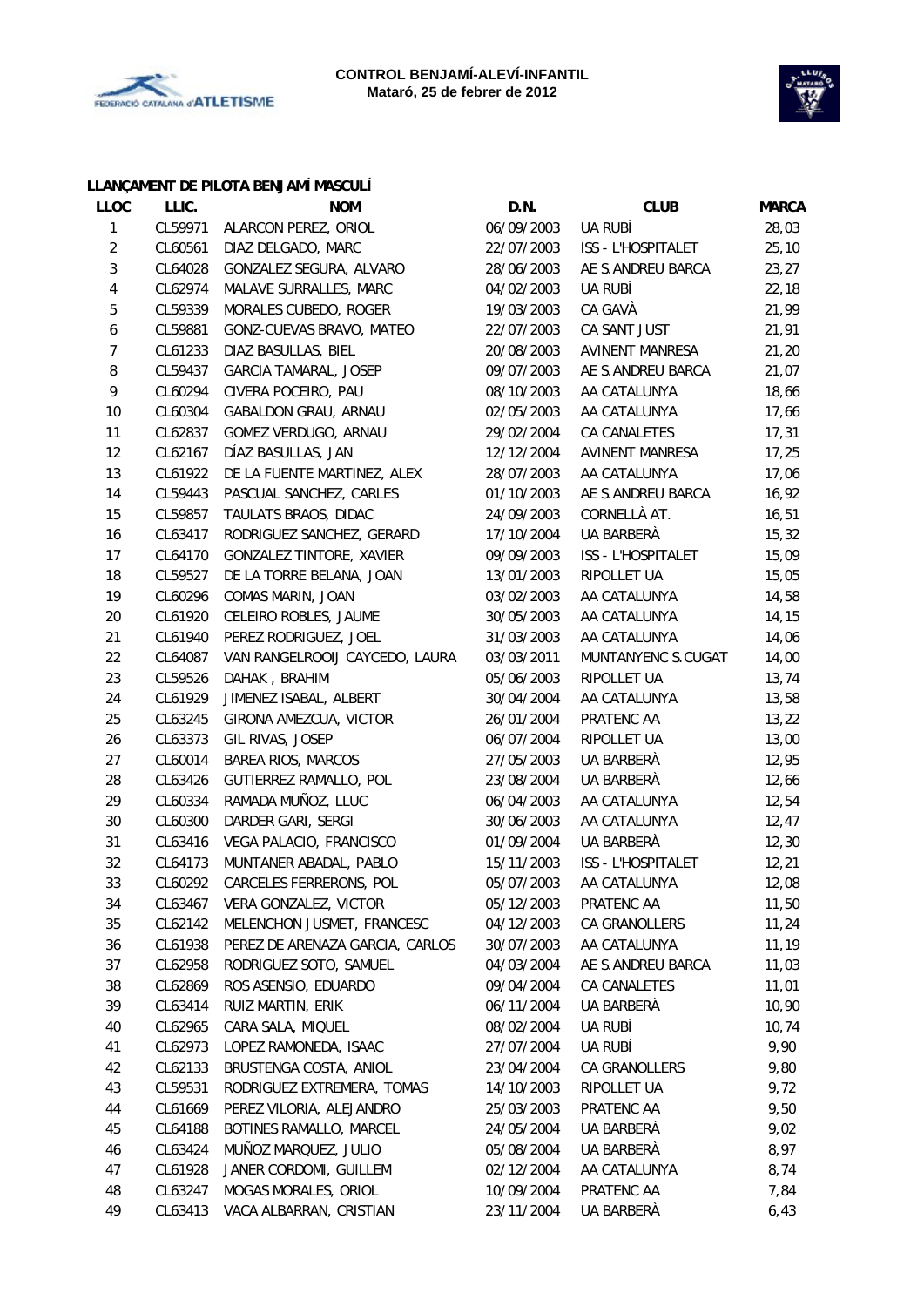



| 50  | CL59673 GARCIA DAUSA, GUILLEM |                        | 09/05/2003 CA GRANOLLERS | 6.40 |
|-----|-------------------------------|------------------------|--------------------------|------|
| 51  | CL62961 AGUILERA LOPEZ, IKER  | 09/11/2004 UA RUBI     |                          | 5,88 |
| -52 | CL62144 ROCA RIVERA, JAN BIEL |                        | 01/02/2004 CA GRANOLLERS | 4.25 |
| -53 | CL63368 ARQUEROS ANTON, JOEL  | 24/04/2004 RIPOLLET UA |                          | 3.91 |
|     |                               |                        |                          |      |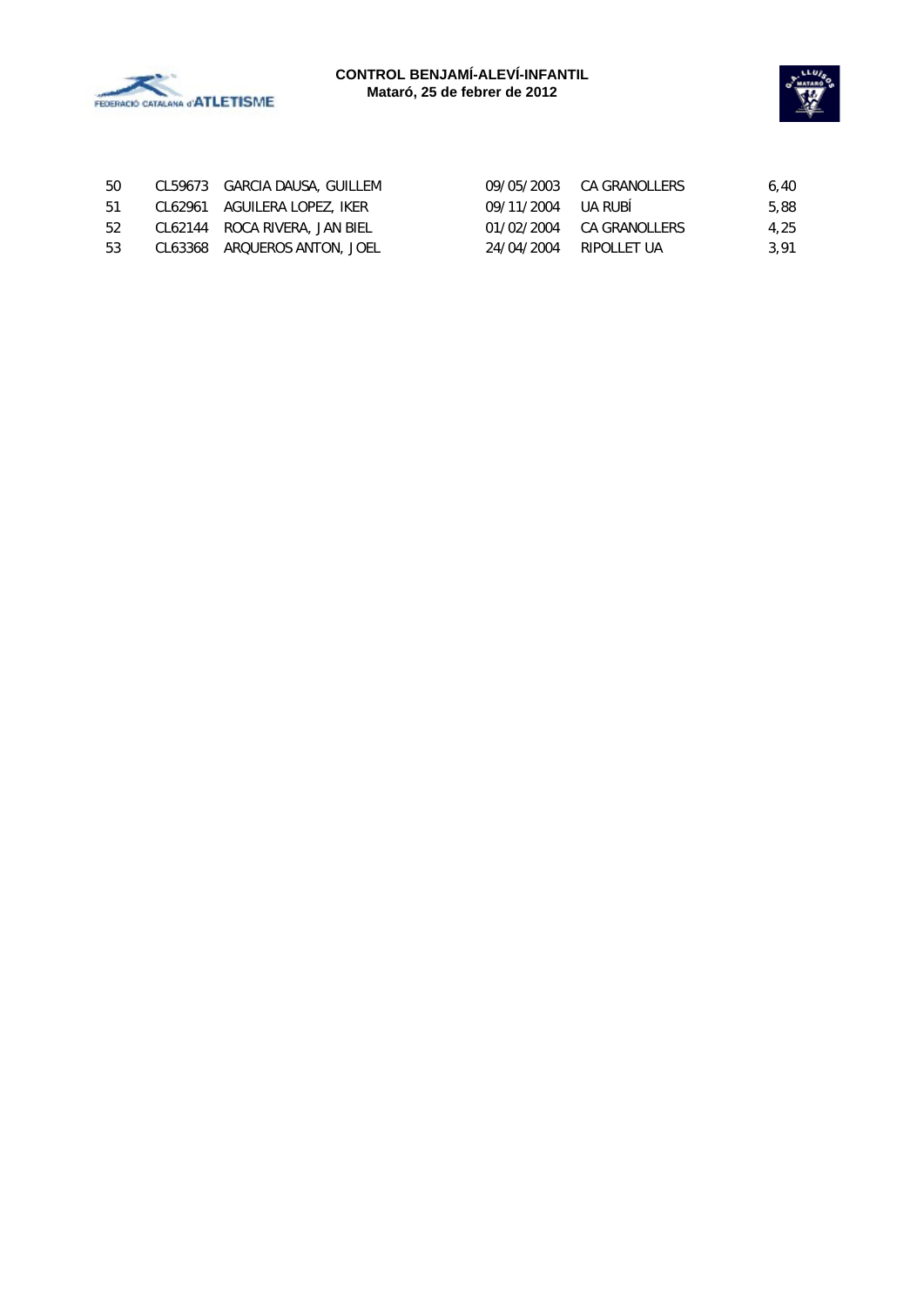



#### **1000 METRES LLISOS BENJAMÍ FEMENÍ**

| 1a. Sèrie               |         |                               |            |                     |              |
|-------------------------|---------|-------------------------------|------------|---------------------|--------------|
| <b>LLOC</b>             | LLIC.   | <b>NOM</b>                    | D.N.       | <b>CLUB</b>         | <b>MARCA</b> |
| $\mathbf{1}$            | CL60313 | LAS HERAS RUPEREZ, CLARA      | 11/04/2003 | AA CATALUNYA        | 3,51,0       |
| $\overline{2}$          | CL59530 | MARTINEZ HERNANDEZ, DANIELA   | 10/06/2003 | RIPOLLET UA         | 4,00,8       |
| 3                       | CL61836 | TORRES GARCIA, LAURA          | 19/12/2003 | RIPOLLET UA         | 4,05,6       |
| $\overline{\mathbf{4}}$ | CL60572 | RUIZ FRANCH, MALENA           | 11/08/2003 | ISS - L'HOSPITALET  | 4, 12, 0     |
| 5                       | CL60309 | <b>GUMA BERRAR, NEREA</b>     | 10/06/2003 | AA CATALUNYA        | 4, 17, 7     |
| $\boldsymbol{6}$        | CL61441 | MARTINEZ CEPEDA, VICTORIA     | 09/07/2004 | RIPOLLET UA         | 4, 20, 0     |
| $\overline{7}$          | CL61667 | GONZALEZ MATEO, CLAUDIA       | 19/03/2003 | PRATENC AA          | 4, 25, 4     |
| 8                       | CL61771 | SUBIRATS IVERN, MARTINA       | 06/05/2003 | AA CATALUNYA        | 4, 27, 6     |
| 9                       | CL60319 | MENDEZ LOPEZ, EVA             | 18/07/2003 | AA CATALUNYA        | 4, 35, 7     |
| 10                      | CL62040 | GONZALEZ SEGURA, VIOLETA      | 28/06/2003 | AE S.ANDREU BARCA   | 4,42,4       |
| 11                      | CL63050 | ROSA FERRER, CLAUDIA          | 18/10/2004 | <b>UGE BADALONA</b> | 4,45,4       |
| 12                      | CL61757 | ESPIGARES SALINAS, MIREIA     | 17/05/2003 | PRATENC AA          | 4,47,2       |
| 13                      | CL61881 | GONZALEZ GUTIERREZ, MARINA    | 22/07/2003 | RIPOLLET UA         | 4,49,4       |
| 14                      | CL62041 | MIRA ROMERO, MAR              | 26/03/2004 | AE S.ANDREU BARCA   | 4,52,2       |
| 15                      | CL63046 | NAVARRO PADILLA, ABRIL        | 17/09/2004 | UGE BADALONA        | 5,05,8       |
| 16                      | CL61914 | BRONCANO SOPENA, RUTH         | 22/11/2004 | AA CATALUNYA        | 5, 11, 4     |
| 2a. Sèrie               |         |                               |            |                     |              |
| <b>LLOC</b>             | LLIC.   | <b>NOM</b>                    | D.N.       | <b>CLUB</b>         | <b>MARCA</b> |
| $\mathbf{1}$            | CL61290 | <b>BOHILS TENAS, JUDIT</b>    | 05/08/2003 | <b>CA CALELLA</b>   | 3,51,6       |
| $\overline{2}$          | CL61933 | MALET ARMENGOL, DUNA          | 03/07/2003 | AA CATALUNYA        | 4,01,2       |
| 3                       | CL59670 | DANIELUK BORGET, NIDIA AYMARA | 23/05/2003 | CA GRANOLLERS       | 4,04,5       |
| $\pmb{4}$               | CL61203 | MARTÍNEZ SALAS, JUDITH        | 29/04/2003 | CA LLORET-LA SELVA  | 4, 11, 3     |
| $\sqrt{5}$              | CL64164 | ARAGO PORTILLO, MARTINA       | 09/05/2003 | ISS - L'HOSPITALET  | 4,19,6       |
| $\boldsymbol{6}$        | CL62818 | BARBA DIAZ, MIIRA             | 29/05/2004 | CA CANALETES        | 4, 20, 2     |
| $\overline{7}$          | CL60023 | GARRIDO RUBIO, ESTELA         | 17/03/2003 | UA BARBERÀ          | 4, 22, 3     |
| 8                       | CL60669 | OBRADORS BARO, MARTA          | 02/12/2003 | ISS - L'HOSPITALET  | 4,23,8       |
| 9                       | CL64160 | PEREZ RAMIREZ, ALANNA         | 28/04/2004 | CA VILADECANS       | 4, 27, 3     |
| 10                      | CL62936 | MUAKUKU EÑESO, IGAMBO         | 27/09/2004 | CA NOU BARRIS       | 4, 27, 5     |
| 11                      | CL60019 | CRUEL PONS, ARIADNA           | 03/10/2003 | UA BARBERÀ          | 4, 28, 1     |
| 12                      | CL62863 | PEREZ GARCIA, LAURA           | 03/03/2004 | CA CANALETES        | 4,45,9       |
| 13                      | CL60337 | RODRIGUEZ SEGURA, ARIADNA     | 11/08/2003 | AA CATALUNYA        | 4,50,3       |
| 14                      | CL63377 | PEÑARANDO BAREA, MARTA        | 11/11/2003 | RIPOLLET UA         | 5,05,4       |
| 15                      | CL63422 | SERRANO RAMIREZ, LIDIA        | 04/10/2004 | UA BARBERÀ          | 5, 12, 9     |
| 16                      | CL63423 | MUÑOZ MARQUEZ, LUCIA          | 05/08/2004 | UA BARBERÀ          | 6,07,8       |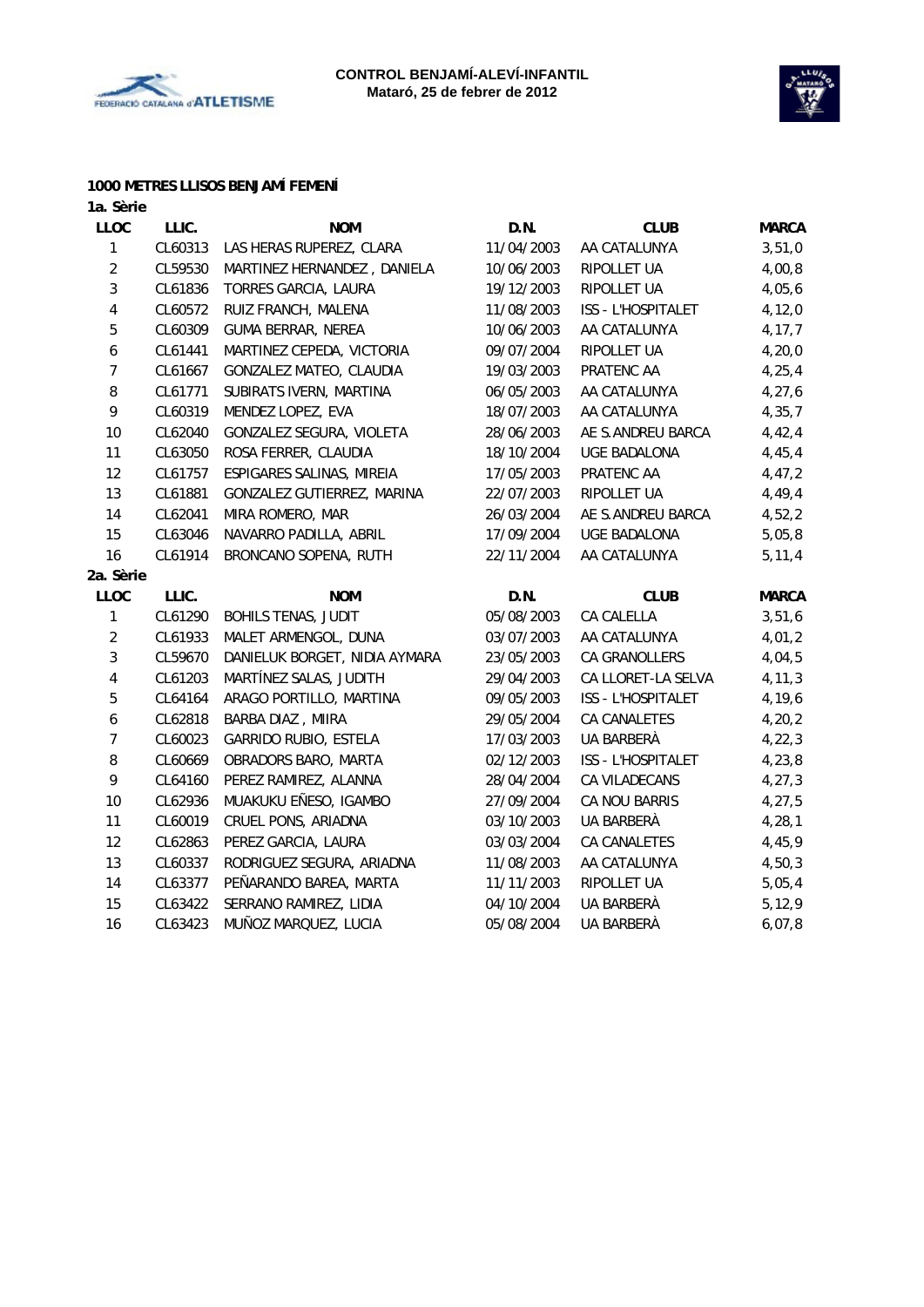



| 3a. Sèrie        |         |                             |            |                        |              |
|------------------|---------|-----------------------------|------------|------------------------|--------------|
| <b>LLOC</b>      | LLIC.   | <b>NOM</b>                  | D.N.       | <b>CLUB</b>            | <b>MARCA</b> |
| 1                | CL60032 | POU CALDERON, LAURA         | 21/04/2003 | UA BARBERÀ             | 3, 57, 4     |
| $\sqrt{2}$       | CL61161 | ARRIBAS MANCHEÑO, SARA      | 07/02/2004 | CORNELLÀ AT.           | 4, 14, 4     |
| $\sqrt{3}$       | CL62168 | ESLAVA GIL, BERTA           | 30/05/2004 | <b>AVINENT MANRESA</b> | 4,21,6       |
| 4                | CL61169 | SANCHEZ NOVENSA, ASHA       | 13/05/2004 | CORNELLÀ AT.           | 4,28,8       |
| 5                | CL62959 | AGEL GELIS, JUDITH          | 23/03/2004 | UA RUBÍ                | 4,29,6       |
| $\boldsymbol{6}$ | CL61159 | ROCA FERRUZ, ANNA           | 14/10/2004 | CORNELLÀ AT.           | 4, 31, 6     |
| $\overline{7}$   | CL63634 | FORERO CORDERO, ANGELA      | 21/10/2004 | CORNELLÀ AT.           | 4,41,7       |
| 8                | CL62923 | DE LA HOZ GARCIA, LARA      | 05/04/2004 | CA NOU BARRIS          | 4,49,0       |
| 9                | CL63883 | GONZALEZ PERELLO, LAURA     | 30/11/2004 | UA BARBERÀ             | 4,49,2       |
| 10               | CL61946 | RINCON LOPERA, ALBA         | 26/08/2003 | AA CATALUNYA           | 4,53,8       |
| 11               | CL62960 | AGEL GELIS, XENIA           | 23/03/2004 | UA RUBÍ                | 4,59,8       |
| 12               | CL62984 | TEJERO ORTEGA, LUCIA        | 29/05/2004 | UA RUBÍ                | 5, 15, 1     |
| 13               | CL62982 | SERRANO LOSCOS, LAURA       | 24/10/2004 | UA RUBÍ                | 5, 15, 6     |
| 14               | CL62029 | FERNANDEZ YAGÜE, CLARA      | 13/12/2004 | AE MOLINS 2000         | 5, 24, 5     |
| 4a. Sèrie        |         |                             |            |                        |              |
| LLOC             | LLIC.   | <b>NOM</b>                  | D.N.       | <b>CLUB</b>            | <b>MARCA</b> |
| 1                | CL62187 | RIUS PEDRA, ELIA            | 03/01/2003 | <b>AVINENT MANRESA</b> | 4,08,9       |
| $\overline{2}$   | CL61171 | TUÑON NOVENSA, ANNA         | 02/04/2004 | CORNELLÀ AT.           | 4, 10, 1     |
| 3                | CL62162 | BALLARIN RUBINART, NURIA    | 07/03/2004 | <b>AVINENT MANRESA</b> | 4,11,0       |
| $\pmb{4}$        | CL62945 | RUIZ HERNANDEZ, ALBA        | 22/03/2004 | CA NOU BARRIS          | 4, 13, 4     |
| 5                | CL63645 | LOPEZ LOPEZ, MARINA         | 27/02/2003 | CORNELLÀ AT.           | 4, 15, 3     |
| 6                | CL61160 | PIQUE MORENO, LAIA          | 07/08/2004 | CORNELLÀ AT.           | 4,18,9       |
| $\overline{7}$   | CL60731 | SANCHEZ MARTINEZ, MERITXELL | 27/06/2003 | CA NOU BARRIS          | 4, 22, 1     |
| 8                | CL63787 | MULERO MATOS, IRATXE        | 25/05/2004 | CA MOLLET              | 4, 25, 0     |
| 9                | CL62037 | SOLER AGUIRRE, ANOUK        | 04/04/2003 | AE MOLINS 2000         | 4, 29, 0     |
| 10               | CL62822 | CARVAJAL TUDELA, MARTA      | 08/10/2004 | CA CANALETES           | 4,29,7       |
| 11               | CL60730 | RODRIGUEZ IZQUIERDO, NOA    | 23/04/2003 | CA NOU BARRIS          | 4,32,2       |
| 12               | CL64102 | MUÑOZ MOLINA, JULIA         | 06/02/2004 | CA CASTELLAR           | 4,32,9       |
| 13               | CL62875 | URRUTIA HERRERA, AINA       | 30/07/2004 | CA CANALETES           | 4,34,6       |
| 14               | CL63633 | FORCADA EDO, ARIADNA        | 11/06/2004 | CORNELLÀ AT.           | 4,38,7       |
| 15               | CL63410 | MARTINEZ RAMOS, ALBA        | 20/06/2004 | UA BARBERÀ             | 5, 21, 7     |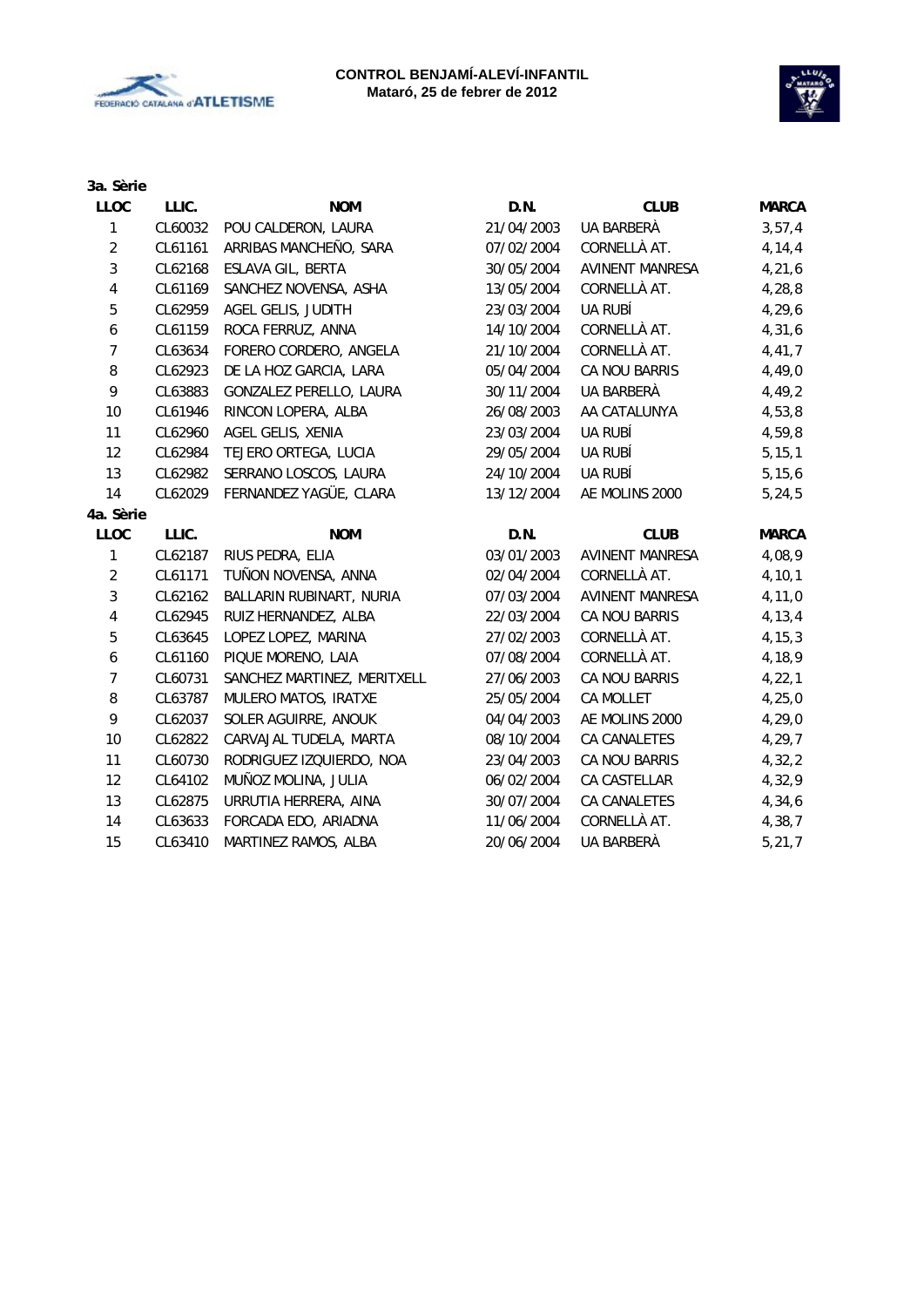



#### **SALT DE LLARGADA BENJAMÍ FEMENÍ**

| <b>LLOC</b>             | LLIC.   | <b>NOM</b>                    | D.N.       | <b>CLUB</b>            | <b>MARCA</b> |
|-------------------------|---------|-------------------------------|------------|------------------------|--------------|
| 1                       | CL62187 | RIUS PEDRA, ELIA              | 03/01/2003 | <b>AVINENT MANRESA</b> | 3,39         |
| $\overline{2}$          | CL60572 | RUIZ FRANCH, MALENA           | 11/08/2003 | ISS - L'HOSPITALET     | 3,10         |
| 3                       | CL62191 | TEIXIDOR CASTELLANO, CELIA    | 06/04/2003 | AVINENT MANRESA        | 3,03         |
| $\overline{\mathbf{4}}$ | CL60023 | GARRIDO RUBIO, ESTELA         | 17/03/2003 | UA BARBERÀ             | 2,87         |
| 5                       | CL60309 | <b>GUMA BERRAR, NEREA</b>     | 10/06/2003 | AA CATALUNYA           | 2,85         |
| 6                       | CL60332 | PRATS POCH, CLARA             | 30/05/2003 | AA CATALUNYA           | 2,85         |
| 7                       | CL62037 | SOLER AGUIRRE, ANOUK          | 04/04/2003 | AE MOLINS 2000         | 2,82         |
| 8                       | CL61290 | <b>BOHILS TENAS, JUDIT</b>    | 05/08/2003 | CA CALELLA             | 2,74         |
| 9                       | CL61933 | MALET ARMENGOL, DUNA          | 03/07/2003 | AA CATALUNYA           | 2,73         |
| 10                      | CL61441 | MARTINEZ CEPEDA, VICTORIA     | 09/07/2004 | RIPOLLET UA            | 2,70         |
| 11                      | CL60337 | RODRIGUEZ SEGURA, ARIADNA     | 11/08/2003 | AA CATALUNYA           | 2,69         |
| 12                      | CL60032 | POU CALDERON, LAURA           | 21/04/2003 | UA BARBERÀ             | 2,69         |
| 13                      | CL62162 | BALLARIN RUBINART, NURIA      | 07/03/2004 | AVINENT MANRESA        | 2,63         |
| 14                      | CL61836 | TORRES GARCIA, LAURA          | 19/12/2003 | RIPOLLET UA            | 2,62         |
| 15                      | CL63633 | FORCADA EDO, ARIADNA          | 11/06/2004 | CORNELLÀ AT.           | 2,62         |
| 16                      | CL62822 | CARVAJAL TUDELA, MARTA        | 08/10/2004 | CA CANALETES           | 2,58         |
| 17                      | CL60313 | LAS HERAS RUPEREZ, CLARA      | 11/04/2003 | AA CATALUNYA           | 2,58         |
| 18                      | CL61171 | TUÑON NOVENSA, ANNA           | 02/04/2004 | CORNELLÀ AT.           | 2,57         |
| 19                      | CL59670 | DANIELUK BORGET, NIDIA AYMARA | 23/05/2003 | CA GRANOLLERS          | 2,56         |
| 20                      | CL61161 | ARRIBAS MANCHEÑO, SARA        | 07/02/2004 | CORNELLÀ AT.           | 2,53         |
| 21                      | CL61203 | MARTÍNEZ SALAS, JUDITH        | 29/04/2003 | CA LLORET-LA SELVA     | 2,53         |
| 22                      | CL61909 | ABELLO SIMON, MARINA          | 20/02/2004 | AA CATALUNYA           | 2,53         |
| 23                      | CL64102 | MUÑOZ MOLINA, JULIA           | 06/02/2004 | CA CASTELLAR           | 2,52         |
| 24                      | CL61667 | GONZALEZ MATEO, CLAUDIA       | 19/03/2003 | PRATENC AA             | 2,50         |
| 25                      | CL63787 | MULERO MATOS, IRATXE          | 25/05/2004 | CA MOLLET              | 2,48         |
| 26                      | CL61771 | SUBIRATS IVERN, MARTINA       | 06/05/2003 | AA CATALUNYA           | 2,48         |
| 27                      | CL63377 | PEÑARANDO BAREA, MARTA        | 11/11/2003 | RIPOLLET UA            | 2,47         |
| 28                      | CL64164 | ARAGO PORTILLO, MARTINA       | 09/05/2003 | ISS - L'HOSPITALET     | 2,45         |
| 29                      | CL59530 | MARTINEZ HERNANDEZ, DANIELA   | 10/06/2003 | RIPOLLET UA            | 2,44         |
| 30                      | CL61159 | ROCA FERRUZ, ANNA             | 14/10/2004 | CORNELLÀ AT.           | 2,40         |
| 31                      | CL62960 | AGEL GELIS, XENIA             | 23/03/2004 | UA RUBÍ                | 2,40         |
| 32                      | CL62959 | AGEL GELIS, JUDITH            | 23/03/2004 | UA RUBÍ                | 2,39         |
| 33                      | CL62923 | DE LA HOZ GARCIA, LARA        | 05/04/2004 | CA NOU BARRIS          | 2,39         |
| 34                      | CL60730 | RODRIGUEZ IZQUIERDO, NOA      | 23/04/2003 | CA NOU BARRIS          | 2,37         |
| 35                      | CL63421 | ALBIAC VILAS, LAURA           | 09/07/2004 | UA BARBERÀ             | 2,34         |
| 36                      | CL60019 | CRUEL PONS, ARIADNA           | 03/10/2003 | UA BARBERA             | 2,34         |
| 37                      | CL62869 | ROS ASENSIO, EDUARDO          | 09/04/2004 | CA CANALETES           | 2,33         |
| 38                      | CL61917 | CANTARELL DELGADO, LAIA       | 30/06/2004 | AA CATALUNYA           | 2,33         |
| 39                      | CL62040 | GONZALEZ SEGURA, VIOLETA      | 28/06/2003 | AE S.ANDREU BARCA      | 2,31         |
| 40                      | CL61881 | GONZALEZ GUTIERREZ, MARINA    | 22/07/2003 | RIPOLLET UA            | 2,28         |
| 41                      | CL62936 | MUAKUKU EÑESO, IGAMBO         | 27/09/2004 | CA NOU BARRIS          | 2,28         |
| 42                      | CL60319 | MENDEZ LOPEZ, EVA             | 18/07/2003 | AA CATALUNYA           | 2,27         |
| 43                      | CL63050 | ROSA FERRER, CLAUDIA          | 18/10/2004 | <b>UGE BADALONA</b>    | 2,26         |
| 44                      | CL61914 | BRONCANO SOPENA, RUTH         | 22/11/2004 | AA CATALUNYA           | 2,26         |
| 45                      | CL60669 | OBRADORS BARO, MARTA          | 02/12/2003 | ISS - L'HOSPITALET     | 2,23         |
| 46                      | CL62979 | RUIZ MALIA, MARTINA           | 01/10/2004 | UA RUBÍ                | 2,23         |
| 47                      | CL62168 | ESLAVA GIL, BERTA             | 30/05/2004 | AVINENT MANRESA        | 2,22         |
| 48                      | CL63645 | LOPEZ LOPEZ, MARINA           | 27/02/2003 | CORNELLÀ AT.           | 2,22         |
| 49                      | CL62258 | MORENO GONZALEZ, RAQUEL       | 16/07/2004 | CA SANT JUST           | 2,21         |
|                         |         |                               |            |                        |              |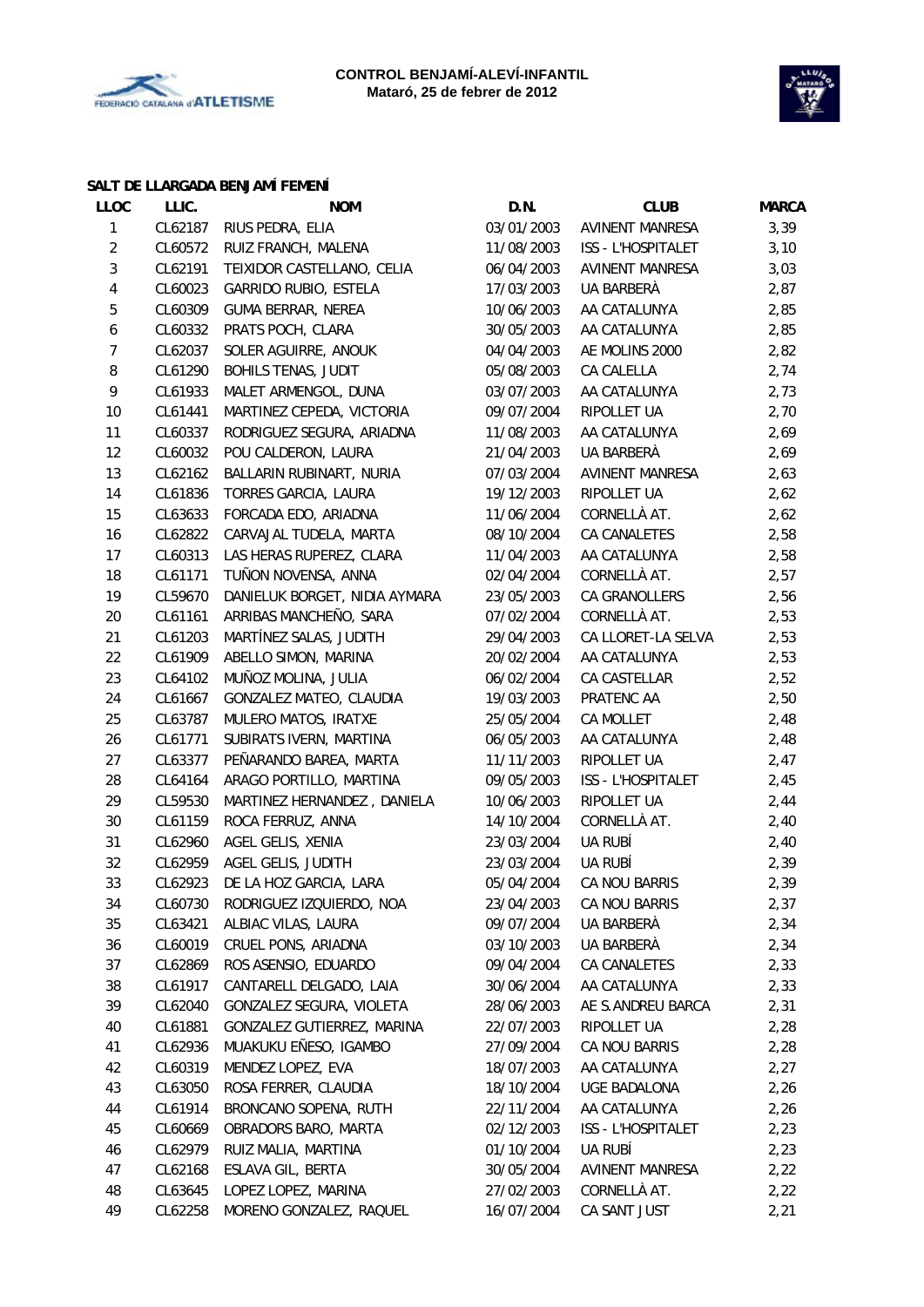



| 50 | CL62945 | RUIZ HERNANDEZ, ALBA      | 22/03/2004 | CA NOU BARRIS             | 2,14 |
|----|---------|---------------------------|------------|---------------------------|------|
| 51 | CL61757 | ESPIGARES SALINAS, MIREIA | 17/05/2003 | PRATENC AA                | 2,13 |
| 52 | CL63046 | NAVARRO PADILLA, ABRIL    | 17/09/2004 | UGE BADALONA              | 2,11 |
| 53 | CL64166 | <b>BOSCH MATAS, MERCE</b> | 20/05/2003 | <b>ISS - L'HOSPITALET</b> | 2,11 |
| 54 | CL59442 | PAÑELLA HERMENS, ANNA     | 09/04/2003 | AE S.ANDREU BARCA         | 2,09 |
| 55 | CL64160 | PEREZ RAMIREZ, ALANNA     | 28/04/2004 | <b>CA VILADECANS</b>      | 2,09 |
| 56 | CL63239 | BRAVO SANCHEZ, NAIREE     | 22/11/2003 | PRATENC AA                | 2,08 |
| 57 | CL63410 | MARTINEZ RAMOS, ALBA      | 20/06/2004 | UA BARBERÀ                | 2,08 |
| 58 | CL61160 | PIQUE MORENO, LAIA        | 07/08/2004 | CORNELLÀ AT.              | 2,06 |
| 59 | CL63883 | GONZALEZ PERELLO, LAURA   | 30/11/2004 | UA BARBERÀ                | 2,04 |
| 60 | CL61169 | SANCHEZ NOVENSA, ASHA     | 13/05/2004 | CORNELLÀ AT.              | 2,03 |
| 61 | CL63634 | FORERO CORDERO, ANGELA    | 21/10/2004 | CORNELLÀ AT.              | 1,98 |
| 62 | CL62875 | URRUTIA HERRERA, AINA     | 30/07/2004 | CA CANALETES              | 1,97 |
| 63 | CL62863 | PEREZ GARCIA, LAURA       | 03/03/2004 | CA CANALETES              | 1,91 |
|    |         |                           |            |                           |      |

| 22/03/2004 | CA NOU BARRIS             | 2,14 |
|------------|---------------------------|------|
| 17/05/2003 | PRATENC AA                | 2,13 |
| 17/09/2004 | <b>UGE BADALONA</b>       | 2,11 |
| 20/05/2003 | <b>ISS - L'HOSPITALET</b> | 2,11 |
| 09/04/2003 | AE S.ANDREU BARCA         | 2,09 |
| 28/04/2004 | CA VILADECANS             | 2,09 |
| 22/11/2003 | PRATENC AA                | 2,08 |
| 20/06/2004 | UA BARBERÀ                | 2,08 |
| 07/08/2004 | CORNELLÀ AT.              | 2,06 |
| 30/11/2004 | UA BARBERÀ                | 2,04 |
| 13/05/2004 | CORNELLÀ AT.              | 2,03 |
| 21/10/2004 | CORNELLÀ AT.              | 1,98 |
| 30/07/2004 | <b>CA CANALETES</b>       | 1,97 |
| 03/03/2004 | <b>CA CANALETES</b>       | 1,91 |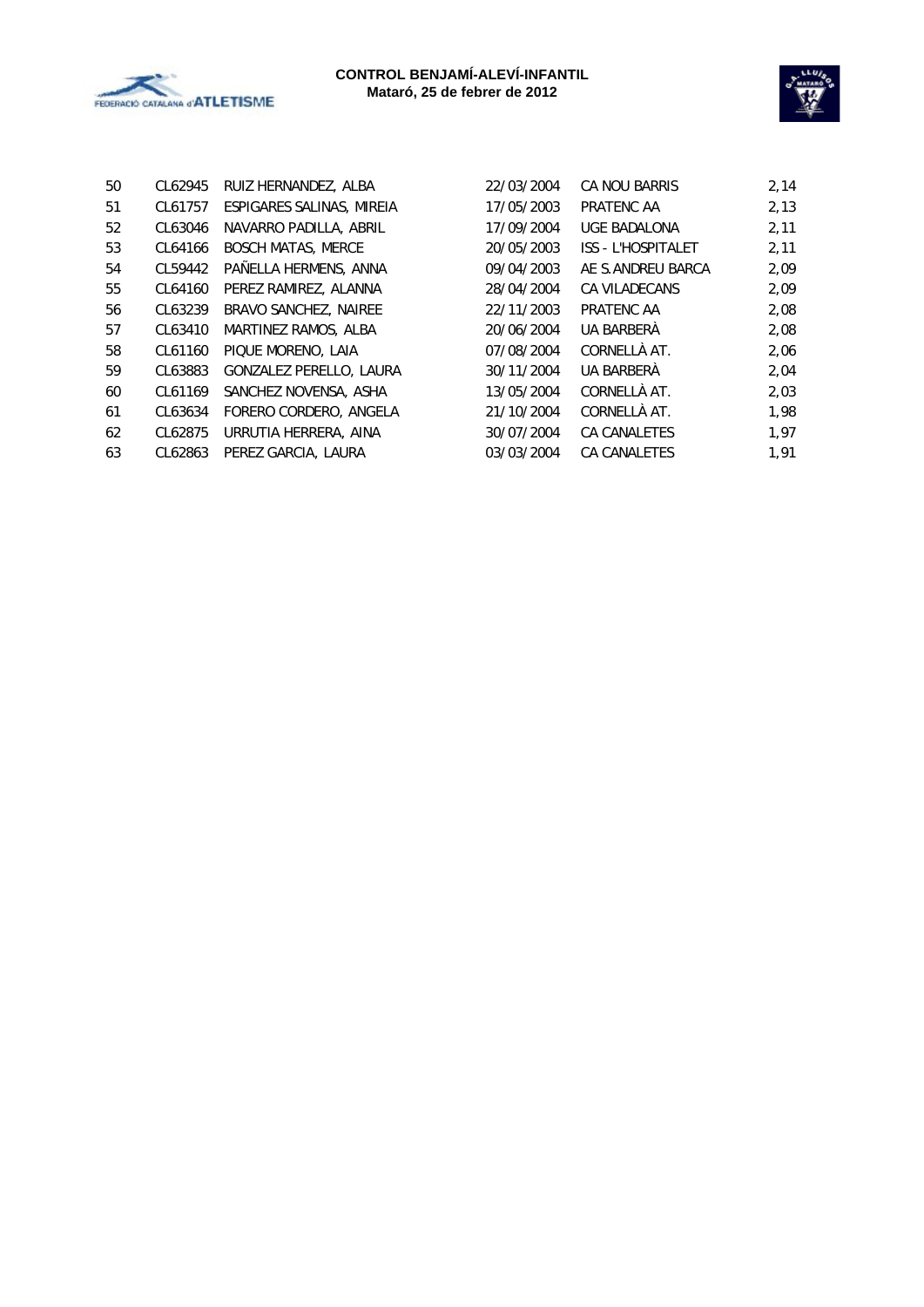



| 64                      | CL61925 | GARCIA ROVIRA, ELIA                 | 24/07/2004 | AA CATALUNYA           | 1,91         |
|-------------------------|---------|-------------------------------------|------------|------------------------|--------------|
| 65                      | CL62042 | PEIRO PEIRO, MARTINA                | 17/03/2003 | AE S.ANDREU BARCA      | 1,86         |
| 66                      | CL62029 | FERNANDEZ YAGÜE, CLARA              | 13/12/2004 | AE MOLINS 2000         | 1,84         |
| 67                      | CL63422 | SERRANO RAMIREZ, LIDIA              | 04/10/2004 | UA BARBERÀ             | 1,79         |
| 68                      | CL62982 | SERRANO LOSCOS, LAURA               | 24/10/2004 | UA RUBÍ                | 1,69         |
| 69                      | CL63423 | MUÑOZ MARQUEZ, LUCIA                | 05/08/2004 | UA BARBERÀ             | 1,69         |
| 70                      | CL62041 | MIRA ROMERO, MAR                    | 26/03/2004 | AE S.ANDREU BARCA      | 1,58         |
| 71                      | CL62984 | TEJERO ORTEGA, LUCIA                | 29/05/2004 | UA RUBÍ                | 1,52         |
| 72                      | CL61946 | RINCON LOPERA, ALBA                 | 26/08/2003 | AA CATALUNYA           | 1,49         |
|                         |         | LLANÇAMENT DE PILOTA BENJAMÍ FEMENÍ |            |                        |              |
| <b>LLOC</b>             | LLIC.   | <b>NOM</b>                          | D.N.       | <b>CLUB</b>            | <b>MARCA</b> |
| $\mathbf{1}$            | CL60332 | PRATS POCH, CLARA                   | 30/05/2003 | AA CATALUNYA           | 17, 77       |
| $\overline{2}$          | CL60032 | POU CALDERON, LAURA                 | 21/04/2003 | UA BARBERÀ             | 16,19        |
| 3                       | CL61290 | <b>BOHILS TENAS, JUDIT</b>          | 05/08/2003 | CA CALELLA             | 15, 77       |
| $\overline{\mathbf{4}}$ | CL62945 | RUIZ HERNANDEZ, ALBA                | 22/03/2004 | CA NOU BARRIS          | 14,30        |
| $\sqrt{5}$              | CL60023 | GARRIDO RUBIO, ESTELA               | 17/03/2003 | UA BARBERÀ             | 13,03        |
| 6                       | CL59670 | DANIELUK BORGET, NIDIA AYMARA       | 23/05/2003 | CA GRANOLLERS          | 12,78        |
| $\overline{7}$          | CL59442 | PAÑELLA HERMENS, ANNA               | 09/04/2003 | AE S.ANDREU BARCA      | 12,76        |
| 8                       | CL62162 | BALLARIN RUBINART, NURIA            | 07/03/2004 | <b>AVINENT MANRESA</b> | 12,29        |
| 9                       | CL60309 | GUMA BERRAR, NEREA                  | 10/06/2003 | AA CATALUNYA           | 12,26        |
| 10                      | CL61757 | ESPIGARES SALINAS, MIREIA           | 17/05/2003 | PRATENC AA             | 12,03        |
| 11                      | CL62960 | AGEL GELIS, XENIA                   | 23/03/2004 | UA RUBÍ                | 11,78        |
| 12                      | CL61667 | GONZALEZ MATEO, CLAUDIA             | 19/03/2003 | PRATENC AA             | 11,69        |
| 13                      | CL62042 | PEIRO PEIRO, MARTINA                | 17/03/2003 | AE S.ANDREU BARCA      | 11,64        |
| 14                      | CL60730 | RODRIGUEZ IZQUIERDO, NOA            | 23/04/2003 | CA NOU BARRIS          | 11,63        |
| 15                      | CL60731 | SANCHEZ MARTINEZ, MERITXELL         | 27/06/2003 | CA NOU BARRIS          | 11,47        |
| 16                      | CL61909 | ABELLO SIMON, MARINA                | 20/02/2004 | AA CATALUNYA           | 11,41        |
| 17                      | CL61917 | CANTARELL DELGADO, LAIA             | 30/06/2004 | AA CATALUNYA           | 11,10        |
| 18                      | CL60669 | OBRADORS BARO, MARTA                | 02/12/2003 | ISS - L'HOSPITALET     | 11,09        |
| 19                      | CL59530 | MARTINEZ HERNANDEZ, DANIELA         | 10/06/2003 | RIPOLLET UA            | 10,97        |
| 20                      | CL60313 | LAS HERAS RUPEREZ, CLARA            | 11/04/2003 | AA CATALUNYA           | 10,82        |
| 21                      | CL61933 | MALET ARMENGOL, DUNA                | 03/07/2003 | AA CATALUNYA           | 10,79        |
| 22                      | CL64160 | PEREZ RAMIREZ, ALANNA               | 28/04/2004 | CA VILADECANS          | 10,64        |
| 23                      | CL62258 | MORENO GONZALEZ, RAQUEL             | 16/07/2004 | CA SANT JUST           | 10,56        |
| 24                      | CL63377 | PEÑARANDO BAREA, MARTA              | 11/11/2003 | RIPOLLET UA            | 10,47        |
| 25                      | CL64102 | MUÑOZ MOLINA, JULIA                 | 06/02/2004 | CA CASTELLAR           | 10,47        |
| 26                      | CL62923 | DE LA HOZ GARCIA, LARA              | 05/04/2004 | CA NOU BARRIS          | 10, 39       |
| 27                      | CL60337 | RODRIGUEZ SEGURA, ARIADNA           | 11/08/2003 | AA CATALUNYA           | 10,35        |
| 28                      | CL61441 | MARTINEZ CEPEDA, VICTORIA           | 09/07/2004 | RIPOLLET UA            | 9,90         |
| 29                      | CL62936 | MUAKUKU EÑESO, IGAMBO               | 27/09/2004 | CA NOU BARRIS          | 9,79         |
| 30                      | CL63421 | ALBIAC VILAS, LAURA                 | 09/07/2004 | UA BARBERÀ             | 9,55         |
| 31                      | CL63239 | BRAVO SANCHEZ, NAIREE               | 22/11/2003 | PRATENC AA             | 9,46         |
| 32                      | CL63410 | MARTINEZ RAMOS, ALBA                | 20/06/2004 | UA BARBERÀ             | 9,29         |
| 33                      | CL60319 | MENDEZ LOPEZ, EVA                   | 18/07/2003 | AA CATALUNYA           | 9,24         |
| 34                      | CL62040 | GONZALEZ SEGURA, VIOLETA            | 28/06/2003 | AE S.ANDREU BARCA      | 8,94         |
| 35                      | CL62187 | RIUS PEDRA, ELIA                    | 03/01/2003 | <b>AVINENT MANRESA</b> | 8,81         |
| 36                      | CL62037 | SOLER AGUIRRE, ANOUK                | 04/04/2003 | AE MOLINS 2000         | 8,81         |
| 37                      | CL61881 | GONZALEZ GUTIERREZ, MARINA          | 22/07/2003 | RIPOLLET UA            | 8,73         |
| 38                      | CL64164 | ARAGO PORTILLO, MARTINA             |            | ISS - L'HOSPITALET     |              |
| 39                      |         | MUÑOZ MARQUEZ, LUCIA                | 09/05/2003 | UA BARBERÀ             | 8,71         |
|                         | CL63423 |                                     | 05/08/2004 |                        | 8,37         |
| 40                      | CL60019 | CRUEL PONS, ARIADNA                 | 03/10/2003 | UA BARBERÀ             | 8,33         |